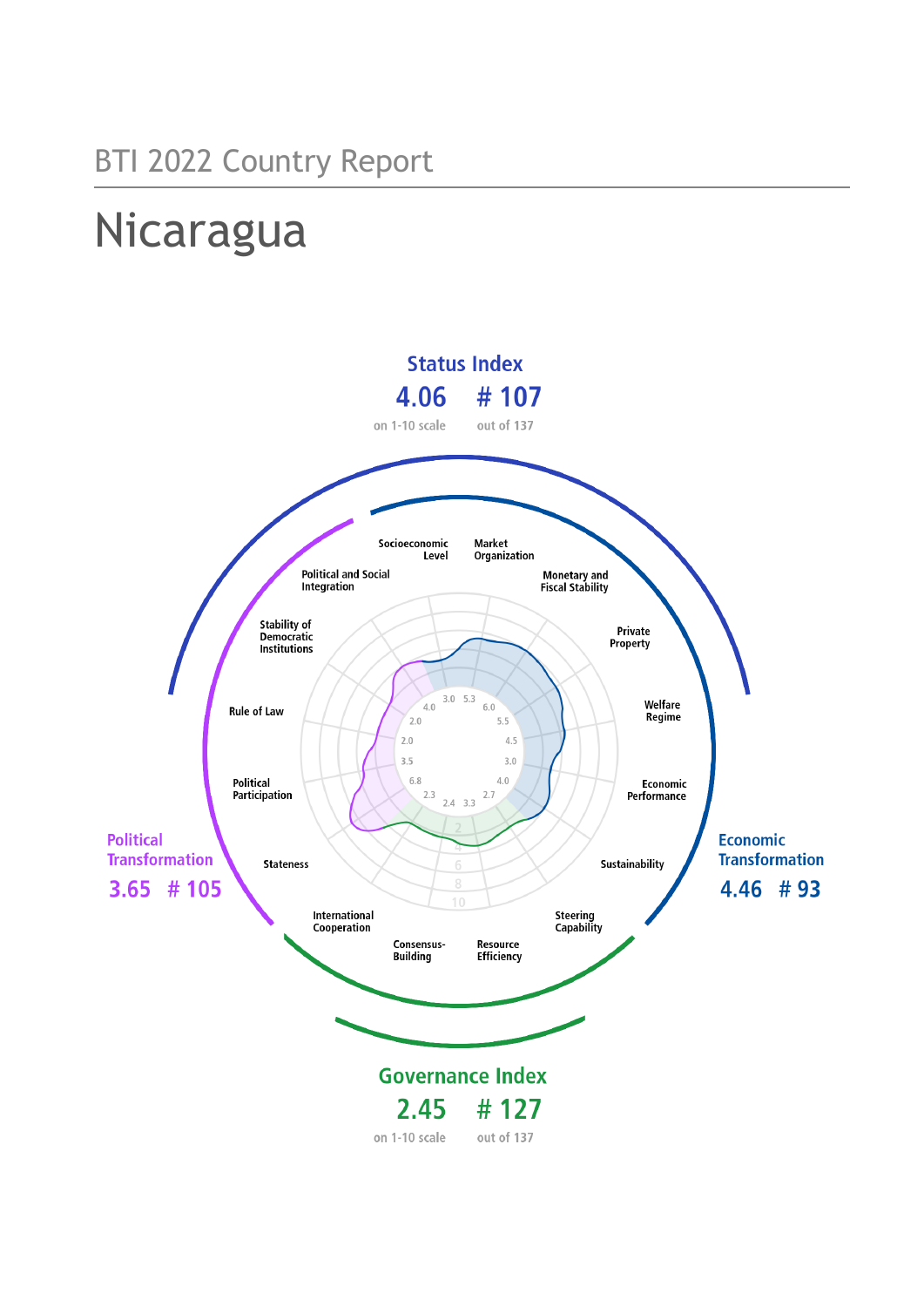This report is part of the **Bertelsmann Stiftung's Transformation Index (BTI) 2022**. It covers the period from February 1, 2019 to January 31, 2021. The BTI assesses the transformation toward democracy and a market economy as well as the quality of governance in 137 countries. More on the BTI at [https://www.bti-project.org.](https://www.bti-project.org/)

Please cite as follows: Bertelsmann Stiftung, BTI 2022 Country Report — Nicaragua. Gütersloh: Bertelsmann Stiftung, 2022.

This work is licensed under a **Creative Commons Attribution 4.0 International License**.

#### **Contact**

Bertelsmann Stiftung Carl-Bertelsmann-Strasse 256 33111 Gütersloh Germany

**Sabine Donner** Phone +49 5241 81 81501 sabine.donner@bertelsmann-stiftung.de

**Hauke Hartmann** Phone +49 5241 81 81389 hauke.hartmann@bertelsmann-stiftung.de

**Claudia Härterich** Phone +49 5241 81 81263 claudia.haerterich@bertelsmann-stiftung.de

#### **Sabine Steinkamp** Phone +49 5241 81 81507 sabine.steinkamp@bertelsmann-stiftung.de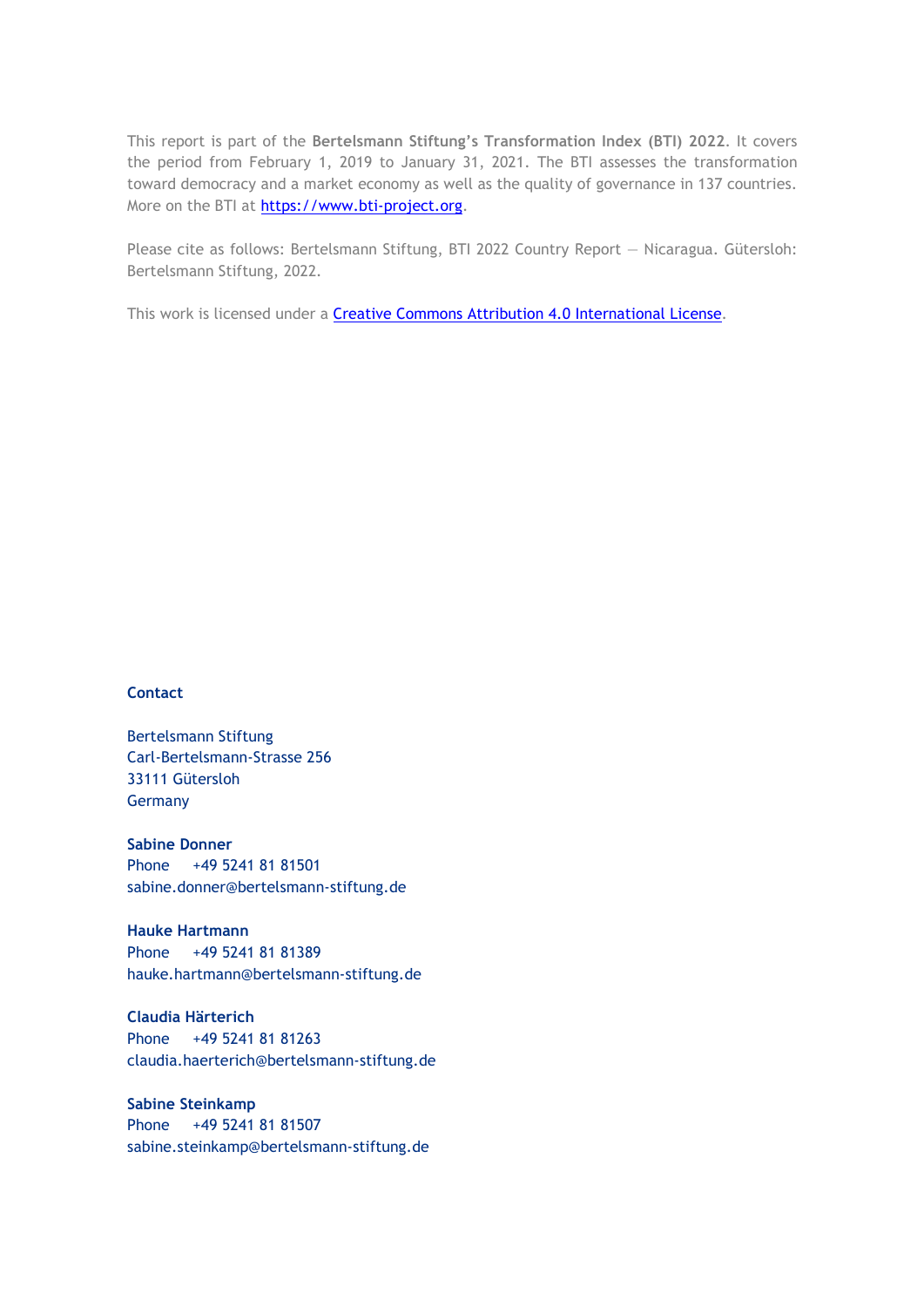#### **Key Indicators**

| Population               | M      | 6.6  | HDI                            | 0.660 | GDP p.c., PPP $\ S$       | 5570 |
|--------------------------|--------|------|--------------------------------|-------|---------------------------|------|
| Pop. growth <sup>1</sup> | % p.a. | 1.2  | HDI rank of 189                | 128   | Gini Index                | 46.2 |
| Life expectancy          | vears  | 74.5 | UN Education Index             | 0.573 | Poverty <sup>3</sup><br>% | 13.1 |
| Urban population %       |        | 59.0 | Gender inequality <sup>2</sup> | 0.428 | Aid per capita            | 59.5 |
|                          |        |      |                                |       |                           |      |

Sources (as of December 2021): The World Bank, World Development Indicators 2021 | UNDP, Human Development Report 2020. Footnotes: (1) Average annual growth rate. (2) Gender Inequality Index (GII). (3) Percentage of population living on less than \$3.20 a day at 2011 international prices.

## Executive Summary

The situation in Nicaragua today is dramatic from a social, political, economic and public-health point of view. From a political perspective, the situation in the country has only worsened since the April 2018 crisis, when the largest demonstrations in Nicaragua's recent history led to significant political violence perpetrated by police and paramilitaries, leading to hundreds of deaths, injuries and detentions. But even under international pressure, the Daniel Ortega government has continued to rule the country with a heavy hand, intimidating and persecuting opponents, banning demonstrations, prohibiting foreign ties (through the Foreign Agents Law) and increasing its own armed presence throughout the country. The government has intensified its crackdown on civil society and the free press by revoking the legal registration of NGOs, closing media outlets, arresting journalists and ending the mandates of several international human rights monitoring organizations.

With regard to the economy, Nicaragua is in the midst of an aggravated economic crisis that began in 2018 in the wake of the political crisis and only worsened with the impact of the health crisis in 2020. This has produced a major economic recession and an increase in poverty and extreme poverty. Seeking to address the pandemic and the recession, the government strongly increased the country's external debt and drew on international aid, but without resolving major problems such as the increase in unemployment and business bankruptcies and a drop in agrarian exports.

The pandemic crisis has offered further signs of Ortega's indifference to the suffering of Nicaraguans, with the government initially downplaying the health crisis. It organized a minimum of measures to combat the pandemic and refused to close schools or inform the World Health Organization about the spread of COVID-19 in the country. Nicaragua is one of the few countries that has not taken serious measures to manage COVID-19. Recently, there has been some international concern about migration problems at the border, as many Nicaraguan migrants in Costa Rica have not been allowed to return to their own country without an expensive COVID-19 test that they could not afford. Furthermore, the government, which recently approved the Sputnik V vaccine, had not as of the time of writing provided details of its vaccination strategy.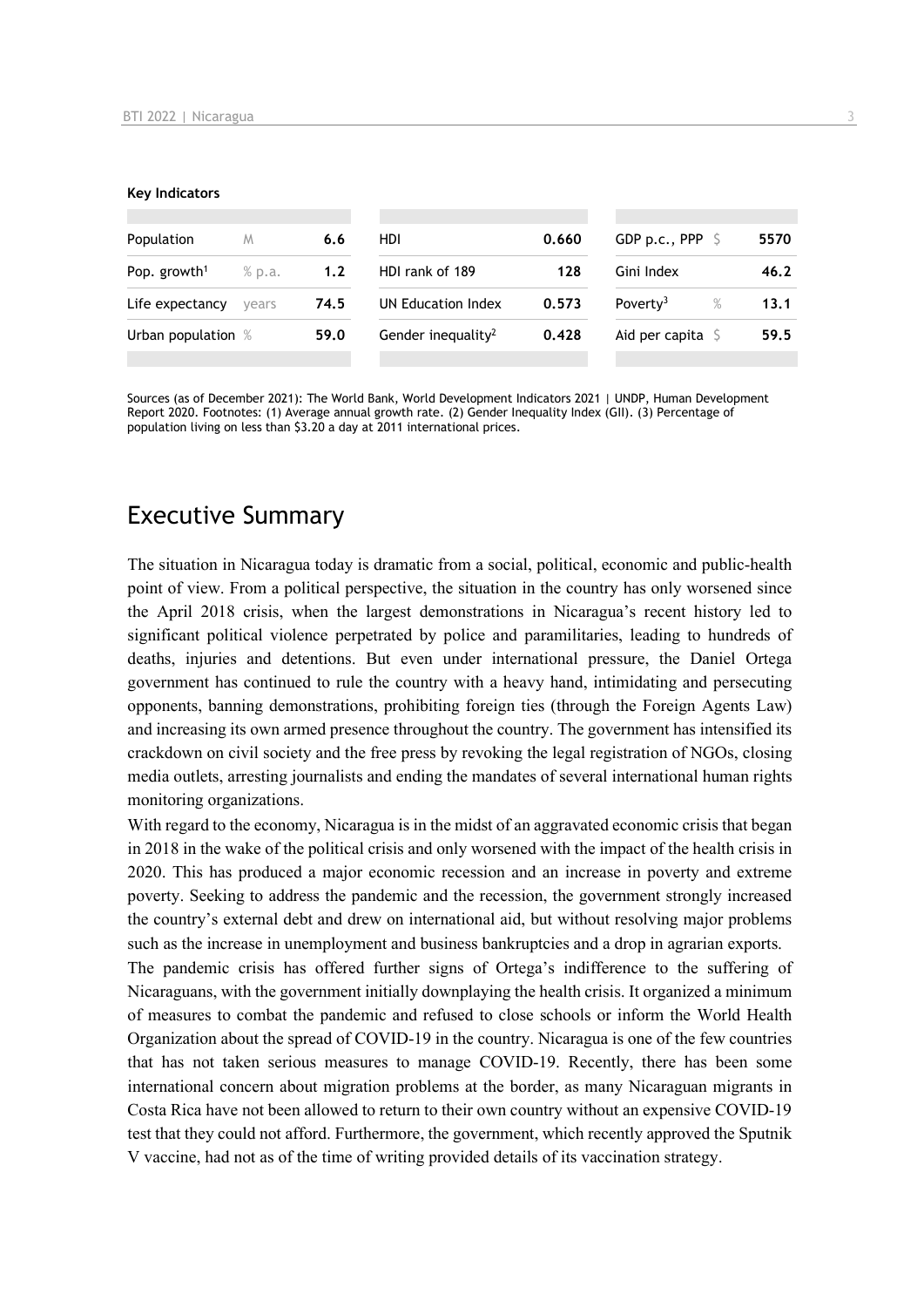International observers fear that intransparent and most likely fraudulent presidential elections will be held in 2021. Moreover, a few months before the elections, the political opposition is still divided into two main coalitions, Alianza Cívica and Unión Nacional Azul y Blanco, and has not yet found a way to present a clear candidate against Ortega.

## History and Characteristics of Transformation

The 1979 "Sandinista revolution" ended the era of authoritarian rule of the Somoza clan beginning in the 1930s. Within a year of the revolution's end, the Frente Sandinista de Liberación Nacional (FSLN) had consolidated its leadership of the new government, of the military and police forces, and of organized interest groups. However, the new government faced a severe economic and social crisis. Although most Nicaraguans were in favor of the revolution, the emerging dominance of the Sandinistas provoked dissent. In the meanwhile, the U.S. administration under President Reagan suspended all aid to Nicaragua and instead funded the counterrevolutionary Contras. Nicaragua became one of the most active stages for Cold War confrontation. The Contras' raids eroded the revolutionary Sandinista regime. As part of the Central American peace process initiated in 1987, the government accelerated a process of political opening and sought a negotiated solution for the armed conflict with the Contras.

The elections of 1990 marked an important turning point in Nicaragua's history: the country's first peaceful transfer of power through free elections was achieved, and a civil government that had not earned its merits in armed conflict assumed office, headed by Violeta Barrios de Chamorro. The Chamorro government followed a rigorous program of stabilization and structural adjustments based on a strict market-economy and export-oriented development model. Succeeding governments have remained faithful to this development model, and in collaboration with international lenders, continued to pursue transformation toward a market economy.

The 1996 elections gave victory to Arnoldo Alemán  $(1997 - 2002)$  of the Liberal Constitutional Party (PLC) with a broad parliamentary majority. However, Alemán's autocratic-populist style of governance, rampant corruption, and power-sharing arrangements with the Sandinistas undermined the balance of power and impaired the functioning of state institutions. Once in power, the Enrique Bolaños government (2002 – 2007) initiated an anti-corruption campaign against Alemán. Although ultimately convicted of embezzlement, Alemán maintained his parliamentary power base and struck additional power-sharing agreements with Sandinista party leader Ortega – with the most famous agreement being "El Pacto" in 2000. As a result of this pact, the institutions in charge of oversight and accountability have fallen under the sway of both PLC and FSLN. The judiciary and the Supreme Electoral Court (CSE) acquired an evident two-party bias, excluding other political formations. The pact had also strong consequences on the electoral process: it modified the electoral system allowing the first party obtaining more than 35% and with a 5% difference with the second party to win the election in the first round. This reform of the electoral process helped the FSLN to return to power in 2006. However, since the FSLN won all elections and dominates all public administration, the two-party logic of control turned into a hegemonic order in favor of the FSLN.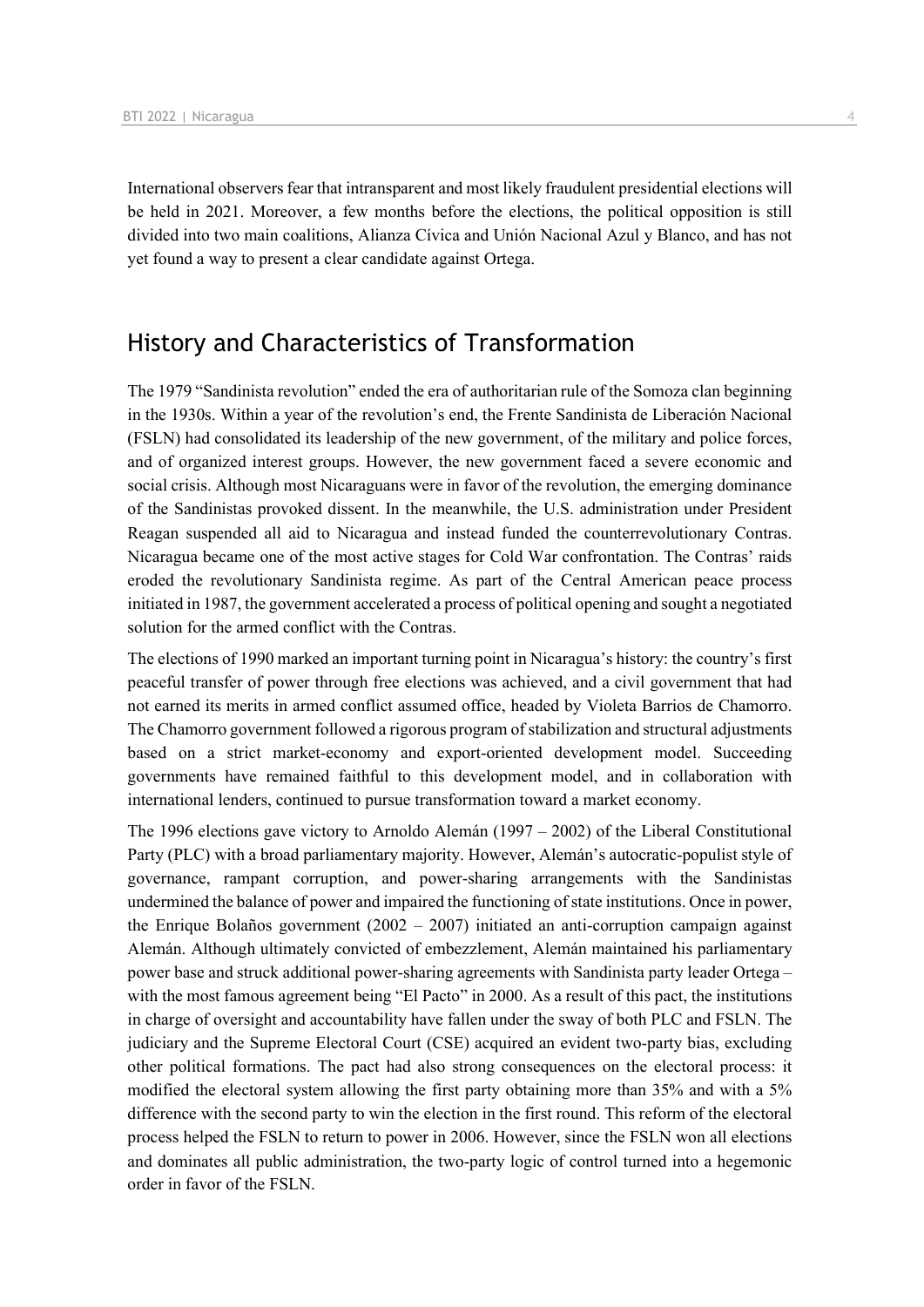The second, third and fourth Ortega administrations  $(2007 - 2012, 2012 - 2017, 2017 - 2017)$ present) continued with the market-economic and export-oriented development model, but also implemented new social programs that were financed with resources from the Venezuelan government and targeted the fight against poverty. Ortega's governments, as well as showing a greater concern for historically abandoned sectors of the population, carried out a voracious strategy of co-opting and politicizing the state, which allowed him to influence the design of institutions and thus favor FSLN electoral victories. In the 2016 presidential elections, the FSLN, under Ortega's straight control, was able to control the entire political system reinforcing "electoral authoritarianism."

In April 2018, the country entered in its first major crisis since the civil war in the 1980s, when demonstrations against the reform of the national social security system expanded into more general protest against the Ortega government with the ultimate demand of early elections. Since then, all the political protesters have been persecuted and all kind of contention repressed. Ortega's regime turned to a violent authoritarian regime that has maintained permanent pressure on the opposition.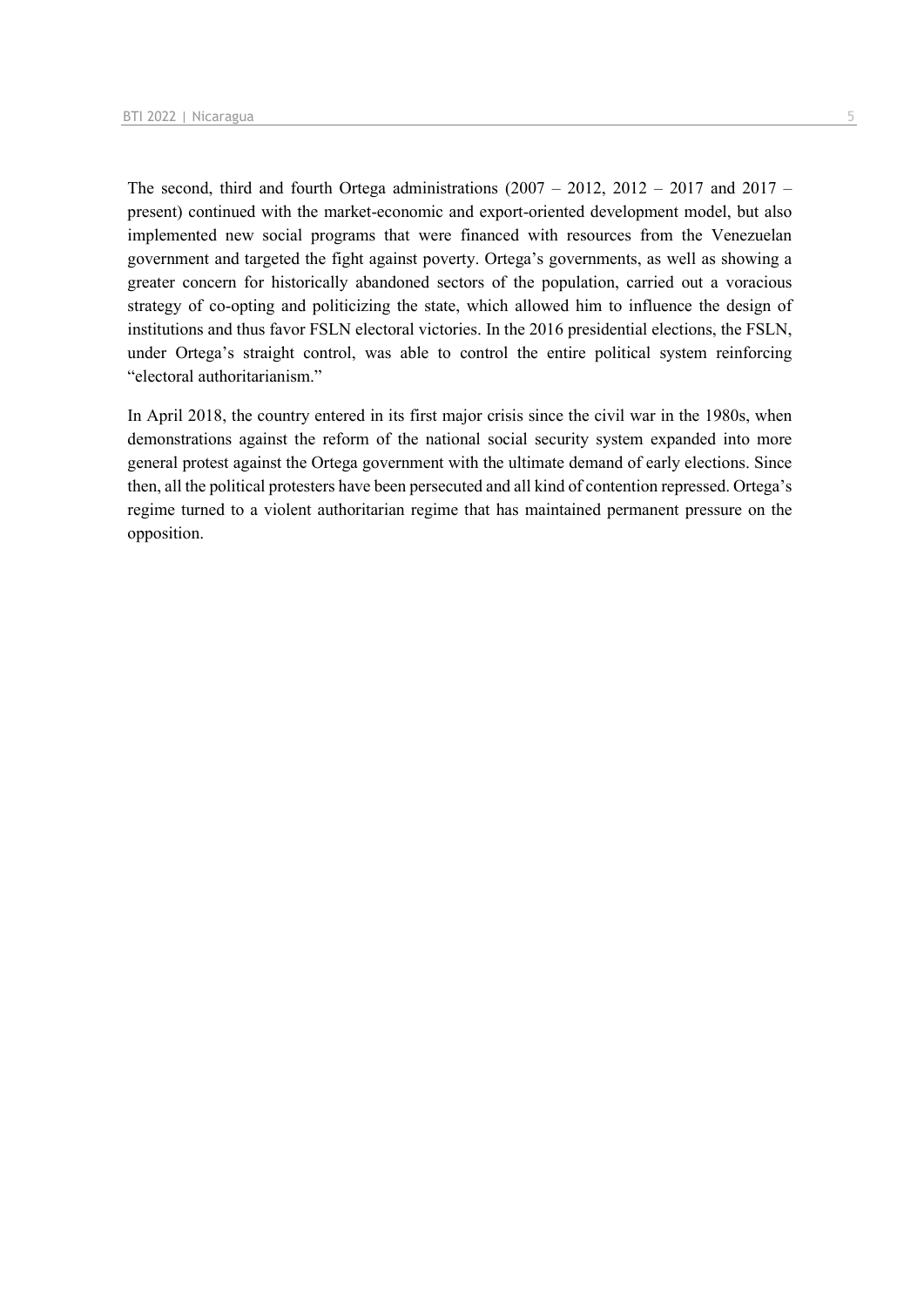The BTI combines text analysis and numerical assessments. The score for each question is provided below its respective title. The scale ranges from 1 (worst) to 10 (best).

## Transformation Status

## I. Political Transformation

#### **1 | Stateness**

Established nationwide in principle, the state's monopoly on the use of force is unchallenged in the Pacific part of the country, where most of the country's large cities, industry and agricultural production are located. Since the 1987 Autonomy Law that created the Atlantic Coast autonomous regions (north and south), relations with the central government have become more peaceful. However, the political crisis of 2018 profoundly changed the situation, leading to major problems including increasing violence in the Caribbean region, violence and political protests in the north, drug trafficking and illegal migration. The expansion of police forces and paramilitary forces throughout the country has not solved these issues.

Since April 2018, the police and paramilitary presence has expanded to all areas. The presence of paramilitary forces defending Ortega's interests has been confirmed throughout the country. According to Confidencial reporters, the paramilitary groups have used high-caliber weapons of war since their first appearance in May 2018. They have access to resources provided by various state institutions, such as food, vehicles and fuel. They act in concert with the police, including in public actions, arrests and abductions, and surveillance and intimidation operations, and have organizational structures, a line of command and the ability to conduct military operations. The very existence of these parallel forces poses a major challenge to the state's legitimate monopoly on the use of force.

Violence between indigenous and Ladino farmers has increased in the northern Caribbean region. From April 2018 to January 2021, settler attacks have increased, with 17 indigenous people murdered and no known arrests or convictions of those responsible to date. In 2020, a total of 13 indigenous people were killed, according to the Nicaraguan Center for Human Rights (CENIDH) report. In recent years, the Mexican drug mafia has penetrated deeply into Nicaragua, although to a lesser extent than in El Salvador, Guatemala and Honduras. Most vulnerable to drug trafficking is the southern Caribbean region, where state presence is very weak and the rain forest makes enforcement difficult.

#### **Question** Score

Monopoly on the use of force 6 $\frac{22}{10}$  $106$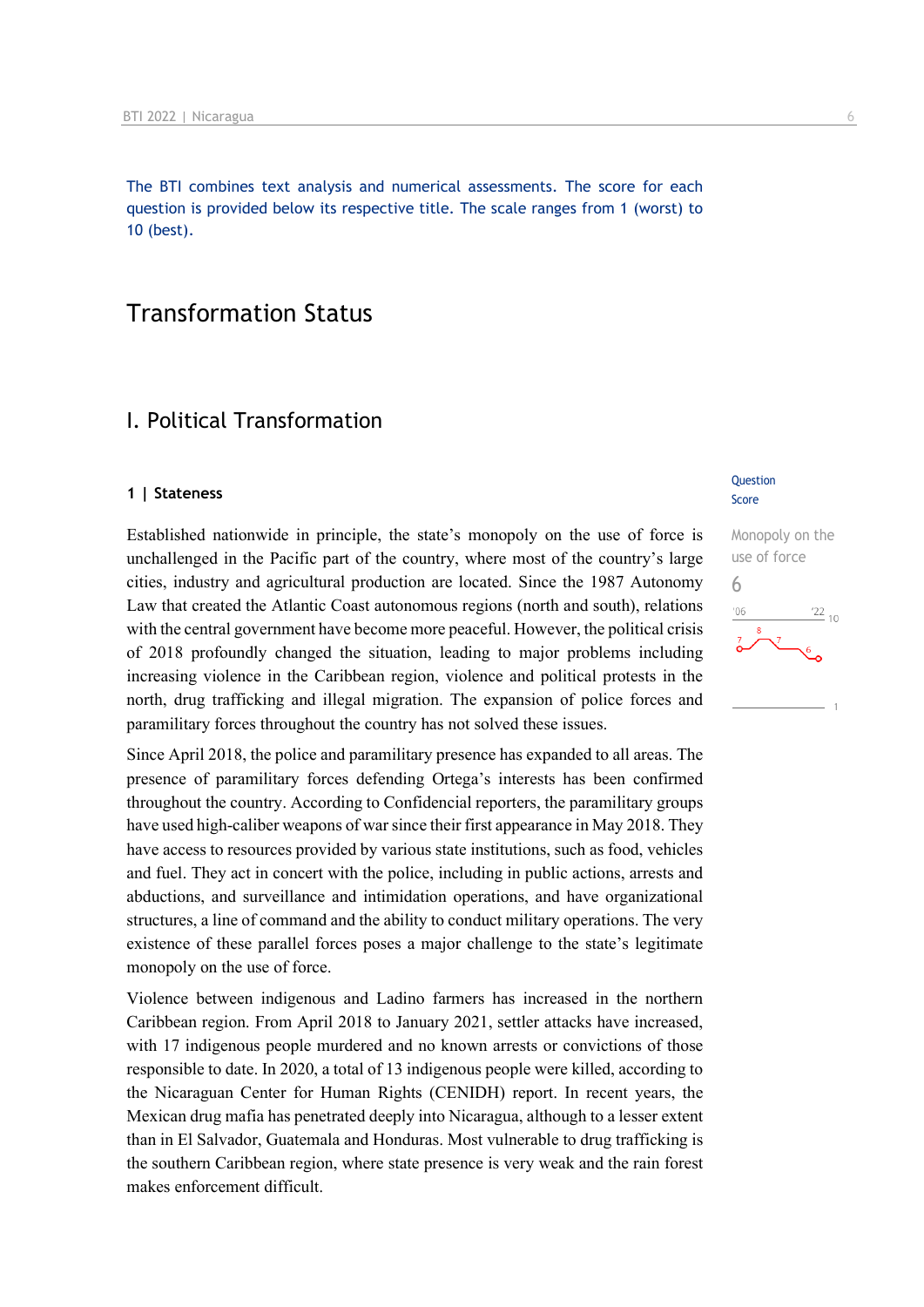As in almost all countries in the region, most citizens do not question their national identity. Likewise, all citizens have access to the status of "citizen" without discrimination once they are registered as such in the civil registries. However, not all Nicaraguans have equal access to civil registry offices, due to low coverage, poor office facilities and – particularly in the case of voter registration – political reasons. Even today, there are children who cannot be registered because of the difficulty of accessing administration facilities, especially in remote areas on the Atlantic coast.

Various ethnic groups, considered Nicaraguans by others and generally by themselves, sometimes question the fact that Nicaraguan identity is exclusively Ladino, denying the indigenous (Mayangna, Miskito and Rama) and African American (Creole) roots of the population. The 1987 Autonomy Law, which gave political autonomy to the two Caribbean regions and expressed Nicaragua's multicultural identity, did not change the negative perception or eliminate discrimination against Caribbean Nicaraguans. Despite this situation, there have been no "secessionist" or "separatist" movements on the coast, although a different identity is increasingly becoming evident. This in turn has found political expression in the creation of an indigenous party (Yatama) and an Afro-American formation (Coastal Power).

The protests and divisions since 2018 have added further complexity, with protesters using the Nicaraguan flag in their demands, and calling for a genuine democratic Nicaraguan identity against a national identity "stolen" by the current authoritarian regime. This makes it more difficult for the regime to play a nationalist card.

By law, Nicaragua is a secular state. The constitution asserts the state's nonreligious character and mandates a separation between church and state. Nevertheless, the Catholic Church has regained strong political influence since 2007, when the Ortega government, at the church's request, repealed Article 165 of the penal code, which had allowed "therapeutic abortions" in specific cases. Until 2018, the Catholic Church was represented at official government events by Cardinal Obando y Bravo, a figure instrumental in the increasing power and sharpening rhetoric of the conservative church. During this period, the Catholic faith also played a central role in public statements made by Ortega and Rosario Murillo, his wife and vice president. After the 2018 crisis, new leaders of the Catholic Church challenged Ortega's power, and prosecutions against the church have occurred regularly.

The Catholic Church sided with the citizens who staged the April 2018 uprising, creating the Civic Alliance for Justice and Democracy to provide an interlocutor representing citizens in the national dialogue. In May 2018, Cardinal Brenes led negotiations between the government and the opposition, a sign of the Catholic Church's considerable political influence, even though the negotiations failed. Since then, the Catholic Church has accompanied the political opposition and called for unity. In contrast, the government is trying to undermine the Catholic Church's role as mediator. In early 2019, Bishop Silvio Báez and the Episcopal Conference of



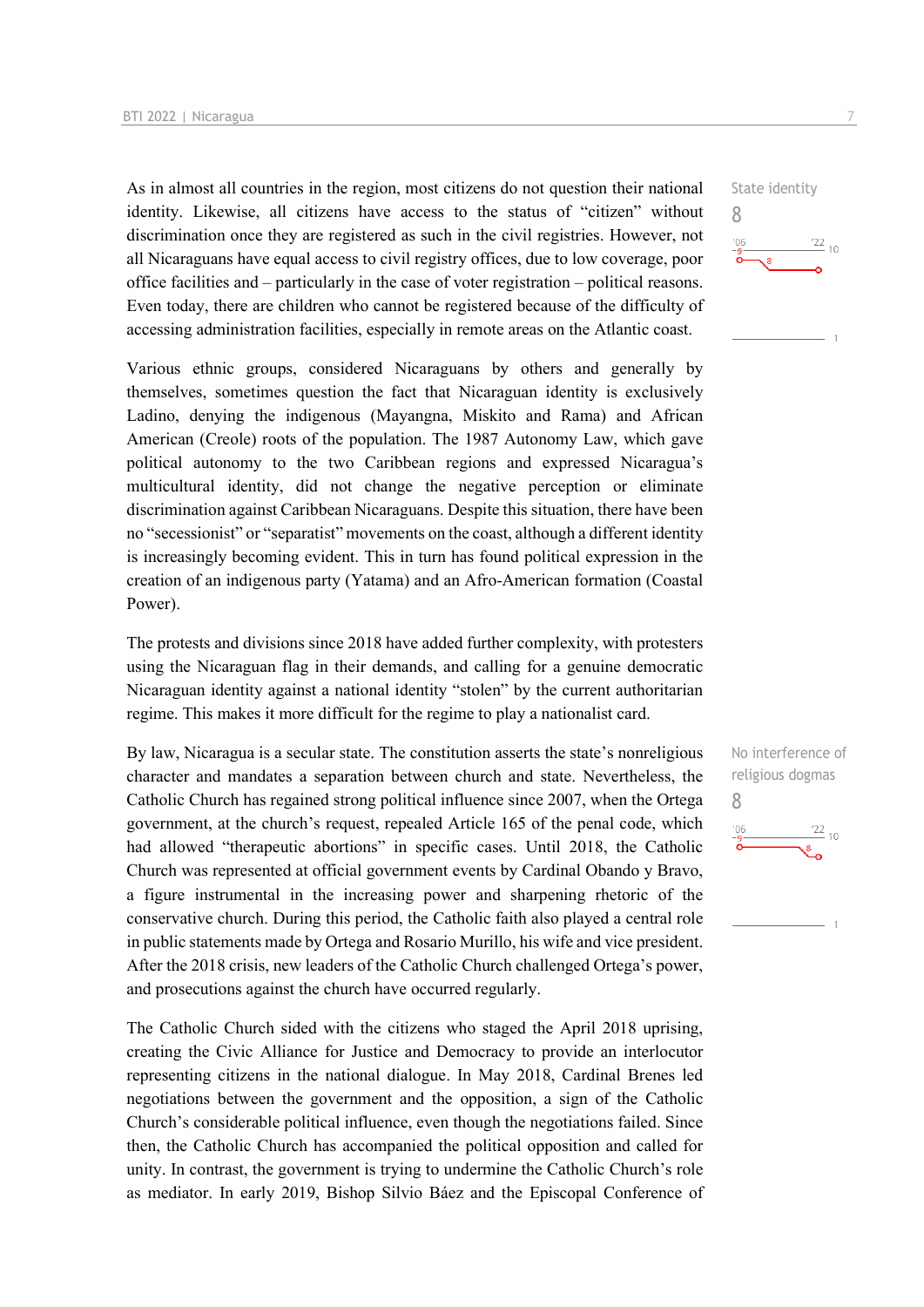Nicaragua (CEN) were persecuted by the government; in July 2020, an attack took place on the Blood of Christ Chapel in Managua Cathedral. Nonetheless, the crisis has helped the Catholic Church regain some of its lost influence within Nicaraguan society after evangelical churches gained prominence in recent decades (30% of Nicaraguans describe themselves as evangelical), especially on the Atlantic coast and in rural areas.

Basic administration (both civilian and military) is present throughout the country, but more so in the urban zones of the Pacific than in the rural zones, and even less so in the Atlantic zone. In terms of goods and services, the state provides education and health care throughout the country, especially in departmental and municipal capitals, with more attention paid to these areas since Ortega took office. In rural areas and in the jungle, access is much more limited. In general, the quality of administrative services is very low, and is further undermined by rampant corruption. The administration of justice suffers from similar difficulties. Moreover, because the administration is highly politicized through the citizen-power councils (CPCs), the state administration is heavily dependent on the Ortega regime.

According to the World Bank's development indicators, only 68% of the population has access to sanitation and 87% to a water source (both figures are stable compared to the last decade). Access to both sanitation and clean water is significantly deficient in peri-urban areas, almost nonexistent in rural areas, and even worse in the Caribbean region. The government's capacity to collect taxes is limited. The prevalence of informal labor and limited control over wealth generation in the formal sector means that tax revenues are almost entirely indirect.

The pandemic crisis could have a dramatic impact on basic administrative structures, which were already vulnerable due to the economic recession along with limits on government spending and international aid. But even if the real situation of the health system is disastrous, it is hard to evaluate, as the government is not at all transparent on this issue. Moreover, amid its terrible crisis management, the government has persecuted doctors and medical personnel who have criticized the government's weak pandemic response, further curtailing the presence of health workers in the country.

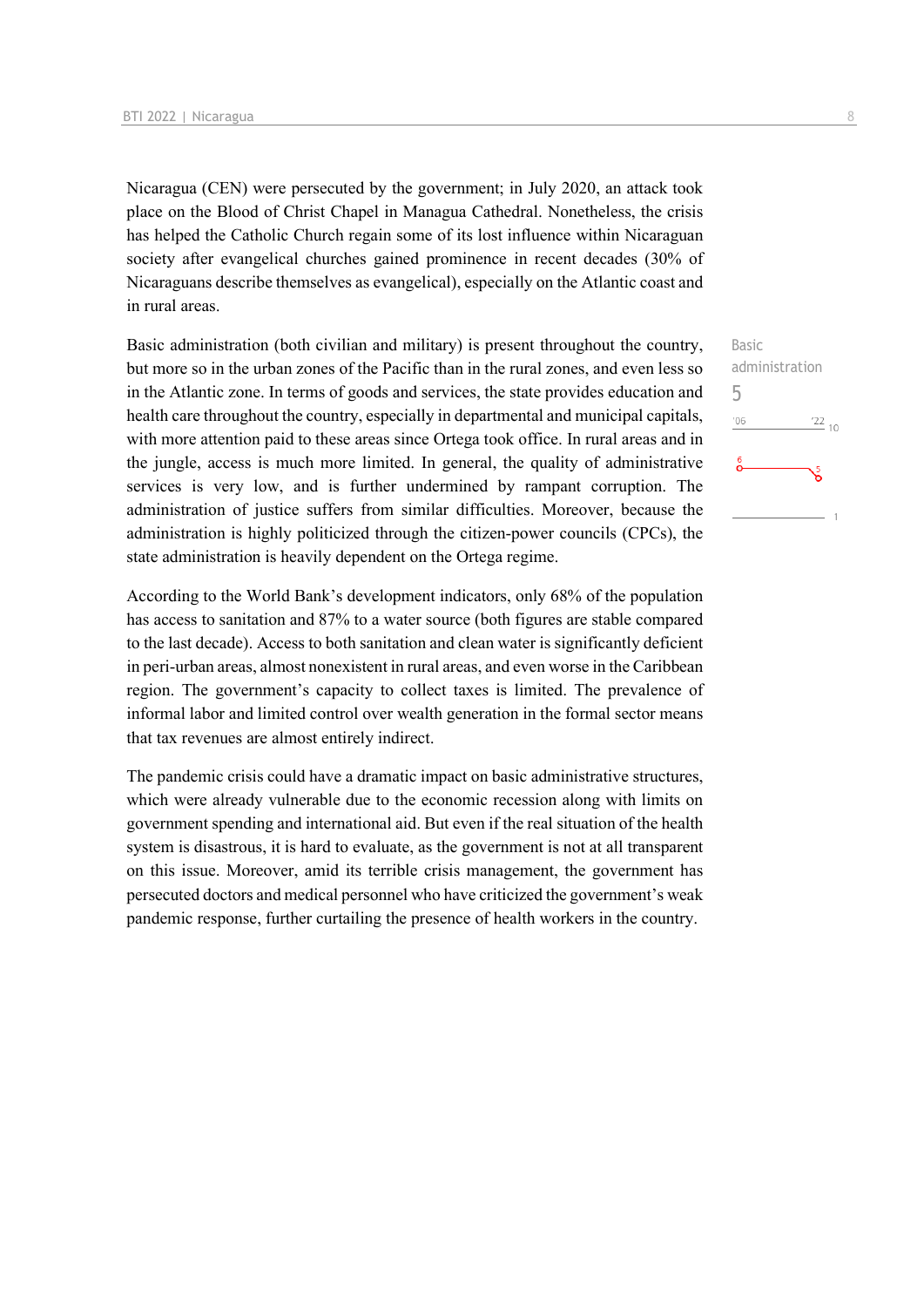#### **2 | Political Participation**

The democratic process has gradually deteriorated over the past decade. Since 2006, and especially since the 2008 municipal elections, which have been criticized as being fraudulent, the FSLN has won all elections. The most recent 2016 presidential elections were the last in a series of restricted elections and were no longer deemed free and fair. Moreover, these 2016 elections set a precedent: For the first time in Nicaragua's democratic history (since 1990), a presidential election was held without a genuine party contest. Against the backdrop of a hegemonic FSLN and the absence of genuine opposition parties, the FSLN was able to garner 72% of the vote.

After the April 2018 rebellion and during the May 2018 negotiation process, opponents called for early elections in March 2019, but Ortega's government simply responded that future elections should not be organized until November 2021. Since then, and under targeted pressure since early 2021, the opposition has been trying to find a single candidate to run against Ortega for president. In a context of repression and persecution that is still ongoing, no one knows how fair and transparent these 2021 general elections could be. In mid-July 2020, the Supreme Electoral Council (CSE) announced that general elections would be held on November 7, 2021 and extended the deadline for registering new political organizations until June 2021, citing disruptions to the electoral process due to COVID-19.

In December 2020, Congress passed the Law in Defense of the Rights of the People to Independence, Sovereignty and Self-Determination for Peace, which prohibits socalled traitors from running for or holding public office, and which, according to Human Rights Watch, appeared to be designed to bar opposition candidates from participating in the 2021 elections. (Approaching the registration deadline in early August 2021, seven opposition candidates for the presidency and one for the vicepresidency had been detained.)

In principle, the government has the effective power to govern without undue obstruction by classic veto players, but since the 2016 election it no longer has legitimacy through free and fair elections. Since 2007, and increasingly after the 2011 and 2016 elections, power has been concentrated in the executive branch around Ortega and his wife Rosario Murillo. Since the 2016 presidential elections, Murillo has served as vice president, further strengthening her power.

Veto power was curtailed by the 2018 uprising and the subsequent repression directed at various sectors of the country. The Catholic Church, which has been very active politically since the 2018 uprising, has no veto power, and on the contrary is trying to promote the return of the democratic process, as yet without success. This crisis has also led to changes that allow the presidential couple to exercise tight control over the national police. While the military has not intervened directly in the conflict, the military leadership shares economic interests with the presidential couple, which currently further limits the military's veto power over the government.



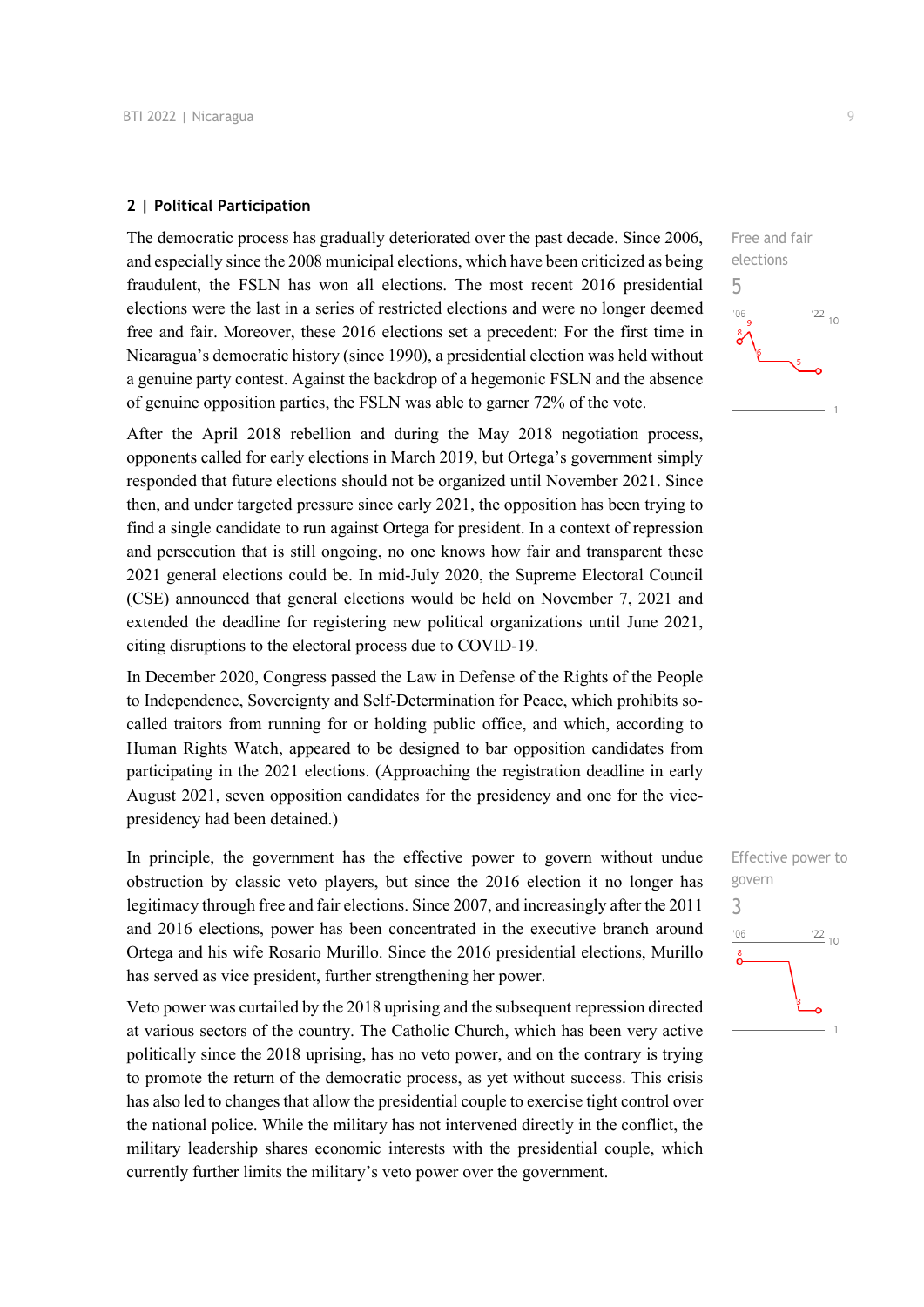The government closely controls the administration and its ability to set priorities, draft policies and implement them. However, these policies, once drafted and enacted, are often difficult to implement due to three factors: the fragility and weakness of the public administration; the lack of professionalism within the civil service and the difficulty of overseeing tasks; and the scarcity of available resources.

The constitution guarantees the right to political association and other individual and collective rights and freedoms. However, the Ortega regime exercises all kinds of control over citizens, the media, civil society organizations, human rights organizations and social movements by monitoring and spying on all political, laborrelated and economic activities. Since the April 2018 uprising, the population has been systematically victimized by state violence through the disproportionate use of force by the police, special forces (anti-riot) and paramilitary forces. To date, the Supreme Court has not ruled on the protection and constitutional complaints filed by the victims of this aggression. Since the National Police Note 114 of September 2018 declared protests and demonstrations to be illegal, only public government events are allowed.

In response to international pressure, the Ortega government has declared itself the victim of a coup d'état and has rejected all international proposals. In addition, relations with international agencies have been made even more fragile by the recent Law for the Regulation of Foreign Agents, which allows the state to prevent organizations or individuals funded by international actors from interfering in domestic politics. Nicaraguan citizens are classified as "real" or "foreign agents" depending on whether or not they have received foreign funds. The law suspends the political rights of the so-called foreign agents and allows for the confiscation of their assets on the grounds of defending the sovereignty and security of the state.

The criminalization of social protests was the government's first strategy for demobilizing citizens through a systematic campaign in the official media, calling it "coup-driven terrorism." The Law against Money-Laundering, Financing of Terrorism, and Financing of the Proliferation of Weapons of Mass Destruction (Law 977) creates a permanent state of intimidation, allowing individuals who have participated in civic protests to be prosecuted on charges of terrorism and altering the constitutional order. According to the Nicaraguan Center for Human Rights (CENIDH), in September 2020, opposition activists reported being victims of arrests, excessive use of force, house searches, criminalization, harassment, death threats, damage to their property, defamation campaigns and stigmatization on social media.

The second stage of the government's strategy is the Amnesty Law (Law 996), which aims to guarantee the Ortega government impunity for its crimes. The law was approved by the National Assembly without prior consultations in June 2019. The UN High Commissioner for Human Rights, Michelle Bachelet, immediately warned that amnesties for serious human rights violations are prohibited under international law, referring to the United Nations documentation of serious human rights violations in Nicaragua.

Association / assembly rights 2 $\frac{22}{10}$  $^{\prime}06$ صٔ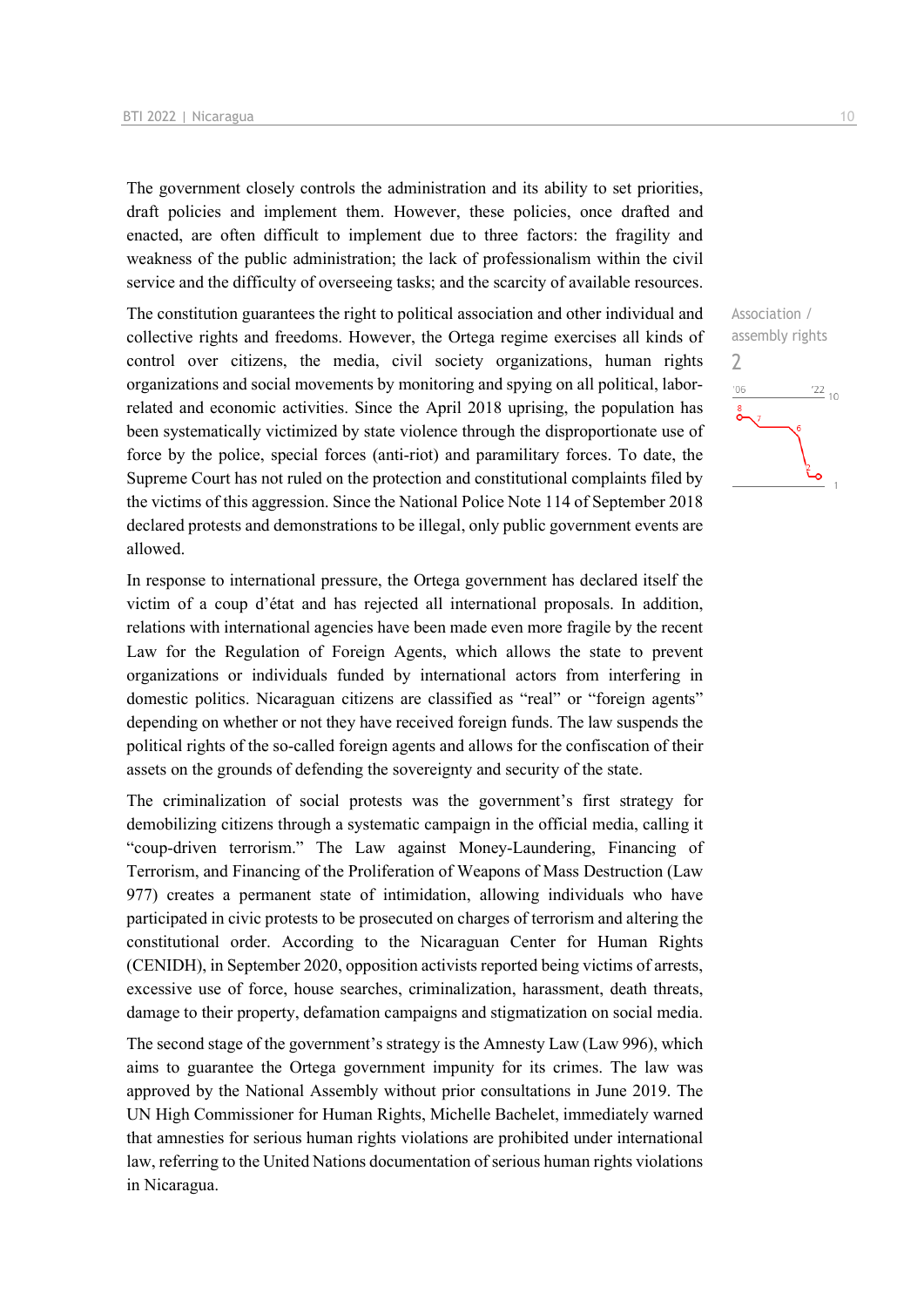Freedom of expression is guaranteed in the 1987 constitution (Article 30). In practice, the 2018 political crisis has changed the nature of freedom of expression in the country, with repression of independent media increasing steadily during the review period. At the same time, the government conveys its own version of events to the public through television and radio, as the presidential couple and their closest circle produce their own media.

The government uses various repressive measures to undermine freedom of expression and the press, and thus citizens' freedom of information. It has closed spaces for citizen participation, engaged in media censorship, harassed the independent press, occupied media houses such as 100% Noticias and Confidencial during the crisis, operated a customs blockade against La Prensa and El Nuevo Diario (which had to close in 2019), and suspended operating and broadcasting licenses. The harassment and stigmatization of journalists has driven dozens of journalists into exile, such as Carlos Fernando Chamorro, director of El Confidencial. Throughout the review period, journalists continued to be victims of threats, intimidation, assaults, defamation and illegal detention, and faced constant persecution. The government also intensified defamation campaigns against independent media organizations. As of March 2019, the Fundación Violeta Barrios de Chamorro recorded a total of 712 violations of press freedom and attacks on the independent media in Nicaragua since the repression began. In October 2019, police attacked journalists covering a peaceful protest.

In sum, a few independent media organizations still exist, but they are under threat. While an alternative public sphere is maintained via social media, there is also an increasing number of digital platforms; however, these also operate under difficult economic and political conditions. Moreover, there has been little reliable information related to the pandemic, as official figures were incomplete, and the government provided sparse information only under international pressure. In August 2020, journalists in Nicaragua denounced being attacked while covering the COVID-19 pandemic.

#### **3 | Rule of Law**

Since the last elections in 2016, which featured no real political competition, and after the constitutional amendment of 2014 that allows Daniel Ortega to be re-elected indefinitely, Nicaragua can be considered an authoritarian regime. After a decade in which institutions lost their autonomy and the administration was politicized by the Sandinistas, all national institutions are now dependent on the executive branch. The separation of powers that did exist (albeit in a flawed state) during the democratic era no longer exists, and checks and balances have been undermined. The legislative and judicial branches lack independence because they are subject to the political influence of the FSLN. The legislative branch is completely controlled by the FSLN. The



Freedom of expression  $\Delta$  $-06$  $\frac{22}{10}$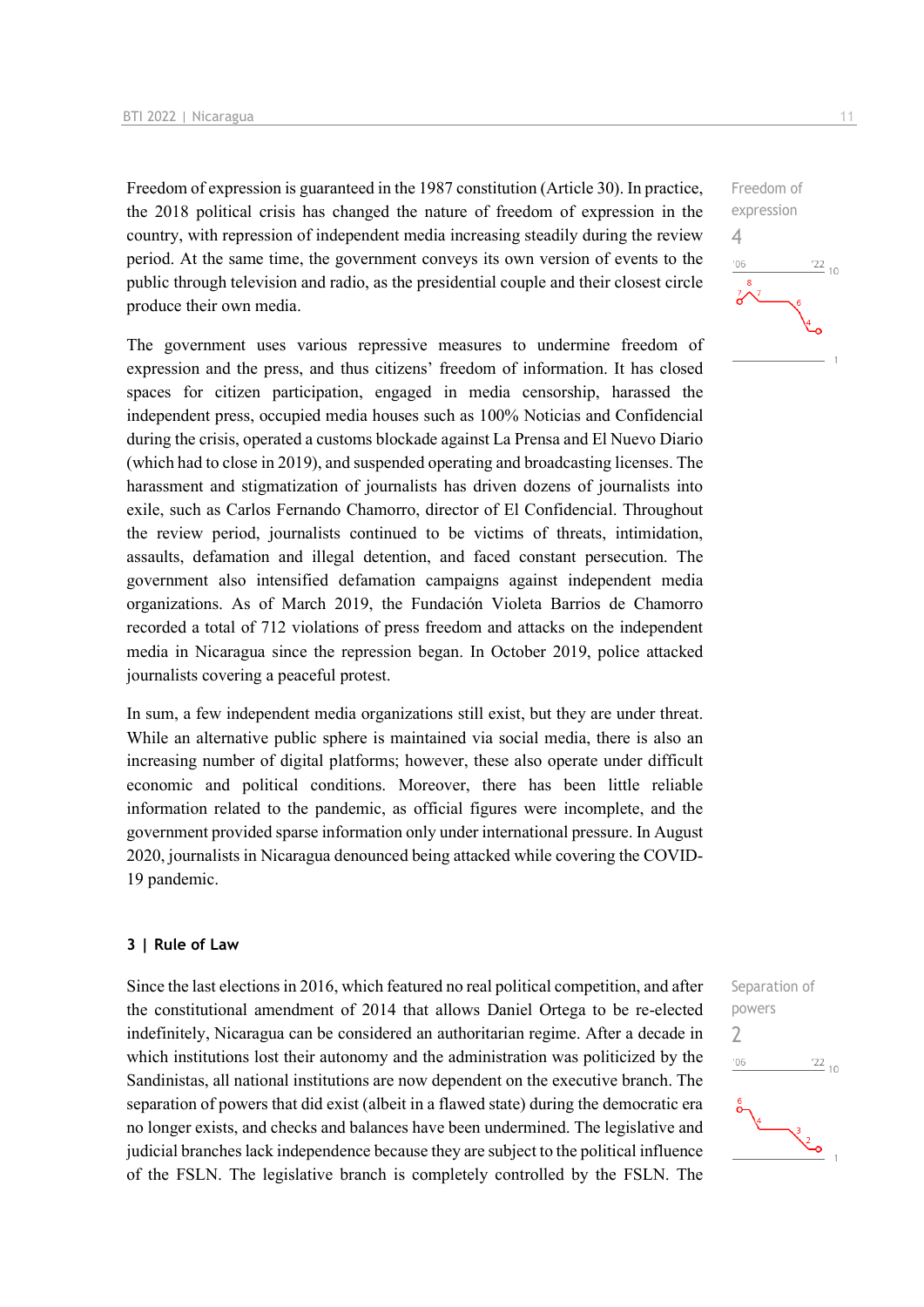judiciary, especially the Supreme Court, is completely politicized and allied with the Ortega family. Since the 2016 election, the executive branch has been in the hands of a couple, with Ortega as president and his wife Murillo as vice president. The entire family, especially the couple's children, hold central positions in the administration and the media.

The country's fourth locus of power, the electoral authority, has long been dominated by a very close supporter of Daniel Ortega, Roberto Rivas, who has allowed the FSLN to hegemonize the electoral processes since 2008. In this context, accountability mechanisms no longer exist, a situation the crisis has only exacerbated.

The government did not declare a state of emergency with the emergence of the pandemic crisis, and in fact denied the existence of the pandemic for weeks. According to Amnesty International, no real action was taken on COVID-19 in 2020. The government downplayed the risks and organized mass events and political rallies. In June 2020, the Pan American Health Organization described the situation as "very worrying." International human rights organizations have called the lack of response to the pandemic "reckless."

The judiciary has gradually lost its independence during Ortega's period in office. Since 2007, the judiciary has been heavily subject to political influence, as the FSLN government appoints magistrates and judges who are politically aligned with Sandinista positions. The judiciary is also subject to corruption, and corrupt practices are found at all levels. But since the 2018 crisis, the main problem has been the involvement of the judiciary in the criminalization of protest.

Since that time, murders and other serious violations of rights such as disappearances or torture have been reported to the relevant authorities without any response from the judiciary, making impunity the norm. In the last 10 years, the Ortega government has managed to limit the autonomy of the judiciary to the point that it has become an apparatus of repression dependent on executive orders, condemning the innocent and failing to investigate the crimes committed.

According to CENIDH, the prosecutor's office has demonstrated complicity with the Ortega government. Its double standard is expressed in a high level of effectiveness in the indictment of 417 people, but none of the cases have involved the government's repressive forces or state employees. Relatives of more than 70 people murdered during the protests were not informed of investigative actions until December 2018. The prosecutor's actions have led to the resignation of prosecutors who have refused to handle cases that show a clear intention of criminalizing social protest.

Independent judiciary  $\overline{\phantom{0}}$  $06'$  $\frac{22}{10}$ 

 $\sum_{i=1}^{n}$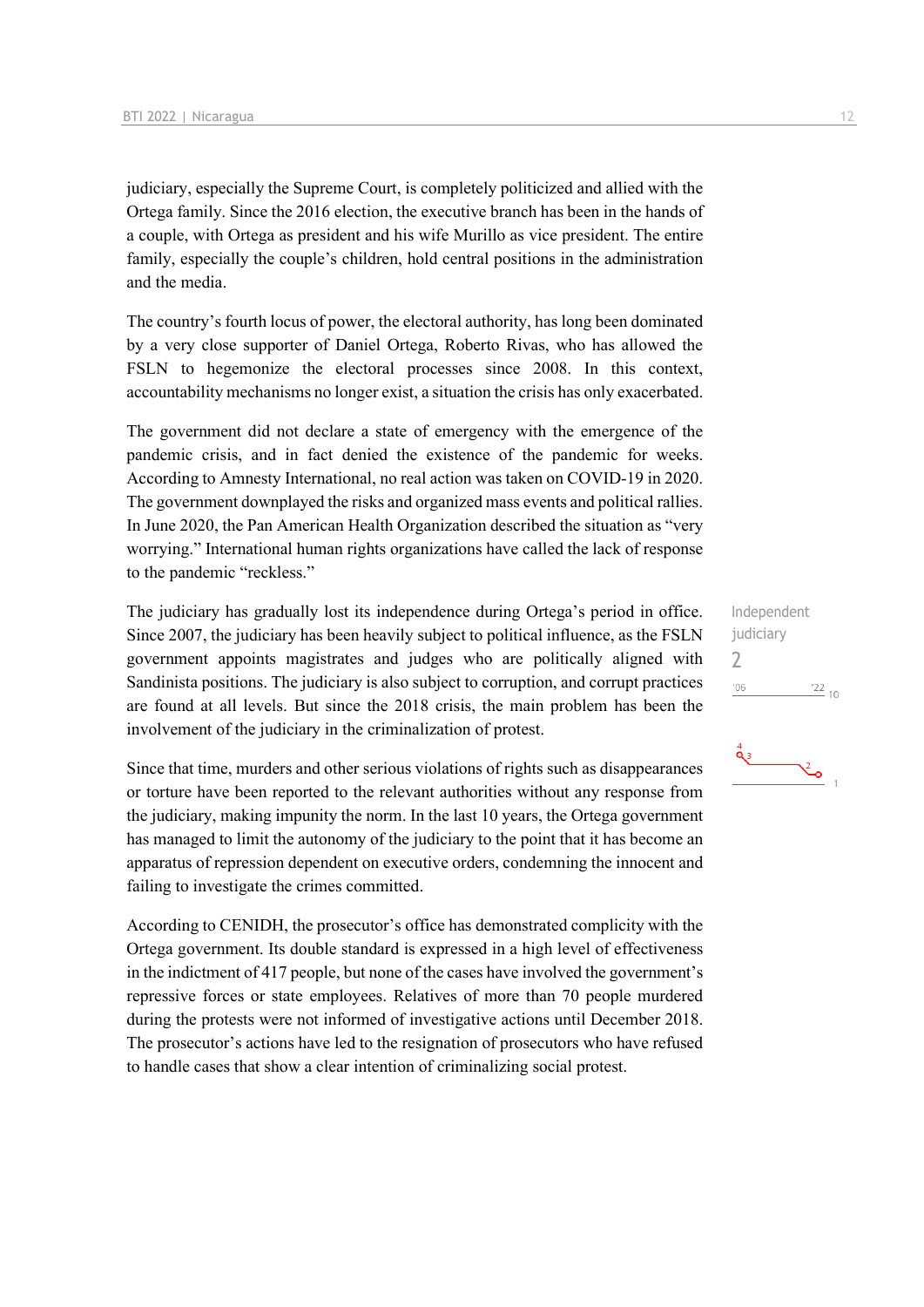Political corruption is widespread in Nicaragua, and is particularly concentrated within the Ortega family, which is at the center of the system of corruption. Although corruption has long been a fundamental problem in Nicaraguan political culture, it has become more pervasive. Most officeholders who violate the law and engage in corruption are never prosecuted. In December 2020, the NGO Hagamos Democracia lost its legal status, accused of using its resources for terrorist acts. Among other things, it had specialized in monitoring corrupt practices in the country and reporting on them annually. Its president and other NGO members went into exile to avoid prosecution, so reporting on corruption is no longer possible. As a result, corrupt practices are extensive, with no possibility of obtaining reliable data on their extent.

Nicaragua has also become a haven for politicians accused of corruption and other crimes. The best-known current case is that of former Salvadoran President Mauricio Funes, against whom Salvadoran authorities have initiated four criminal cases and issued an extradition request. Apart from other cases of politicians prosecuted for corruption (another example is former Thai Prime Minister Thaksin Shinawatra, who was sentenced to two years in prison in 2008), the Ortega government has also offered political protection to various other types of prosecuted actors, such as Italians linked to the mafia, Spaniards linked to the ETA and FARC guerrillas.

In theory, civil rights are guaranteed in the constitution, but basic civil rights have not been guaranteed in Nicaragua since the 2018 political crisis. Human rights violations once again became more common during the 2020 pandemic crisis. According to Human Rights Watch, Ortega's excessive use of force in 2018 resulted in 328 deaths and nearly 200 injuries, as well as hundreds of arrests. Human Rights Watch has also documented the use of brutal force in the streets, mistreatment of detainees that in some cases amounted to torture and retaliation against medical personnel who cared for victims. Many of the assaults and abuses were committed by the National Police or pro-government armed groups. Since 2018, the Ortega government has instituted a state of terror in which even basic civil rights are no longer guaranteed if you are not an Ortega partisan. As a result, legal protection is no longer guaranteed, there is complete impunity for these crimes, and emigration seems to be the only way for many people to secure their right to physical integrity and life.

Although the government released many political prisoners in response to U.S. and Canadian sanctions in 2019, it has continued to crack down on political opponents, arbitrarily arresting protesters, journalists and human rights defenders. According to the Civic Alliance for Justice and Democracy, 86 people were still arbitrarily detained as of May 2020. In 2020, authorities had fired at least 21 health professionals for raising concerns about the government's pandemic response. More than 100,000 Nicaraguans, including at least 90 journalists, had gone into exile, mostly to Costa Rica. In June 2020, after expressing "grave concern at the continuing reports of serious human rights violations," the UN Human Rights Council issued a resolution giving High Commissioner for Human Rights Michelle Bachelet a specific mandate to continue reporting on violations.



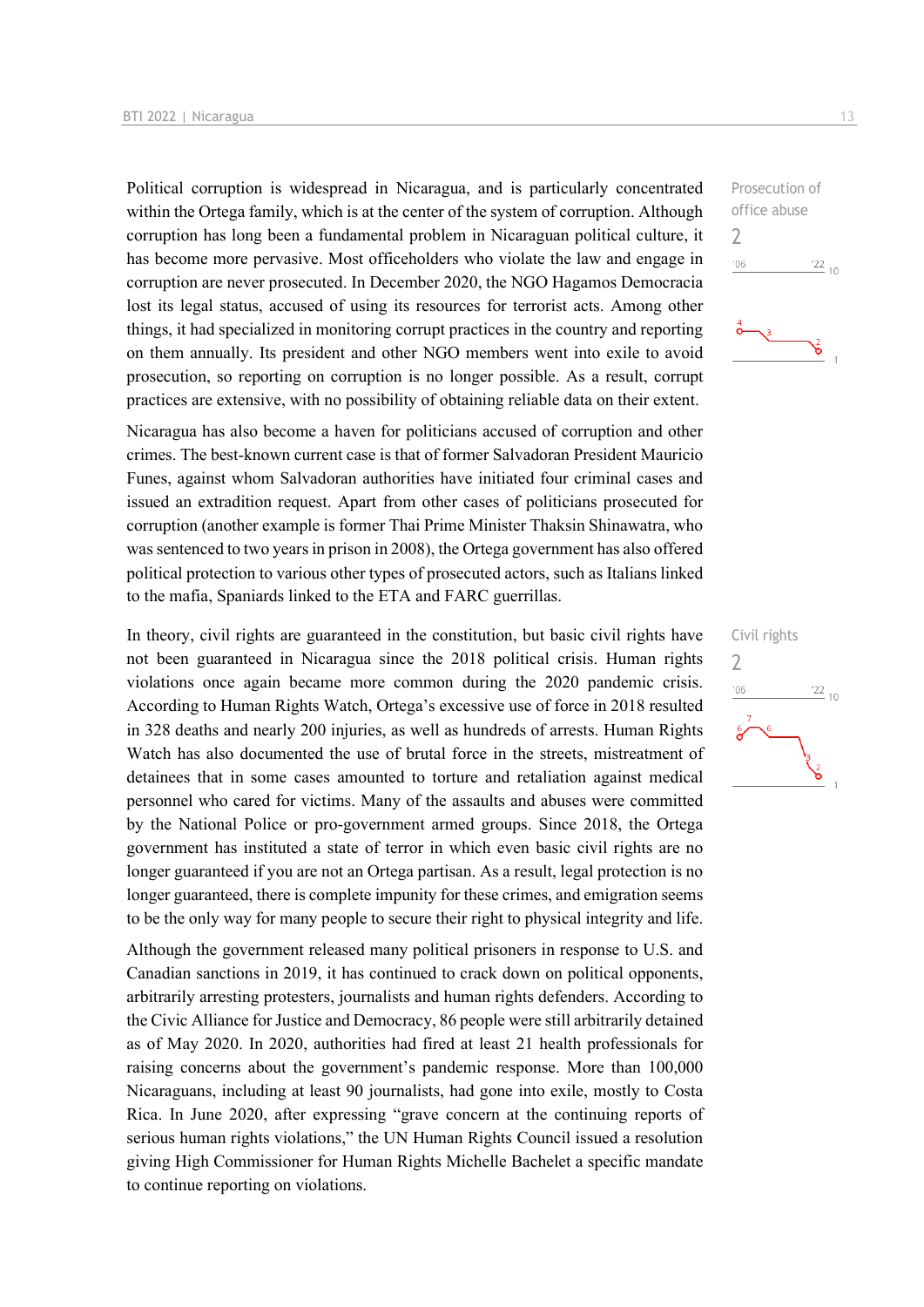In addition, civil rights protections remain inadequate for part of the population due to widespread poverty. Gender inequality fostered by patriarchal cultural patterns renders women and the LGBTQ+ population particularly vulnerable. Feminist organizations are calling for more attention to women's rights in Nicaragua, where many women face gender-based violence. According to Confidencial, the COVID-19 pandemic has exacerbated existing gender-based and sexual violence and abuse, including an increase in femicides compared to 2019. In addition, the Atlantic Coast population, indigenous communities and Afro-descendants who have experienced decades of racial discrimination and face social, political and economic discrimination on a daily basis, must flee violence by mestizo peasants who have been emboldened by the Ortega government to engage in land rights violations.

#### **4 | Stability of Democratic Institutions**

Within the current political context, democratic institutions are only a formal shell. The decline of democratic institutions has been underway since the early 2000s and gradually intensified with Ortega's second, third and fourth terms. Since Daniel Ortega's electoral victory in 2006, the FSLN has become the hegemonic power and has secured control over Nicaragua's democratic institutions and administrations. This is most evident in the conduct of elections. Ortega and the FSLN have gradually managed to transform democratic institutions into authoritarian ones, marked by two important moments: the amendment of the constitution in 2014 allowed Ortega to be re-elected indefinitely, and to run for his fourth mandate in the 2016 elections; and after the 2018 uprising, the intensity of repression definitively transformed the regime into a repressive and authoritarian one, very similar in its practices to the Somoza regime. Control by Ortega and his wife and vice president Murillo over the National Assembly, local governments and state institutions (e.g., the Supreme Court of Justice and the Supreme Electoral Tribunal) has contributed to the state's limited ability to dispense justice, undermined the transparency and democratic character of elections, eliminated the independence of the public administration, and ultimately imposed Ortega's and Murillo's views on all institutions.

The 2020 pandemic crisis highlighted the extraordinary powers held by the Ortega-Murillo couple, who for months ignored what was obvious to the whole world: the danger to the population posed by COVID-19. Neither opposition parties, civil society organizations, powerful interest groups such as Consejo Superior de la Empresa Privada (COSEP), the clergy nor medical institutions were able to dissuade the government from its inattention to the pandemic. This governmental closure to relevant actors is indicative of a very profound disinterest in either legitimizing democratic actors or promoting a diversity and plurality of opinion.

The commitment of relevant actors to democratic institutions has increasingly shifted instead toward neglect over the past 14 years, due to the presidency's monopolization of power. Actors committed to democracy have become increasingly weak since



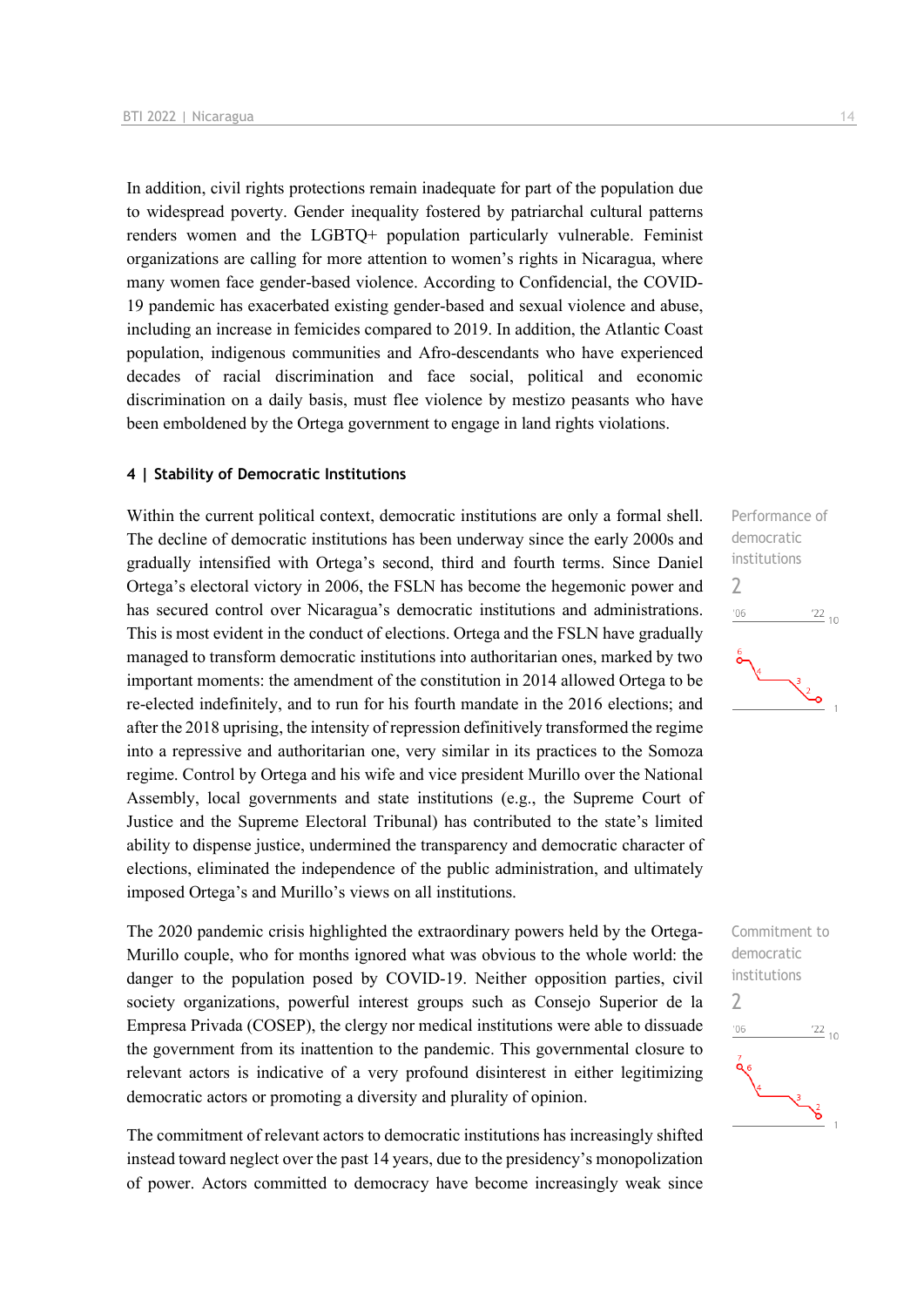2006 and have been widely persecuted since the political crisis. In the current political context of state violence against opposition figures, there is no counterweight to the president's authoritarian and violent practices. Nevertheless, the remaining "relevant actors" – such as civil society organizations, parts of the business sector, and figures within the Catholic Church and academia – although currently repressed, are calling for a return to democratic institutions.

#### **5 | Political and Social Integration**

The Nicaraguan party system has increasingly become dominated by the (nominally) leftist FSLN of governing Daniel Ortega, though predominantly by autocratic and repressive means. Therefore, while fragmentation is rather low, polarization has increased throughout the past decade. Social rootedness is weak, if one excludes clientelist modes of shaping citizens' preferences. Operating in an increasingly authoritarian environment, the party system is no longer able to articulate and aggregate societal interests.

Before the 2018 crisis and since the 1980s, the Nicaraguan party system has been characterized by a latent polarization between Sandinistas and anti-Sandinistas. This created and maintained a unique two-party system: the FSLN on one side, and whichever party led the anti-Sandinistas forces on the other. Between 2007 and 2016, the FSLN developed a largely clientelistic style of politics that reinforced its social roots among the lower classes. The 2016 elections changed the two-party system, as the FSLN was able to eliminate all major opposition parties before the election. This left it as the only real party running in the election, facing a very weak, divided and suppressed opposition, and enabling it to win 71 out of 92 seats in the National Assembly. Apart from the FSLN, only the Constitutionalist Liberal Party (PLC) with 14 seats was able to garner more than 10 seats, while five other parties shared the remaining seven.

With respect to the presidential and parliamentary elections to be held in November 2021, the FSLN is the only real party, as all other parties have been gradually restricted and prosecuted since 2018. After the 2018 uprising, two major opposition alliances were formed: the Citizens' Alliance for Freedom, headed by the Citizens for Freedom (CxL) party; and the National Coalition consisting of the Democratic Restoration Party (PRD), the Nicaraguan Democratic Force (FDN), Blue and White National Unity and the peasant movement EFE. CxL and PRD, which were founded in 2017 for the municipal elections, were then reactivated by the two opposition groups, since they still had legal status and could run for the presidential elections. (However, following the end of the review period, the PRD was canceled in May; in August 2021, the last genuine opposition party Alliance for Freedom was banned from participating in the elections.)

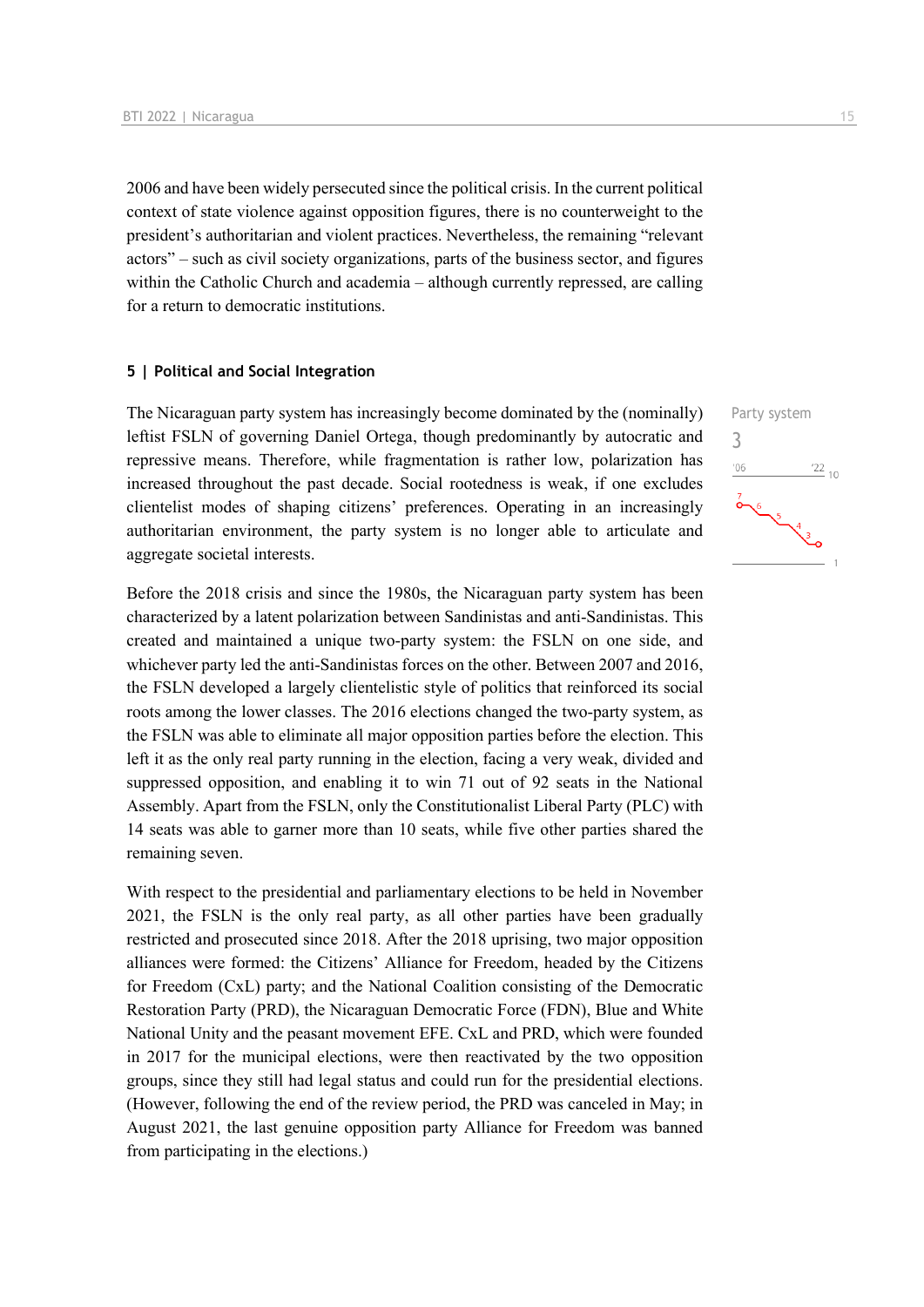The spectrum of interest groups is relatively limited, although it has long represented a plurality of interests. The most potent group of all is also the oldest, and represents the private sector, the Consejo Superior de la Empresa Privada (COSEP). Since 1990, COSEP has maintained direct contact and communication with all governments, including the Ortega government, even though relations between interest groups and the state were increasingly dominated by Sandinista hegemony.

Another organization of particular importance to the peasants is the Unión Nacional de Agricultores y Ganaderos (UNAG), which has a relatively pluralistic set-up, and was originally Sandinista. In sharp contrast to the 1980s, the unions have long been comparatively autonomous, although one sector (Frente Nacional de Trabajadores, FNT) has retained strong ties with the FSLN. A number of other sectors also act as interest groups, including the Catholic Church, press associations and banking groups, although in many cases these interests are represented through personal contacts. In general, the interaction between private and public interests in the economic sphere is predominantly unorganized and informal, and conforms to personal, patronage and corporate logics.

However, the 2018 political crisis changed the relationship between interest groups and the state when most of them declared their opposition to the government. For example, COSEP rejected the repression, and called on the presidential couple to organize early elections. New coalitions such as the Unidad Nacional Azul y Blanco and the Civic Alliance, which are the broadest coalitions of opposition groups and actors, have initiated serious anti-government activities and have tried to defend their interests. Thus, instead of forming a solid ground of sound political mediation, interest groups have increasingly become part of a decidedly political power game.

The 2018 crisis showed how important it was for Nicaraguans in opposition to Ortega to defend democracy against an authoritarian regime that uses violence and repression to control its population. The pandemic crisis exacerbated Nicaraguans' very low level of trust in their institutions, as there has been a lack of information since the beginning of the health crisis.

In general, there is a significant lack of data on Nicaragua, and in the current political context it is very difficult to produce statistics and conduct opinion polls. Therefore, the most recent data on support for democracy in Nicaragua comes from the latest Latinbarómetro report, conducted in 2018. According to this survey, support for democracy had steadily declined since 2007, from 61% at that point to 40% in 2017, but had recovered to 51% in 2018 (slightly above the regional average of 48%). This increase was explained by the politicization of support for democracy in the context of polarization between government and opposition. The percentage of those saying that democracy was comparatively the best political system, at least better than all others, was 66% in 2018 (which is around the Latin American average).



Approval of democracy n/a $10^{12}$  $06'$ 

 $\overline{n/a}$ 

 $\overline{1}$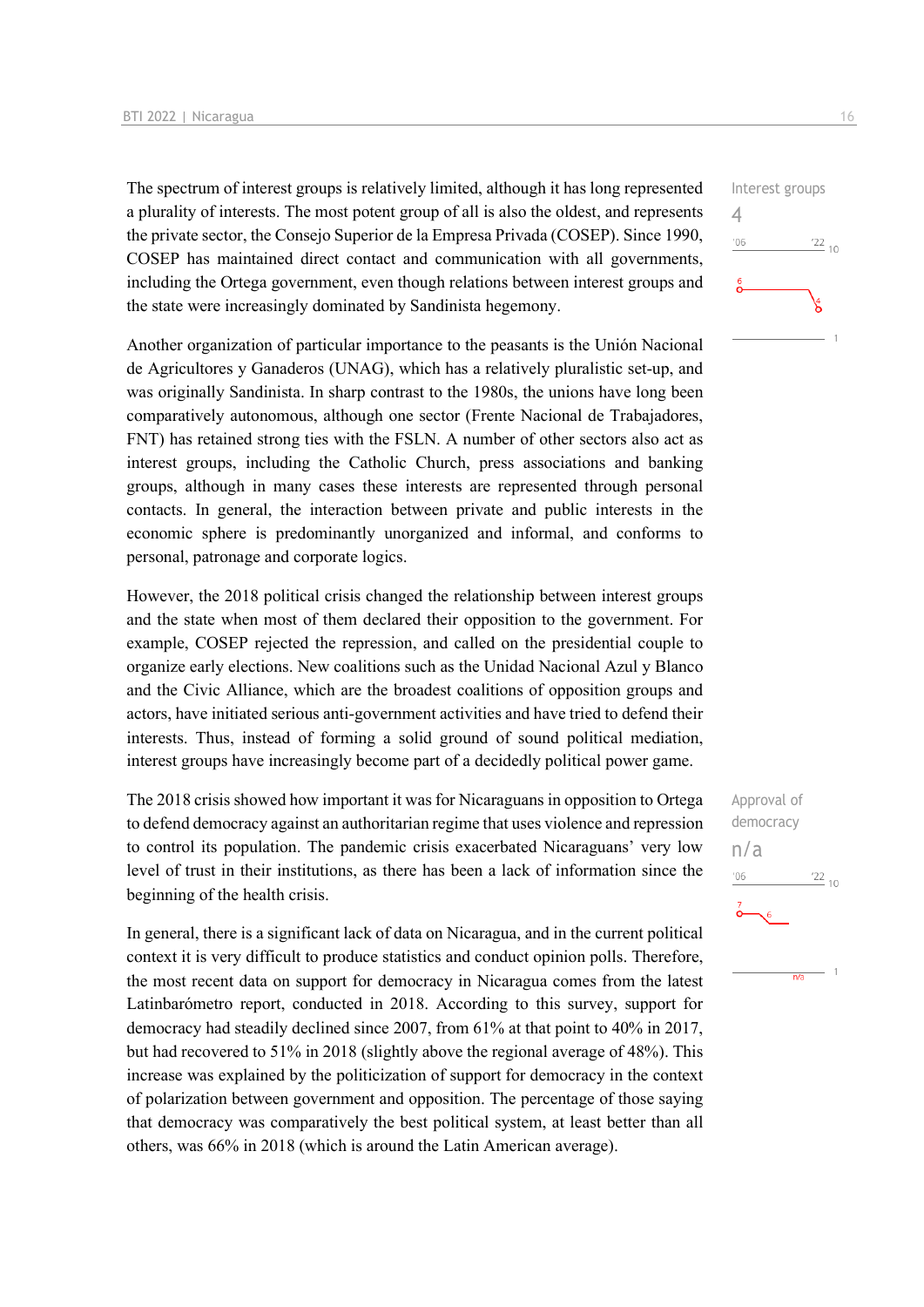Trust in specific institutions was also rather low, and consistently situated below the regional average: in the same survey, this was 20% for the government (LAC: 22%); 14% for the election authority (LAC: 28%); 15% for the parliament (LAC: 21%); 15% for the judiciary (LAC: 24%); 10% for political parties (LAC: 13%); 22% for the military (LAC 44%); and 21% for the police (LAC: 35%). The most-trusted institutions were the church, with a trust level of 69% (LAC 63%) and the media, 46% (LAC: 44%).

There is a considerable tradition of trust, cooperation and solidarity between citizens at the very local level in Nicaragua, indicating a more "bonding" than "bridging" version of social capital. Most Nicaraguans are members of a civil society group such as a women's association, peasants' association or trade union. In the absence of the state, many sectors and areas have developed a strong level of self-organization through the decades. Nonetheless, self-organization and politics are usually interlinked, since party membership is often the basis of local organization. In the context of the crisis, this strong politization and repression have created strong cleavages in the local civil society. According to the Latinobarómetro 2018 survey, 12% of Nicaraguan respondents agreed that most people can be trusted, slightly below the regional average (14%)

Since social capital in Nicaragua tends to be based on proximity, neighborhood and family ties, there is no evidence that the pandemic has affected civil society's sense of solidarity and trust, or its ability to self-organize. As the government did nothing to help people fight against the coronavirus, people started to organize themselves in communities, even if not everywhere. They started to agree to wear masks without government recommendations, began to use home offices without being asked to, established rules to make local markets safer and so on.

## II. Economic Transformation

#### **6 | Level of Socioeconomic Development**

Despite some successes achieved by the Sandinista government in the 2000s with the expansion of social policies (such as social housing, food, education, health…), Nicaragua remains a poor and very unequal society, one of the poorest countries in Latin America. Before the pandemic crisis, it was the third-poorest. Although it is difficult to obtain accurate data in the current context, the poverty rate was expected to increase to 52.7% and the extreme poverty rate to 22.2% in 2020.

Before the pandemic, according to the Human Development Report (HDR) 2020, the country's Human Development Index (HDI) score was 0.660 (as compared to 0.658

#### **Ouestion** Score

Socioeconomic barriers 3 $\frac{22}{10}$  $-06$ 



Social capital 5  $\frac{22}{10}$  $^{\prime}06$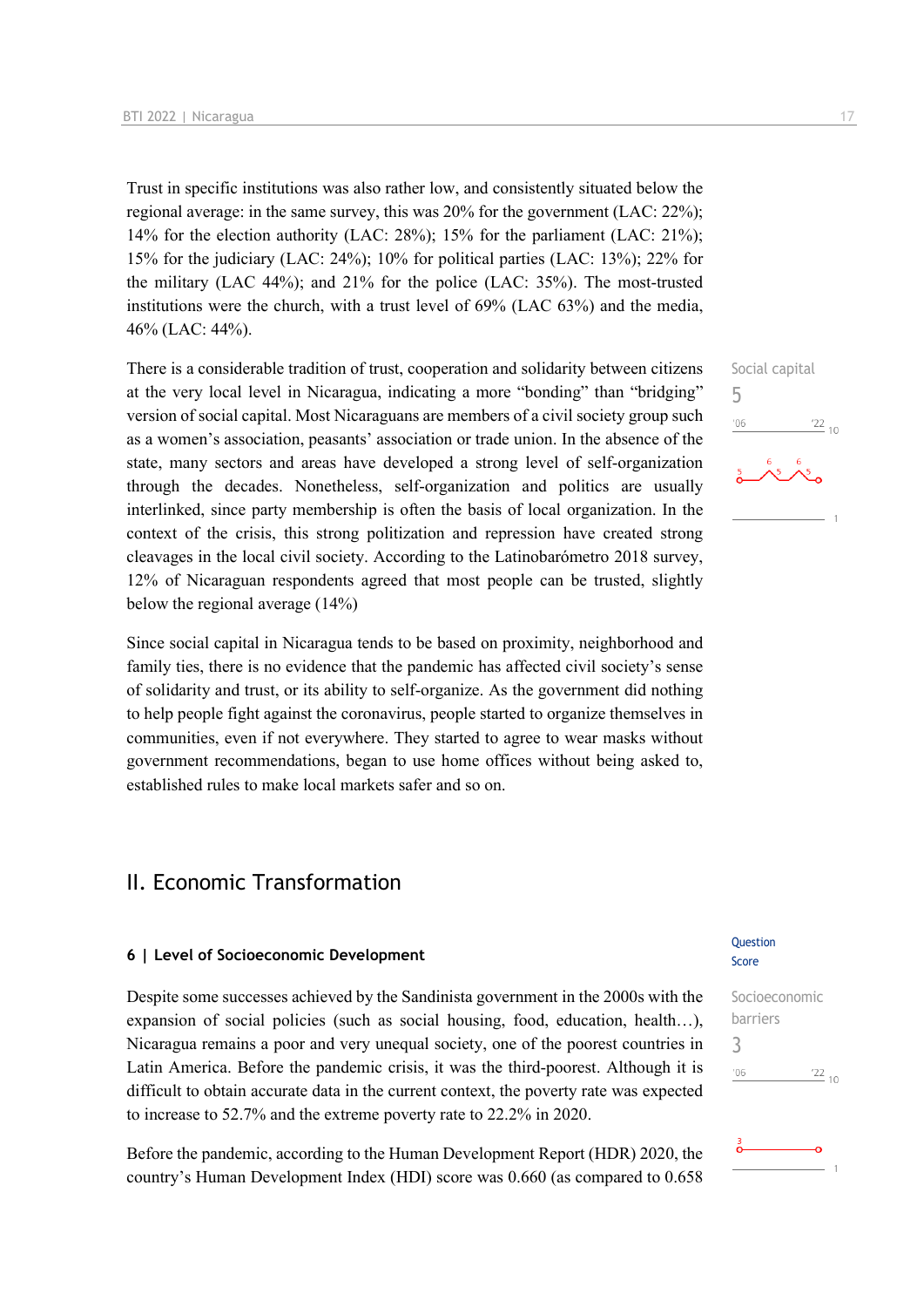in 2018), with Nicaragua ranking 128th out of 188 countries, ahead only of Honduras (132) and Haiti (170) in Latin America. The country's Gender Inequality Index score was 0.428, worse than the Latin American average.

Social exclusion due to poverty and hardship is quantitatively and qualitatively very pronounced and structurally entrenched. Poverty persists as a rural phenomenon. About 70% of the rural population is poor, compared to 30% of the urban population, according to the poverty report of the World Bank. In 2014, the Gini index value reached 46.2 (49.5 according to ECLAC). According to the World Development Indicators 2020, 13.1% of the Nicaraguan population lives on less than \$3.2 a day, down from 17.1% in 2016. According to the Human Development Report 2020, overall loss in HDI due to inequality was 23.5% in Nicaragua in 2018.

The political crisis worsened the situation in 2018, as around 417,000 people were dismissed or suspended from their jobs. In 2020, the pandemic crisis deepened the already-disastrous levels of Nicaraguan poverty, though exact poverty numbers are still not available. In the context of the pandemic, Costa Rica strengthened its border regime in 2020 to prevent the entering of (untested) Nicaraguans, even though many depend economically on regular migration between the two countries.

| <b>Economic indicators</b> |               | 2017     | 2018     | 2019    | 2020    |
|----------------------------|---------------|----------|----------|---------|---------|
|                            |               |          |          |         |         |
| <b>GDP</b>                 | S M           | 13785.9  | 13025.2  | 12611.2 | 12621.5 |
| GDP growth                 | $\%$          | 4.6      | $-3.4$   | $-3.7$  | $-2.0$  |
| Inflation (CPI)            | $\%$          | 3.9      | 4.9      | 5.4     | 3.7     |
| Unemployment               | $\frac{9}{6}$ | 3.3      | 5.2      | 5.1     | 5.8     |
|                            |               |          |          |         |         |
| Foreign direct investment  | % of GDP      | 7.5      | 6.4      | 4.0     |         |
| Export growth              | $\%$          | 10.1     | $-1.6$   | 5.6     | $-8.8$  |
| Import growth              | $\%$          | 3.3      | $-15.1$  | $-3.9$  | 1.0     |
| Current account balance    | SΜ            | $-987.1$ | $-234.1$ | 754.1   | 957.8   |
|                            |               |          |          |         |         |
| Public debt                | % of GDP      | 34.1     | 37.7     | 41.7    | 47.9    |
| External debt              | SΜ            | 11521.3  | 11678.8  | 11680.5 | 12050.4 |
| Total debt service         | ŚΜ            | 1142.2   | 1071.8   | 1144.9  | 1210.8  |
|                            |               |          |          |         |         |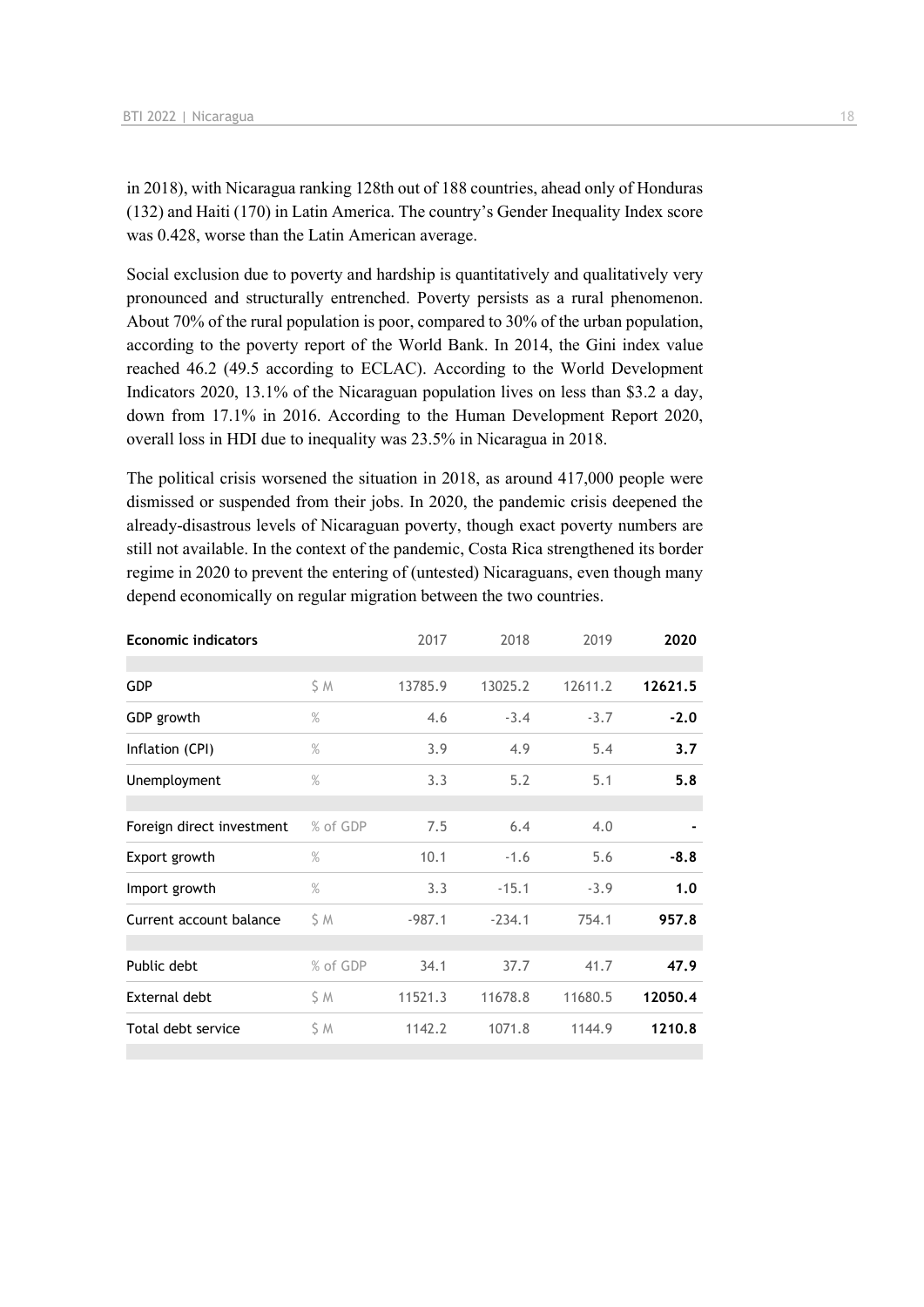| <b>Economic indicators</b> |          | 2017   | 2018   | 2019                     | 2020           |
|----------------------------|----------|--------|--------|--------------------------|----------------|
|                            |          |        |        |                          |                |
| Net lending/borrowing      | % of GDP | $-0.6$ | $-1.9$ | 0.3                      |                |
| Tax revenue                | % of GDP | 16.6   | 15.7   | 17.5                     |                |
| Government consumption     | % of GDP | 14.4   | 14.8   | 15.6                     | 15.9           |
| Public education spending  | % of GDP | 4.4    | 3.6    | 3.4                      |                |
| Public health spending     | % of GDP | 4.8    | 5.1    | ٠                        | $\blacksquare$ |
| R&D expenditure            | % of GDP |        |        | $\overline{\phantom{a}}$ |                |
| Military expenditure       | % of GDP | 0.6    | 0.6    | 0.6                      | 0.7            |

Sources (as of December 2021): The World Bank, World Development Indicators | International Monetary Fund (IMF), World Economic Outlook | Stockholm International Peace Research Institute (SIPRI), Military Expenditure Database.

#### **7 | Organization of the Market and Competition**

Since the return of the Sandinistas in 2007, which ensured the continuity of the reforms of the 1990s, the government has pursued a strictly market- and exportoriented development model based on the private sector and guided by the principles of free-market competition. However, Nicaragua's economy is characterized by a weak institutional framework that does not guarantee full participation in the market. The low independence of the judiciary, a weak regulatory framework and a very high level of corruption contribute to a lack of legal certainty for private investors. This affects free and fair competition, which has further been limited by the increasing level of control exerted by the Sandinista government since the 2018 crisis. During Ortega's tenure, market competition has been undermined by the emergence of strong Sandinista-tied businesses.

In the Doing Business 2020 Report, Nicaragua was ranked 145th out of 190 countries in the subchapter on starting a business; this action takes seven procedures and 14 days, and costs 65.7% of per capita income, figures that have remained relatively stable in recent years. In addition, Nicaragua performs particularly poorly in the areas of paying taxes (162nd place), protecting minority investors (170), registering property (160), and processing construction permits (176). According to the latest World Bank report, all indicators are on the decline.

According to a World Bank report in 2020, businesses in the country face an elevated level of risk. Nicaraguan economic activity could be dragged down further by a failure to slow the spread of the pandemic, a resurgence of political unrest, strains related to debt and external financing, deeper-than-expected economic damage from the pandemic in the medium term, and disruptions related to climate change and natural disasters. In addition, there are still numerous difficulties limiting the Market organization  $\Delta$  $-06$  $\frac{22}{10}$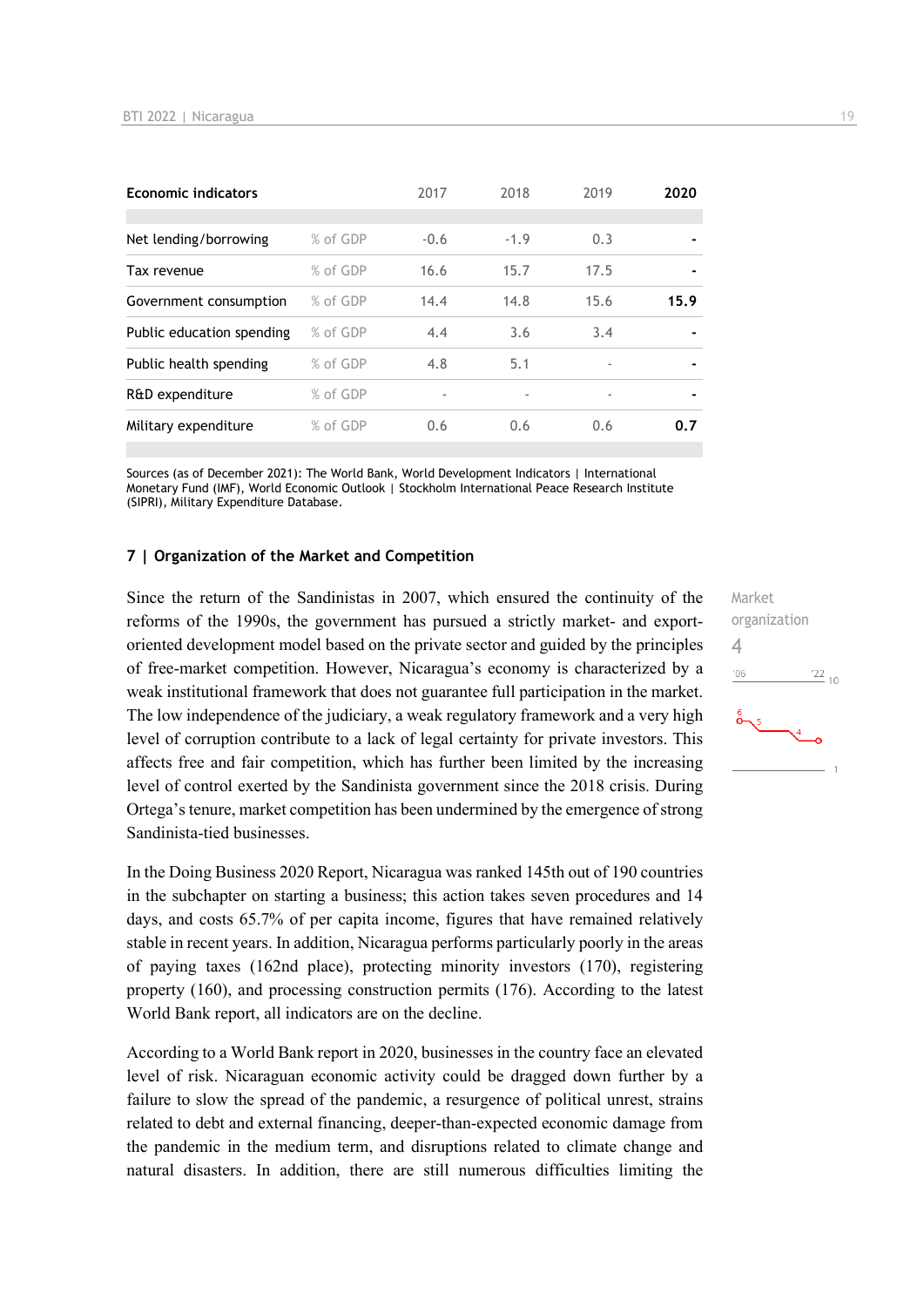Nicaraguan economy, such as a high level of informal employment (up to 75% of jobs according to ILO data), an inefficient government bureaucracy, a low-skilled labor force, corruption, and a small and highly concentrated financial system with low volumes of private credit and strikingly short maturities of mainly up to three years. The large infrastructure gap (Nicaragua has the least developed road infrastructure in the region) and the highest electricity prices in Latin America also significantly reduce opportunities for business.

In 2007, a law on promoting competition and combating monopolies came into force. Law 601 aims to promote and protect free competition among economic operators; ensure market efficiency and consumer welfare by promoting a culture of competition; and prevent, prohibit and sanction anti-competitive practices. The law created a National Institute for the Promotion of Competition (Procompetencia) for its enforcement. Between 2009 and 2016, Procompetencia took a number of concentration cases to court, but most were dropped in favor of the companies, which were able to continue their practices. Since that time, there has been no information about cases handled or Procompetencia's continued activities. Even if Procompetencia does have the competency to conduct investigations, it has no effective power.

As a result of this poor record, Nicaragua still has numerous and strong oligopolies, common in small economies where two or three companies control the majority of a sector. According to Procompetencia, anti-competitive practices prevail in sectors such as milk, flour, wood, tourism, air transport and telecommunications. In many of the main economic sectors, there is one company that controls more than 50% of the sector.

One factor related to Nicaragua's development model is the significant state interference in economic activity. The collaboration and complicity between the Sandinista government and the business sector has resulted in a situation in which a small group, usually based on strong ties of friendship or family, makes economic decisions in its own favor and enables anti-competitive practices. In October 2018, parliament approved the controversial law for the creation of the Nicaraguan Imports and Exports Company (ENIMEX). In Article 2, this law states that ENIMEX "…shall have as its object to carry out transactions of goods, merchandize, products and services in general, acting even as buyer agent and discretionary seller of the state." The private sector has voiced concerns about the prospect of undue competition by the Nicaraguan state.

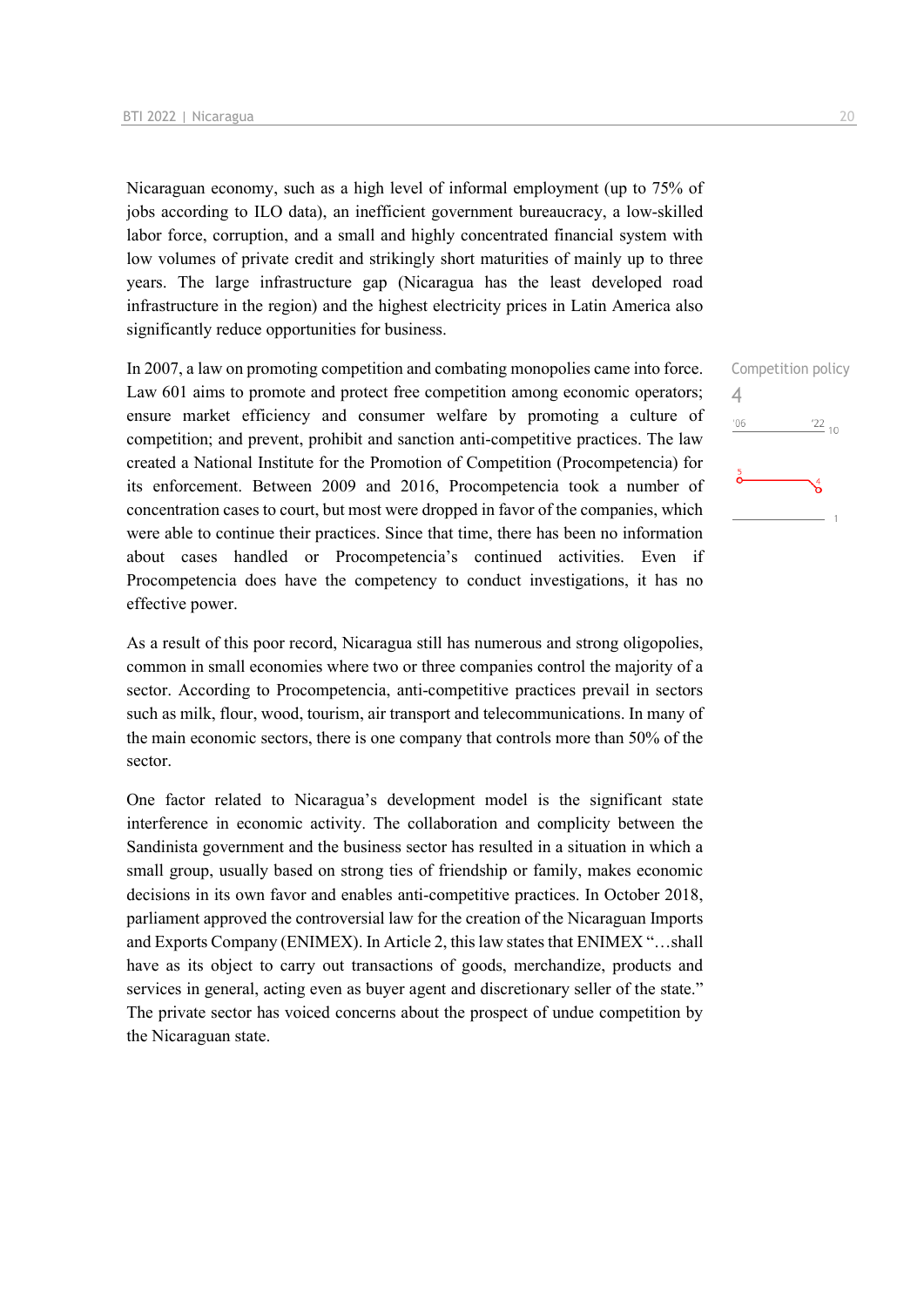Since the 1990s, Nicaragua has largely liberalized its foreign trade. It is a member of several regional and bilateral trade agreements with other Central American countries and the United States, including the Dominican Republic-Central America Free Trade Agreement (CAFTA-DR). The country is a member of the Central American Common Market (CACM) and has signed bilateral investment agreements with Argentina, Chile, Czechia, Denmark, France, Germany, Italy, the Netherlands, the Russian Federation, South Korea, Spain, Switzerland and the United Kingdom.

Nicaragua is also an important free trade zone with few protectionist barriers. International investment is largely protected by the free trade zone regime. In addition to export incentives and duty-free capital imports granted by the Tax Concentration Law and the Temporary Authorization for Export Promotion Law, the Decree on Free Zones for Industrial Exports (1991/46 and amendments) provides a 10-year incometax exemption for Nicaraguan and foreign investments in the free zones. A government agency, the National Commission for Free Trade Zones (FTZ), regulates FTZ activities. According to the U.S. Department of State, 225 companies with FTZ status operate in Nicaragua in 2018, employing 118,087 people. Nicaragua's customs services oversee all FTZ imports and exports. Most free zones are located in Managua, and about 40% are in the textile and clothing sector.

The Global Competitiveness Report ranks Nicaragua 109th out of 140 countries. According to the WTO, the country has a relatively open trade and investment regime. The average applied tariff rate is 2.0%, according to the Heritage Foundation. The United States is Nicaragua's largest trading partner for both imports and exports, followed by Mexico. According to the U.S. Department of Commerce, trade with the United States accounts for about a quarter of imports and two-thirds of exports (including exports from free trade areas). In 2006, CAFTA-DR went into effect for the U.S. and Nicaragua, making all U.S. exports of consumer and industrial goods duty-free. Tariffs on most U.S. agricultural products were originally scheduled to be eliminated by 2024, and all tariffs to be eliminated by 2026. However, the Nicaraguan Investment Conditionality Act signed by the Trump administration in December 2018 changed the nature of the agreement, sanctioning all investments and restricting trade. Venezuelan investment in Nicaragua, which was important during Chávez's presidency, has all but disappeared. As a result, the country has attempted since 2013 to develop new trade partnerships, particularly with China, without significant results since the 2018 political crisis.

Foreign direct investment has all but stopped since the outbreak of the political crisis. However, the government continues to seek foreign direct investment (FDI). Investment incentives target export-oriented companies that require large amounts of unskilled or low-skilled labor. The government also encourages investors to work through ProNicaragua, the country's investment and export promotion agency. However, its reputation for professionalism has deteriorated, and it has become increasingly politicized after Ortega's son was nominated to serve as the organization's figurehead. As a result, all investments are de facto subject to approval by the presidency.

Liberalization of foreign trade 8 $\frac{22}{10}$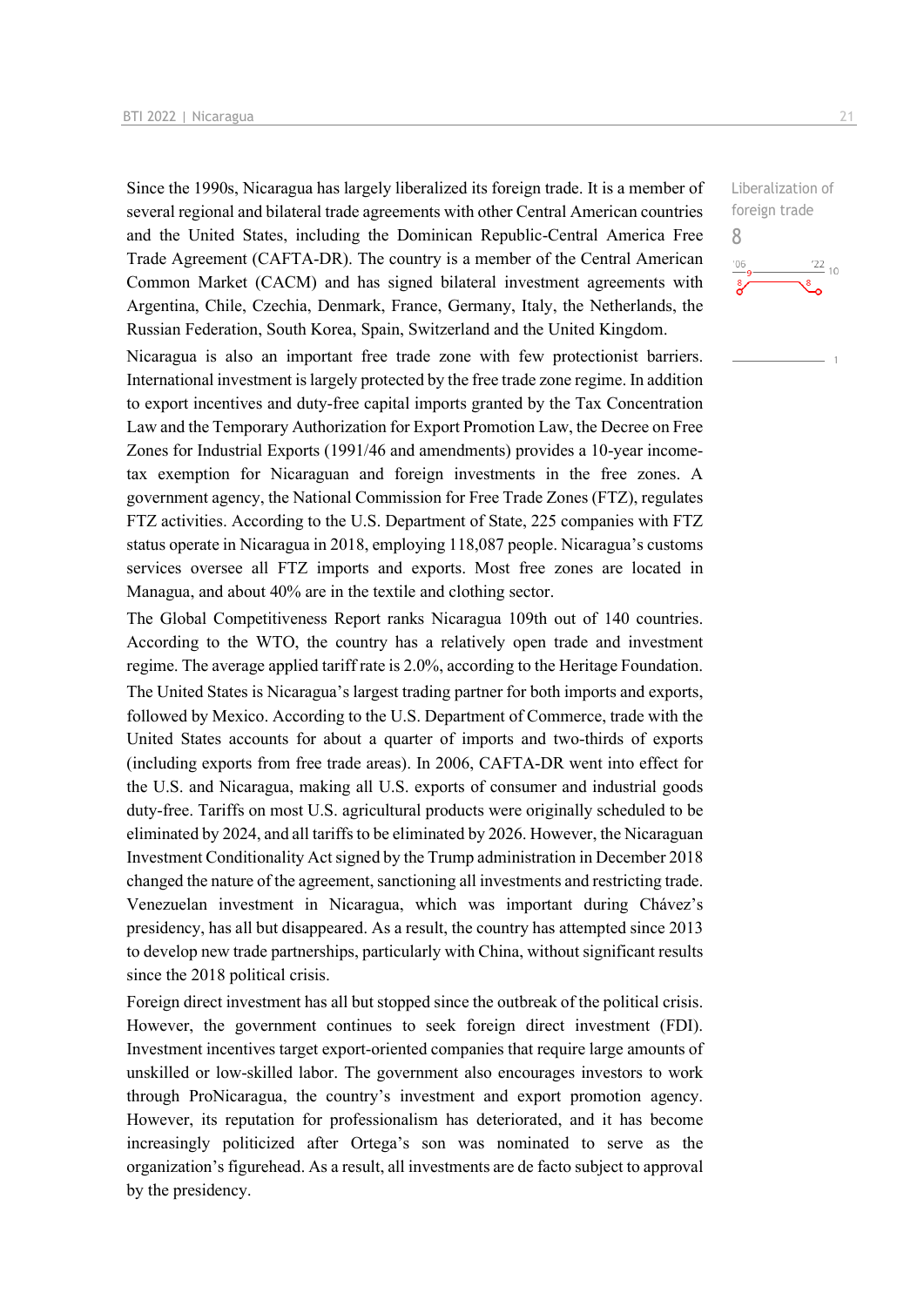The national financial system and stock market are relatively young, small and undercapitalized. Although the banking system has grown and developed over the past two decades, Nicaragua remains underbanked compared to other countries in the region, with only 19% of Nicaraguans aged 15 or older having a bank account. As we enter 2021, the country has been severely impacted first by the 2018 political crisis and then by the ongoing pandemic crisis.

Nicaragua's central bank was established in 1961 with the sole right to issue the national currency, the córdoba. In 1990, the National Assembly reintroduced private banking in the country, which remains the current system today. The banking system is also regulated by the Superintendence of Banks and Other Financial Institutions (SIBOIF), which requires regulated entities to submit regularly audited financial statements prepared in accordance with international accounting standards, but SIBOIF's dependence on commercial banks limits its transparency and independence.

The banking sector remains conservative and highly concentrated, with five banks (BANPRO, Lafise, BANCENTRO, BAC and FICOHSA) accounting for 77% of the country's market share. Bancorp, a subsidiary of ALBANISA, a joint venture between Nicaragua and Venezuela's state oil companies, began accepting deposits in 2015. Because U.S. sanctions against Venezuelan oil company PDVSA also apply to Bancorp, in March 2019 the National Assembly approved the sale of Bancorp to the state of Nicaragua through the creation of a new national bank.

In an attempt to shore up their liquidity, private banks stopped making most new loans immediately after the political crisis began in 2018, as banks have limited funds to cover withdrawals. Nicaragua's central bank figures also show that 49 bank branches were closed in 2018, and that 56 more were closed between January and June 2019. In addition, the value of the financial system's gross portfolio was 20% lower in June 2019 than in the same month last year. Since the 2018 crisis, the central bank has applied a policy of secrecy, and has not published reliable national banking and economic data. According to the World Development Indicators (WDI), the rate of bank non-performing loans respectively rose to 2.4% and 3.1% in 2018 and 2019, while the capital-to-assets ratio to a still meager 9.0% and 9.3% in these years.

In early 2021, the Association of Private Banks of Nicaragua (Asobanp) expressed its opposition to the reform initiative and the amendments to Law 842, the Law for the Protection of the Rights of Consumers and Users. According to the association, the measure violates the principle of autonomy of private banks and puts the country at risk of being blacklisted by the Financial Action Task Force (FATF) as a high-risk country for money laundering, which would lead to the closure of international banking correspondents and prevent the remittance of funds to Nicaragua.

 $\frac{22}{10}$ 

Banking system

5 $^{\prime}06$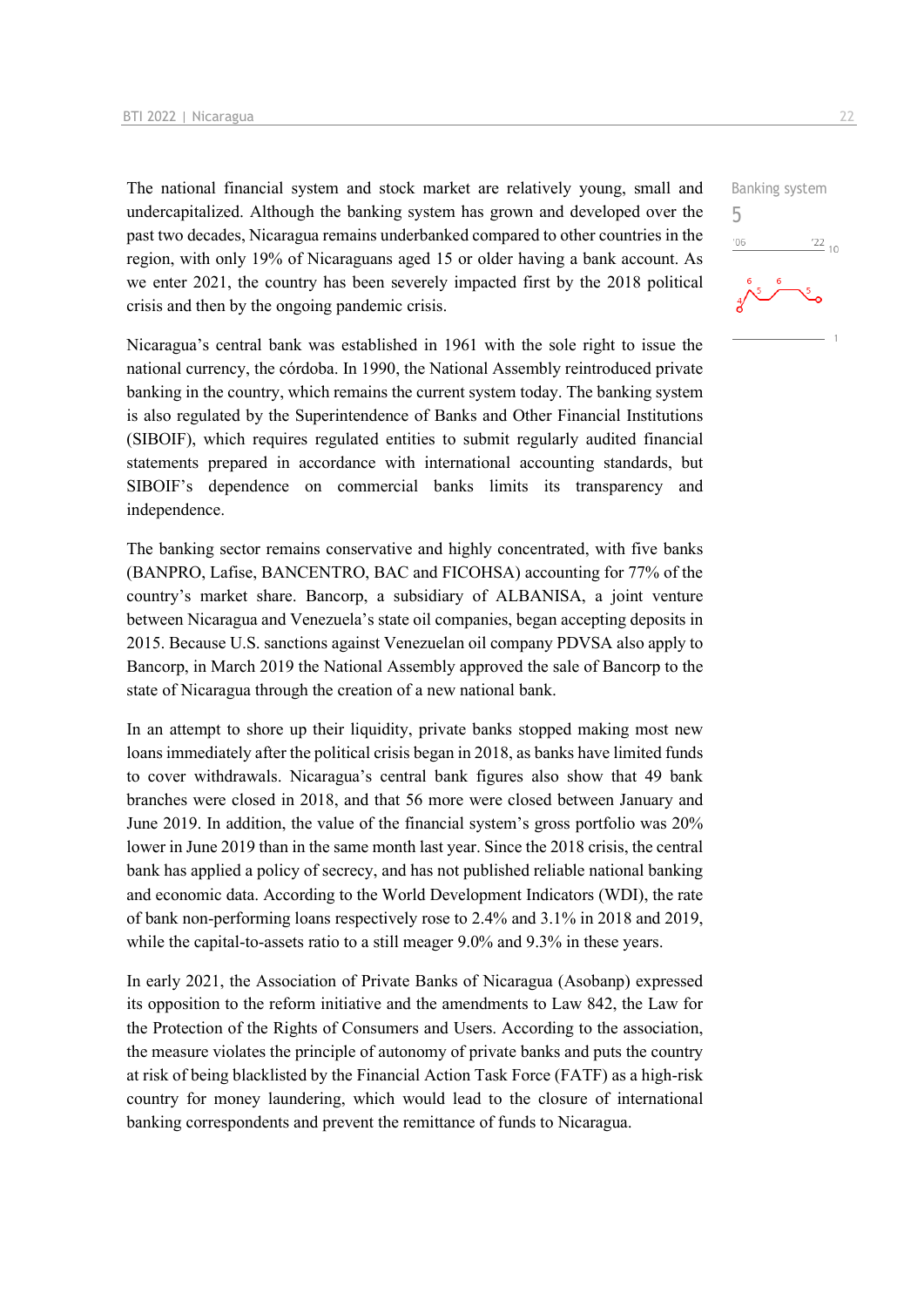#### **8 | Monetary and fiscal stability**

According to the World Bank's World Development Indicators 2020, the inflation rate in Nicaragua had reached 5.4% in 2019. According to ECLAC, the country's GDP contracted by 8.3% in 2020, and the poverty rate increased (by about 5%). Since the 2018 political crisis, central bank data and reports have been neither transparent nor reliable, leading to a lack of information on Nicaraguan fiscal and monetary stability.

According to the IMF, the crisis generated in 2020 by the pandemic forced the government to seek a balance between lower revenue collection and higher spending as it sought to address the effects of both the pandemic and hurricanes. The fiscal policy actions were aimed at three primary goals: allocating resources to meet the increased spending in health, maintaining social and public investment programs and safeguarding job stability, and actively managing public financing by drawing on external resources and selling national bonds. On March 2020, the central bank updated its Business Continuity Plan COVID-19 to guarantee the continuity of financial, treasury, accounting and administrative operations.

In 2020, external loan disbursements totaled \$829.5 million, and the state issued \$219.8 million in bonds. The mobilization of new external financing in 2020 included loans from the IMF, the World Bank, the Inter-American Development Bank and the Central American Bank for Economic Integration (CABEI). Much of this was used to finance COVID-19 related expenditures. There have been no assessments of exchange rate and balance of payments changes since the onset of the pandemic crisis.

Driven both by international lenders and its own self-commitments, the government has pursued a policy of macroeconomic stability since the 1990s. The government's fiscal and debt policies generally promote macroeconomic stability but lack institutional safeguards and are vulnerable to permissive policy changes. However, fiscal stability has not been guaranteed since the 2018 political crisis, as government debt has been growing steadily. In 2020, the pandemic crisis negatively affected the Nicaraguan economy, debt and export prices, forcing the central bank to create a Business Continuity Plan COVID-19 to ensure the continuity of financial, treasury, accounting and administrative operations.

In November 2020, Nicaragua received up to \$185.3 million in emergency assistance from the IMF to address the COVID-19 pandemic, to help the country meet urgent balance of payments needs and undertake much-needed health and social spending. According to the World Development Indicators 2020, external debt has been quite stable in recent years, reaching about \$11.7 billion in 2019. As a result, Nicaragua does not qualify for a temporary suspension of debt service payments to its official bilateral creditors, as the country is at no more than moderate risk of external and



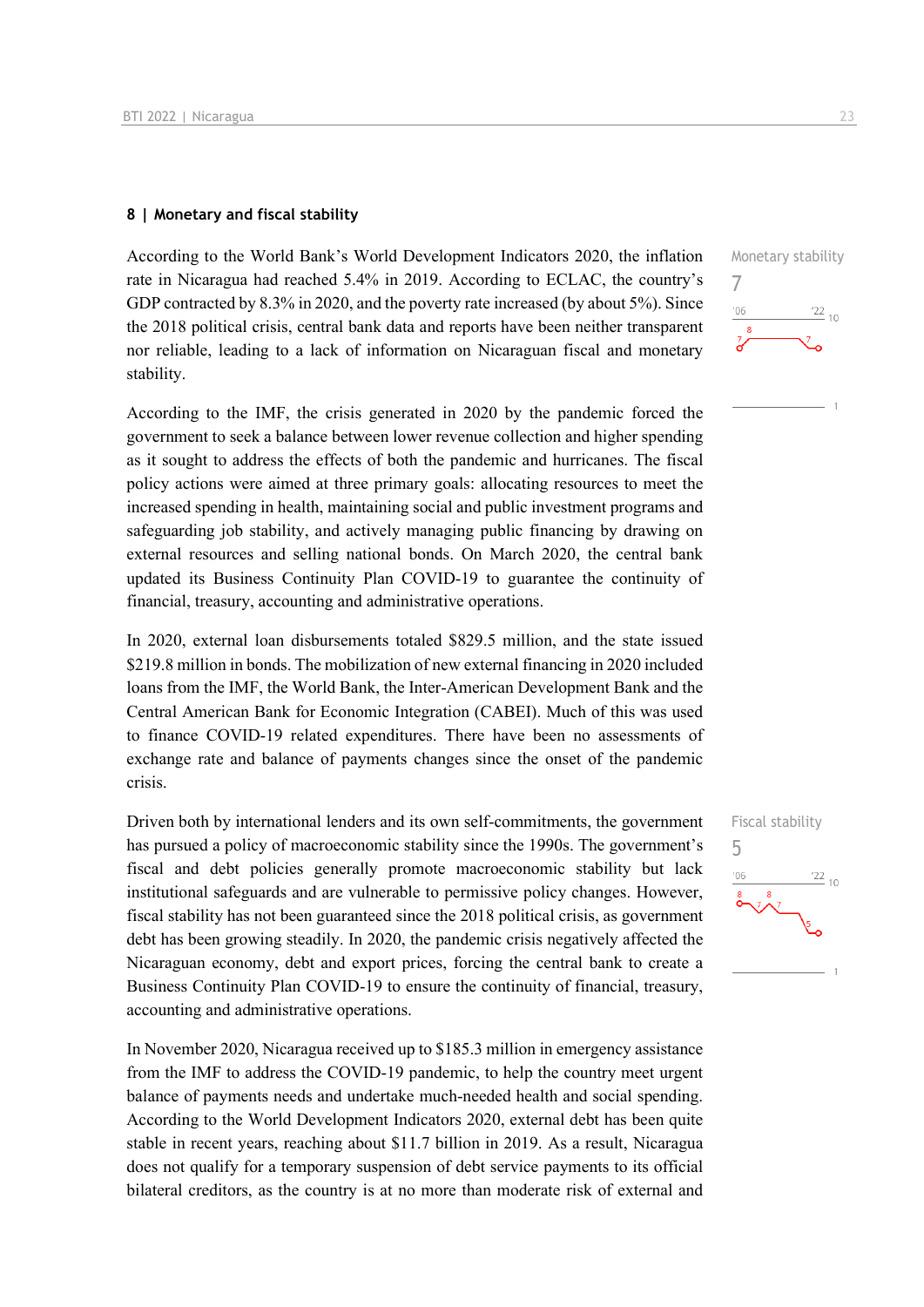general debt distress. However, the central government's public debt has increased steadily over the past decade, reaching 42.3% of GDP in 2019 (after levels of 37.6% in 2018 and 34.0% in 2017, according to ECLAC); for 2020, ECLAC estimates total government debt of 43.5%. The fiscal balance was slightly negative after 2014, dropping to -1.9% of GDP in 2018, but recovered in 2019 to 0.2%.

#### **9 | Private Property**

In principle, property rights are well defined. In 2006, the Capital Markets Act (587) created a legal framework for the securitization of movable and real property. The banking system is expanding its credit programs for the purchase of houses and cars, but there is currently only a limited secondary market for mortgages. In addition, poorly enforced property rights and property disputes remain among the serious obstacles to economic development in Nicaragua; as a consequence, many investors have difficulty defending their property rights. The government regularly fails to enforce court decisions regarding the seizure, restitution or compensation of private property. Enforcement of court decisions is often subject to extrajudicial considerations, and members of the judiciary are widely viewed as corrupt or subject to political pressure.

After the 2018 crisis, the situation regarding private property worsened, as peasant members of the FSLN illegally seized private land with both implicit and explicit support from municipal and national government officials. Some land seizures were politically targeted at specific individuals, such as businessmen traditionally considered independent or opposed to the ruling party. In August 2020, the private sector claimed that about 15,000 hectares remained seized. Observers have also interpreted such actions as a warning from the regime to private owners and entrepreneurs to avoid engaging openly in opposition activities.

Prior to the crisis, problems related to property rights were concentrated in four areas: the urban fringes, due to the continuous arrival of rural migrants settling on the outskirts of cities; areas where tourism is promoted by national and international companies (the RAAS region); Indigenous lands on the northern Atlantic coast and in the north; and lands held by peasants and Indigenous people along the Strait of the Inter-oceanic Canal on both sides of the country.

The coronavirus crisis has had a very strong impact on the country's economy, which was already profoundly affected by the 2018 political crisis. As a result, most of the country's economic activity is supported by the state in some way. According to the Nicaraguan Stock Exchange (BVN), transaction totals on the exchange increased by \$231 million between January and August 2019 and the same period in 2020, from \$190 million to \$421 million. Since then, BVN figures have shown a regular increase in monthly totals. In the first eight months of 2020, BVN economists explain this growth mainly in terms of short-term placements by the central bank of Nicaragua



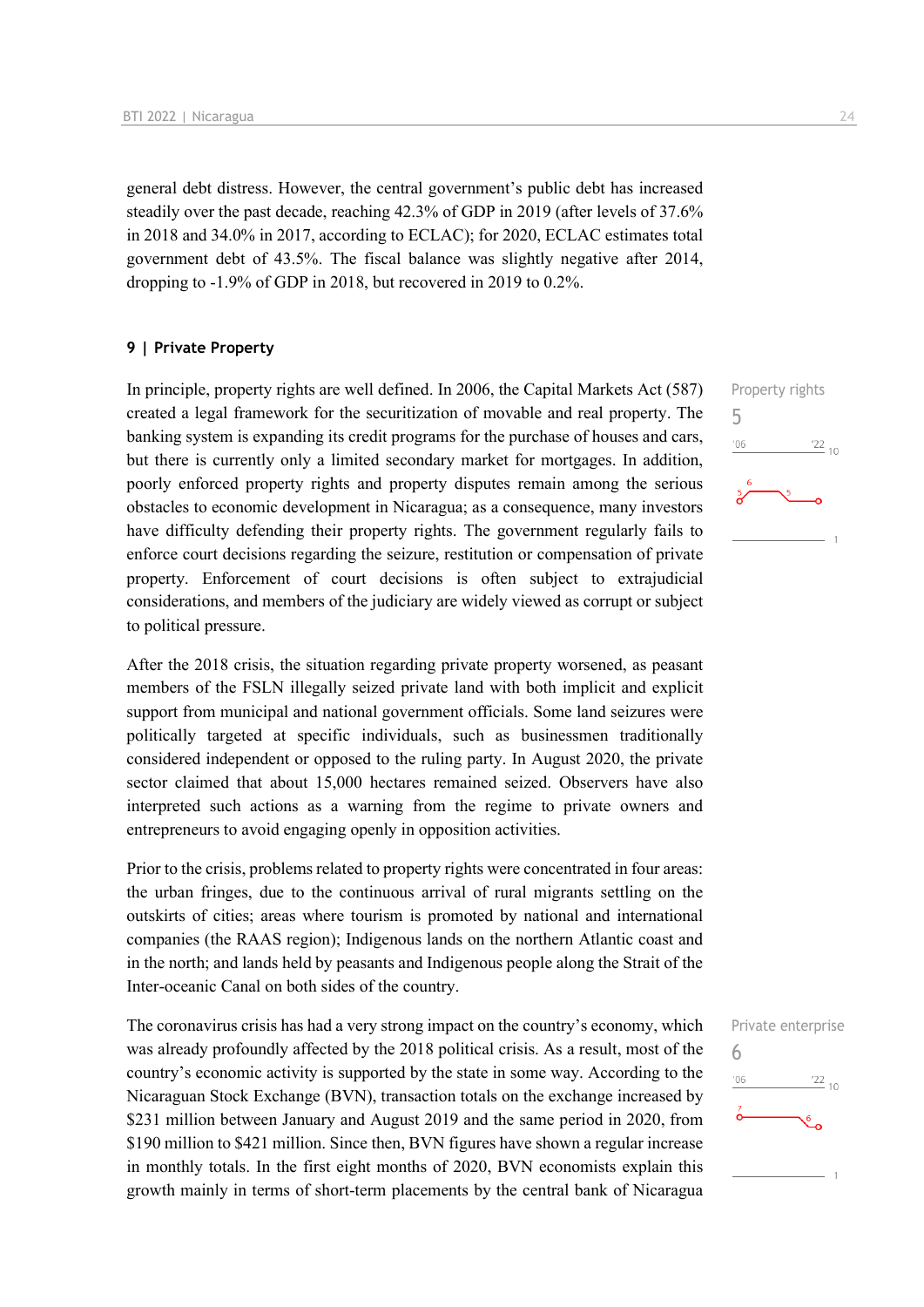and treasury issues. As a result, in January 2021, 97.5% of the negotiated amounts on the national stock exchange were public investments, with only 2.5% coming from the private sector, which has been weakened since the political crisis and is less protected by the existing legal protections.

Prior to the political crisis, the relationship between private companies and the executive branch was increasingly close, as the Supreme Council of the Private Sector (COSEP), representing the majority of business groups, had become one of Ortega's main allies. Private companies were thus not only allowed to operate, but some of the largest national firms were supported and protected by the Sandinista state, as government actors increased their personal interest in private companies. These close relationships changed when COSEP supported the demands of the demonstrators in 2018 and denounced the state-led violence and repression. Throughout his presidency, which began in 2006, Ortega has increased the state's presence in the economy. The government owns and operates several companies such as the National Sewerage and Water Company, the National Port Authority, the National Lottery, and the National Electricity Transmission Company, to name a few.

#### **10 | Welfare Regime**

According to the Fundación Internacional para el Desafío Económico Global (FIDEG) 2019 survey, the incidence of poverty at the national level increased in 2019. For both general poverty and extreme poverty, the proportion of poor residents was higher than in 2017 and similar to 2009. In addition, Nicaragua has very high degree of inequality in the distribution of consumption: in 2019, the average consumption of the highest quintile was 5.6 times higher than the average consumption of the lowest quintile. In terms of basic needs, the main deficiencies of Nicaraguan households include overcrowding, inadequate basic services and economic dependency. The government has not introduced additional social policies to compensate for the socioeconomic impact of the pandemic. While the government has distributed hundreds of food baskets in recent months, it did so before the pandemic.

The FSLN government has made some efforts since 2007 to solve the poverty problem. The state increased its social spending in the areas of education, health and housing. The poverty reduction strategy has had some success in terms of three major social programs: Zero Hunger (Hambre Cero), Zero Unemployment (Desempleo Cero) and the microcredit program Zero Usury (Usura Cero). According to FIDEG, there was a downward trend in the poverty rate from 44.7% in 2009 to 39.0% in 2015, but this trend later reversed, with the rate reaching 41.2% in 2017 and 44.4% in 2019.

Moreover, social programs are usually designed with a preference for FSLN sympathizers. As a result, one of the distinctive features of the Ortega government is its patronage-based vision of the welfare regime. In 2018, the political crisis began

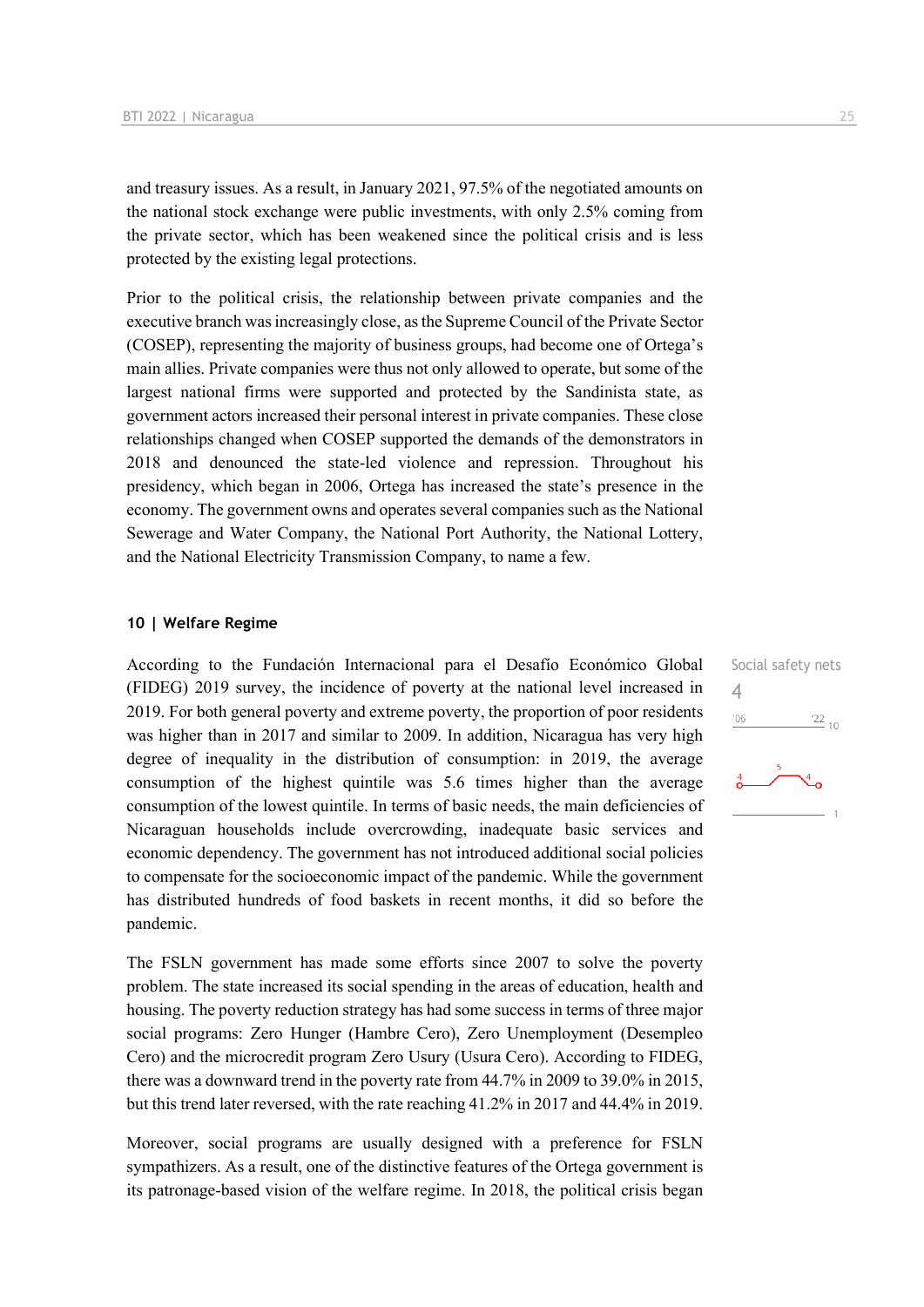with the Institute of Social Security (INSS) pension reform, provoking large protests. The INSS reportedly covers about one-third of all workers and provides pay-as-yougo pension insurance and basic health insurance, meaning that 60% to 70% of Nicaraguans live without any kind of social protection. While the government decided to withdraw the pension reform after five days of protests, social protection from the state is still not guaranteed.

On the Atlantic coast, poverty rates are particularly high among people of African and Indigenous descent, who face extreme poverty as well as political and administrative discrimination. Few government social programs have reached the Atlantic Coast, which remains neglected by redistributive policies. In addition, many residents do not have access to national ID application processes and are excluded from administrative processing and statistics, which certainly underestimates the extreme poverty of Indigenous and Creole communities. As of 2018, life expectancy at birth was 74.3 years.

According to the 2019 Global Gender Gap Report, Nicaragua has closed nearly 80.4% of its total gender gap, ranking fifth in this regard out of the world's top ten countries. It remains the country with the smallest gender gap in Latin America and the Caribbean. Nicaragua continues to maintain gender parity in ministerial positions and has one of the highest percentages of women in parliament in the world. This is the result of the country's efforts to implement the Law on Equality of Rights and Opportunities (Law 648) in 2008; and the Law 50-50 for Parity in 2012, which reformed the Municipal Code and established gender equality in the election of mayors and vice-mayors. The representation of women in the National Assembly and local governments is comparatively high by international standards.

In education, the enrollment rate is almost the same (although the overall enrollment rate in tertiary education remains very low). The gross enrollment rate for Nicaragua shows parity between girls and boys (1.0) at the primary level and a small advantage for girls at the secondary and tertiary levels (1.1 each). While the overall adult literacy rate is comparatively low for Latin American countries, there are no significant gender differences (males: 82.4%; females: 82.8% in 2015).

Despite this limited progress, equality of opportunity is far from being achieved in Nicaragua. While the percentage of women in the total population is rather low at 38.7% in 2020 (stable over the last decade), many women in Nicaragua work in informal jobs, without social protection and with additional family constraints that limit their careers. In addition, feminist organizations are calling for more attention to women's rights in Nicaragua, for instance with regard to the 2006 ban on therapeutic abortion.

Indigenous and Afro-Caribbean peoples also suffer from less equality of opportunity. Both groups, mostly living on the Atlantic coast, receive no public attention and are regularly subject to racial discrimination.

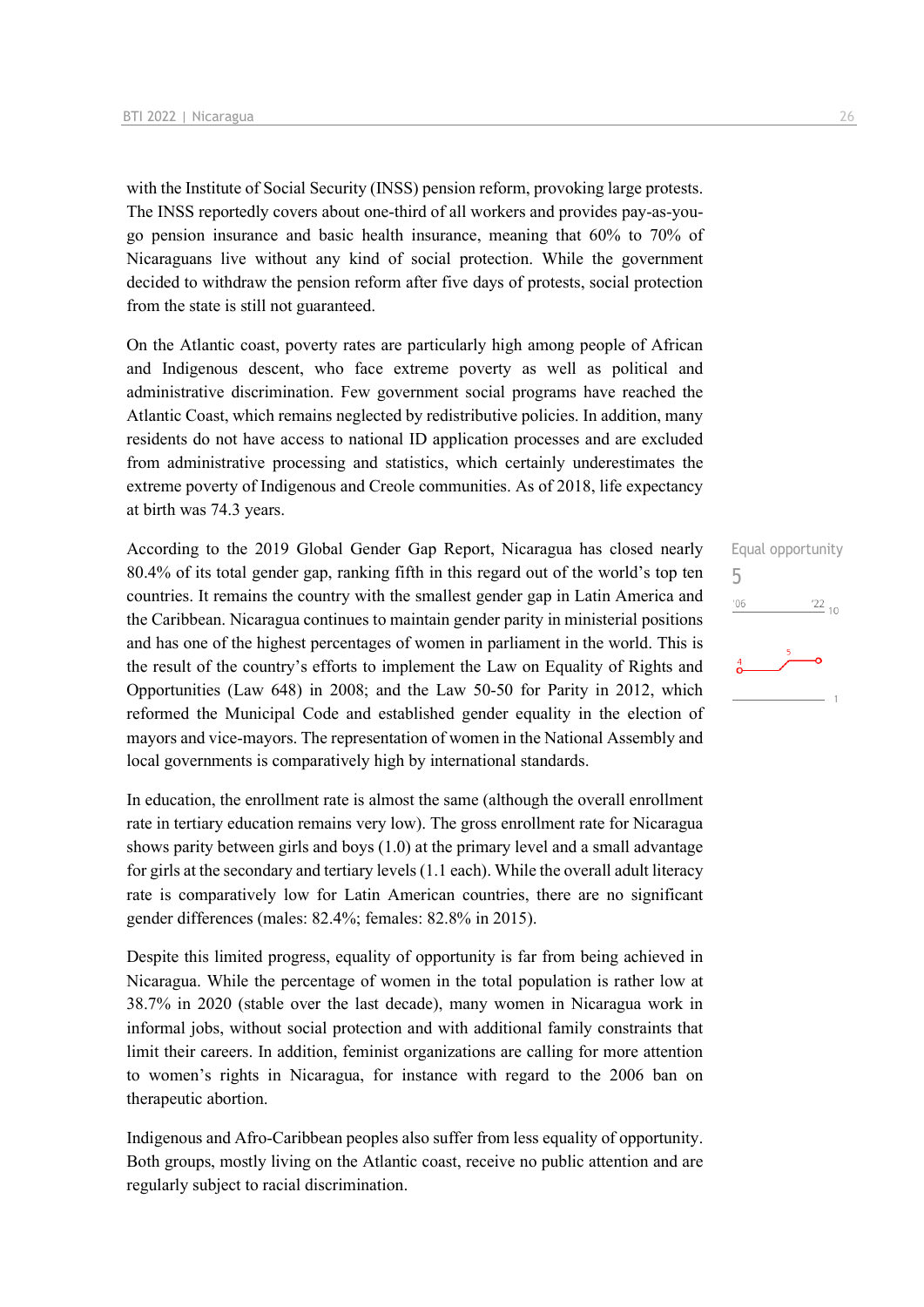#### **11 | Economic Performance**

Historically, Nicaragua has faced high levels of poverty, being the third-poorest country in the hemisphere. GDP per capita (PPP) increased steadily from \$3,782 in 2009 to its peak of \$6,004 in 2017 but declined after the 2018 crisis to \$5,631 in 2019 (-5.1%). ECLAC reports a further decline of 5.3% in 2020. In recent years, the inflation rate has steadily increased, from 3.6% in 2016 to 5.4% in 2019.

After the political crisis, the pandemic crisis, and hurricanes Eta and Iota, the country is even more vulnerable to external shocks due to the decline in foreign direct investment, its reliance on a small number of export products, and spillover effects related to U.S. and international policies. Even though the current account is positive in 2019 for the first time in the last decade, the relative macroeconomic stability that characterized the country over the last 10 years is now looking more fragile. While the central government's public debt increased to 42.3% of GDP in 2019 and 43.5% in 2020, the fiscal balance fell sharply to -1.9% of GDP in 2018 but recovered to 0.2% in 2019.

According to ILO estimates, the unemployment rate remained stable at 4.5% for years (4.4% in 2017) until it began to rise in 2018, reaching 7.4% in 2020. Underemployment remains a key problem. Labor-market-related indicators suggest that labor-force participation rates were lower in 2019 than in 2017, and that quality of jobs deteriorated. Informality of work increased, while the share of wage earners and employers/entrepreneurs decreased. In 2019, 74.5% of workers nationwide belonged to the informal sector, compared to 70.4% in 2017. This indicates greater job precarity.

#### **12 | Sustainability**

Nicaragua is highly vulnerable to climate change and is regularly hit by major environmental disasters, most recently hurricanes Iota and Eta, which devastated the north of the country in November 2020. Despite this, environmental consciousness – within both the state and citizens – remains underdeveloped, and the government rarely engages in measures adapted to climate change, even though the country relies heavily on its agricultural exports.

Environmental concerns are considered only sporadically and are often subordinated to growth aspirations. According to Centro Humboldt, environmental regulation is in some respects more advanced than in most neighboring Central American countries (e.g., water law, approximately 150 protected areas and three biosphere reserves), but implementation and enforcement are still very weak, partly due to economic policy considerations. The organizations responsible for public administration related to the management and protection of the environment (MARENA, INAFOR, ANA) are not



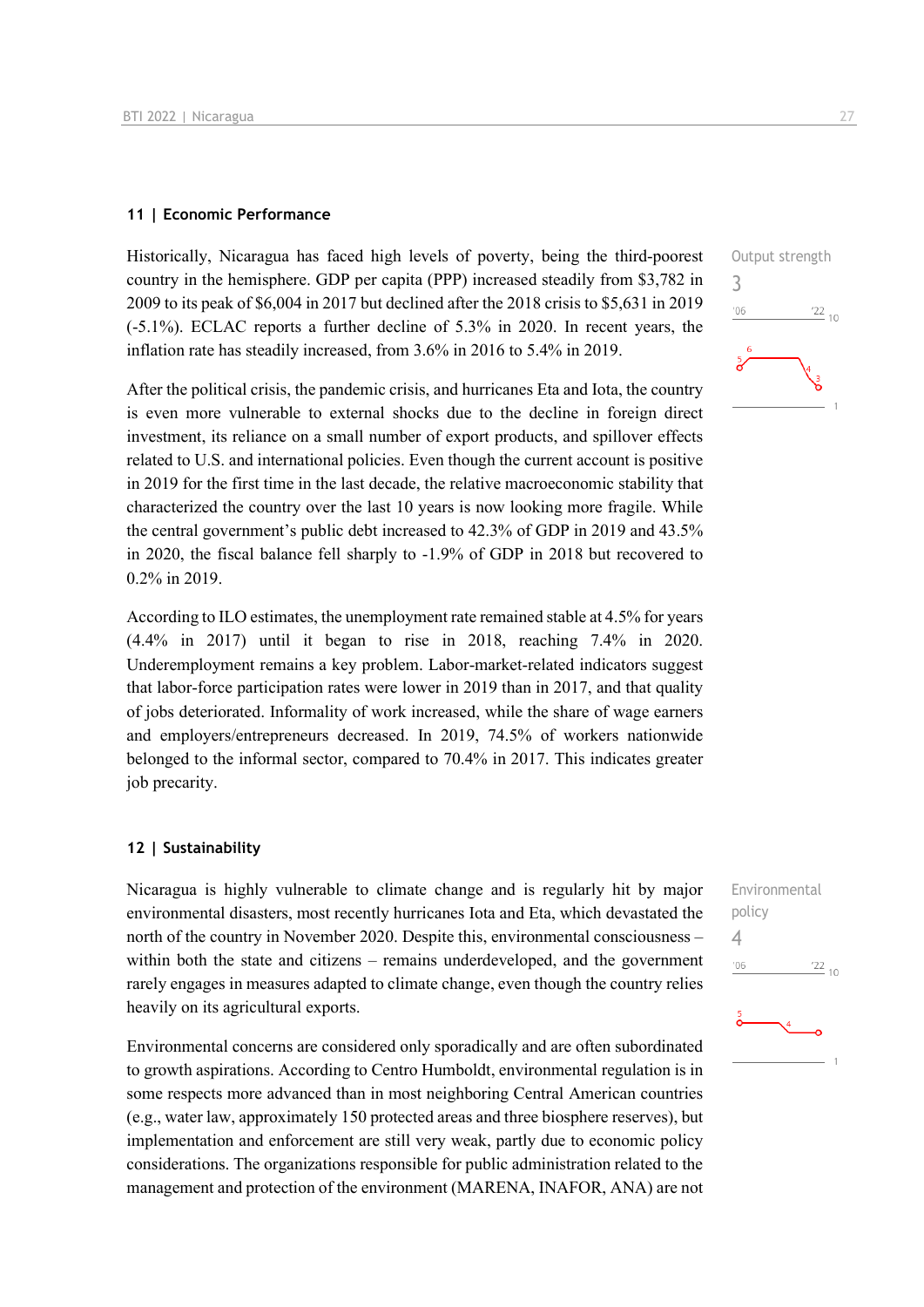very proactive in fulfilling their mandates. Moreover, the budget allocated to these organizations does not exceed 1% of the state budget. It is noticeable that the average budget allocation is decreasing year by year, which shows the low priority that the government gives to the environmental sector.

In August 2017, a presidential decree titled Updating the Environmental Assessment System of Permits and Approvals for the Sustainable Use of Natural Resources was issued, establishing environmental regulations that allowed for mineral extraction, forest harvesting and the exploitation of biodiverse resources, and additionally providing advantages for natural resource businesses. This decree restricts previous agreements and laws on the protection of protected areas, and allows companies to legally exploit protected areas, natural areas and biosphere reserves.

Centro Humboldt also points out the following environmental problems in Nicaragua: The country continues to lose its forests, mining concessions are still being granted, agricultural slash-and-burn practices and forest fires are increasing, while climate change is increasingly affecting Nicaragua. After standing on the sidelines for some time, the government announced in October 2017 that it would join the Paris Agreement. Nicaragua ranks 97th out of 180 countries in the 2018 Environmental Performance Index (EPI).

Education is a constitutional right in Nicaragua, with primary education being both compulsory and free. Before the crisis, some selective efforts were made in education policy and in developing the very low level of human capital. The country still has the highest percentage of children out of the education system in Latin America, with a UN Education Index score of only 0.573 in 2020, 18th in the region and ahead only of El Salvador, Guatemala, Honduras and Haiti; and the lowest completion rates for both primary and secondary education. In terms of education spending, the most recent data is from 2017, at 4.4% of GDP. Even though the literacy rate was 82.6% in 2015, the illiteracy rate of the population aged 10 and above in 2019 was still 14.9% at the national level and reached 21.4% in rural areas, where illiteracy is most prevalent.

Net enrollment rates by region show that they are higher in the Pacific region than in the rest of the country. According to FIDEG, the net primary education enrollment rate in 2019 was 91.8% in the Pacific region, and 85.5% and 79.7% in the Central and Atlantic regions, respectively. On the Atlantic Coast, Indigenous and Creole communities are supposed to have access to bilingual education in school, both in Spanish and in the Indigenous or Creole native language. However, many schools do not have books and materials, and have difficulty recruiting and retaining teachers due to very low salaries.

FIDEG notes that at the national level, secondary net enrollment increased from 62.8% in 2017 to 64.6% in 2019. In contrast, the net enrollment rate at the university level decreased by 1.5 percentage points to 15.3% in 2019. This can be explained by

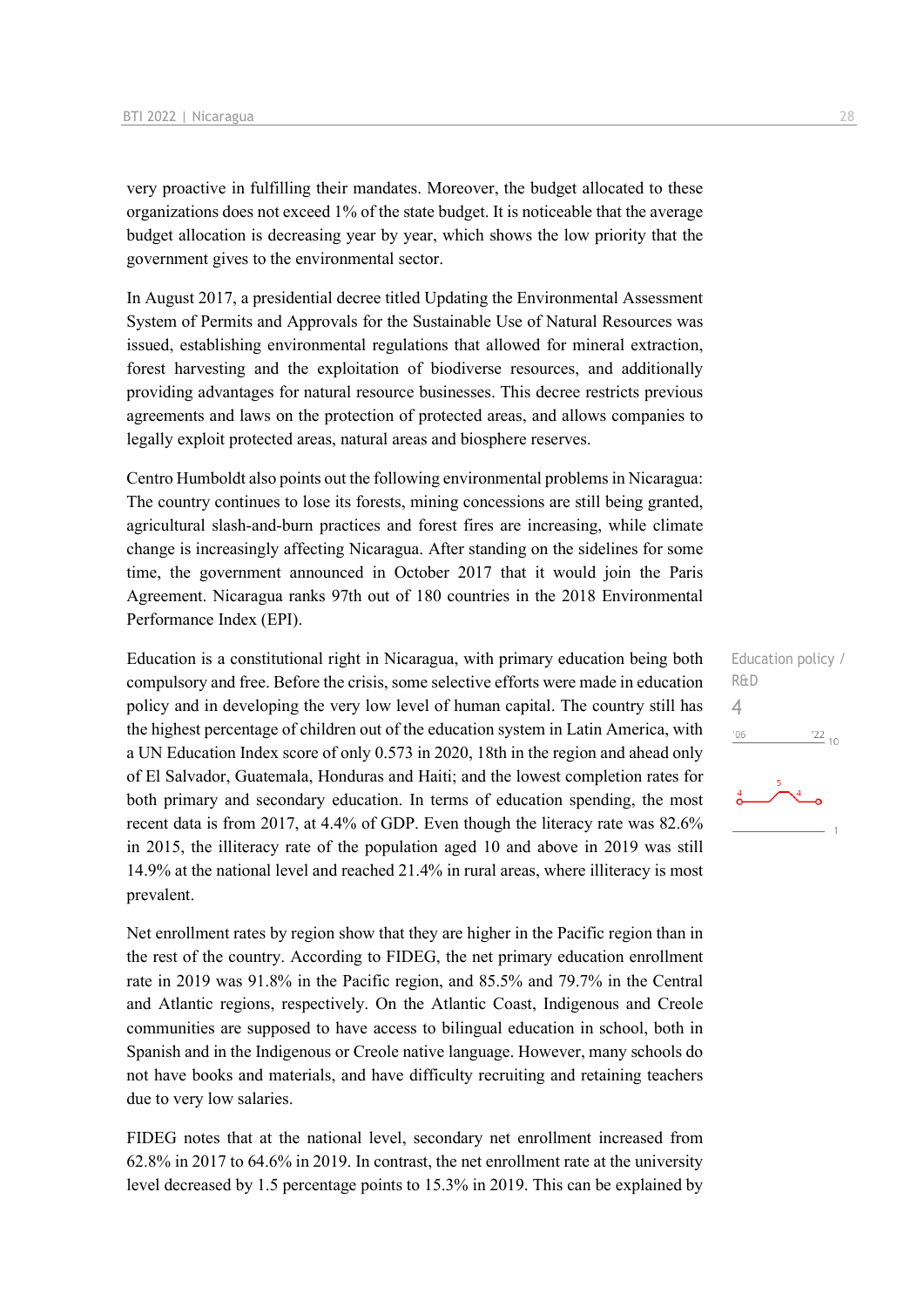the high level of repression during the 2018 political crisis, leading to high dropout rates. In addition, the independent student organization Expresión Organizada de Universitarios estimates that 85% of exiled university students were unable to resume their education.

Overall spending on research and development is insignificant (0.1% of GDP in 2015), and a research sector has only recently begun to emerge. Against the backdrop of a severe crisis, the parliament ironically passed a law in February 2021 that allowed for the creation of the National Secretariat for Space, the Moon and Other Celestial Bodies, a decision that caused surprise in the scientific community. The new agency "will promote the development of space activities to expand the country's capabilities in education, industry, science and technology," prompting numerous criticisms from the opposition, which pointed out that Nicaragua lacks scientific research capabilities in these areas.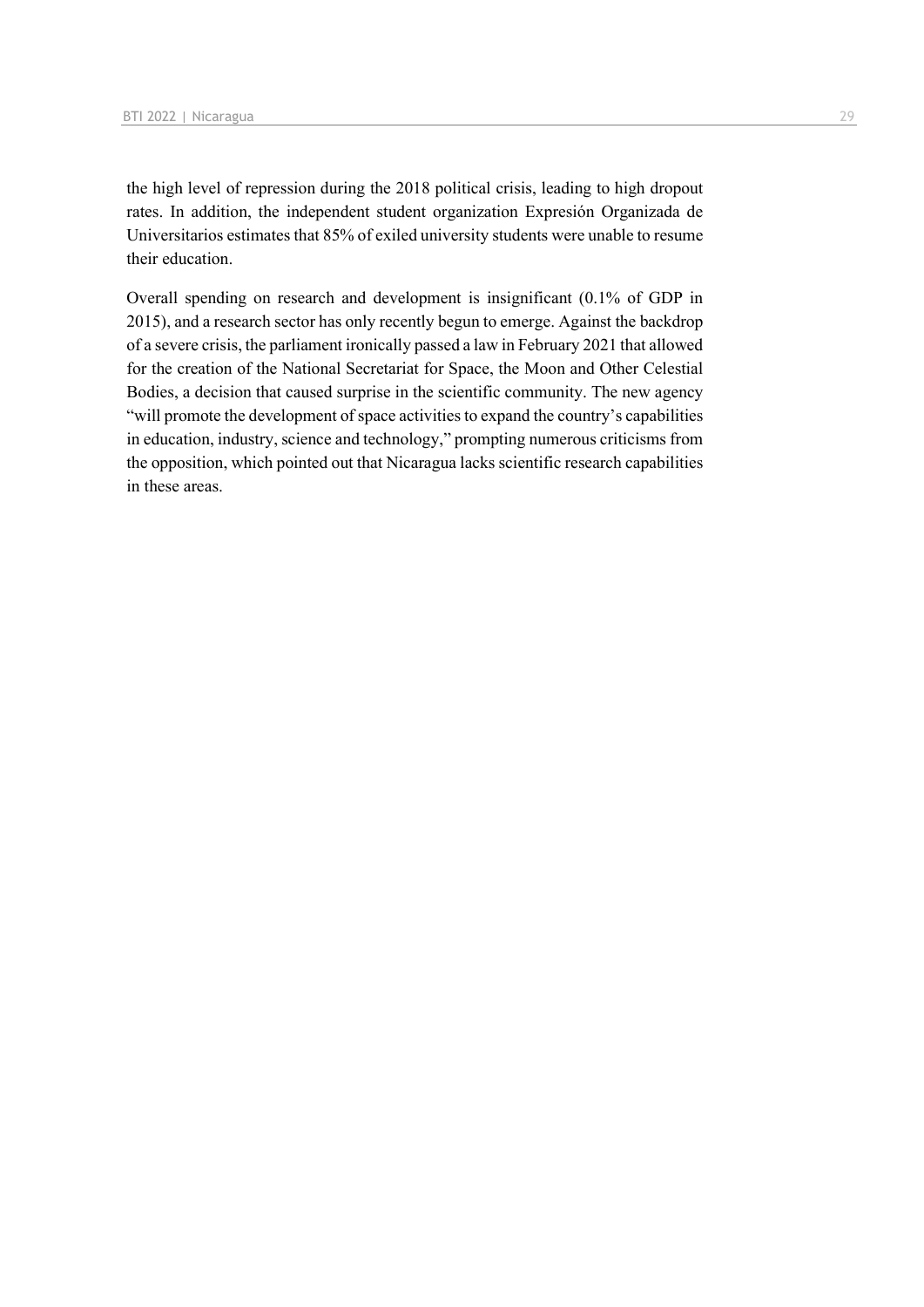## Governance

## I. Level of Difficulty

Nicaragua is subject to a variety of structural constraints that have only worsened since the early 2010s. Poverty and extreme poverty, already a long-standing problem in the country, have been on the rise since the political crisis, and even more so with onset of the pandemic. GDP per capita contracted by 5.1% in 2018 and 2019, and by another 5.3% in 2020. The pandemic also had terrible consequences within the population even if information on infection rates is not reliable. The Health Ministry (MINSA) established a system to report cases, but its incomplete and whimsical reporting also lagged behind independent monitoring. For instance, when MINSA reported 6,582 cases with 176 deaths, the Observatorio Ciudadano COVID-19 reported 13,278 cases and 3,009 deaths. Furthermore, the disruptive shock caused by the pandemic further undermined the already struggling economy.

As a result of both crises, some share of the highly skilled portion of the workforce has left the country. Another problem is the state repression, which instills fear in the Nicaraguan population, since they do not have the possibility to express themselves and move around the country.

There are problems with infrastructure, as part of the country is not connected to the capital and important cities on the Pacific coast. The Atlantic coast and the islands are not connected by roads. Public road transportation is very poor, and the rail network leading inland and to the Atlantic coast does not function during the rainy season.

In addition, natural disasters are frequent. Because the country's resources are not exploited in a mindful or respectful manner, the country is even more vulnerable to natural disasters despite its great ecological wealth. In November 2020, hurricanes Eta and Iota devastated the north of the country.

Structural constraints 7 $106$  $^{22}$  10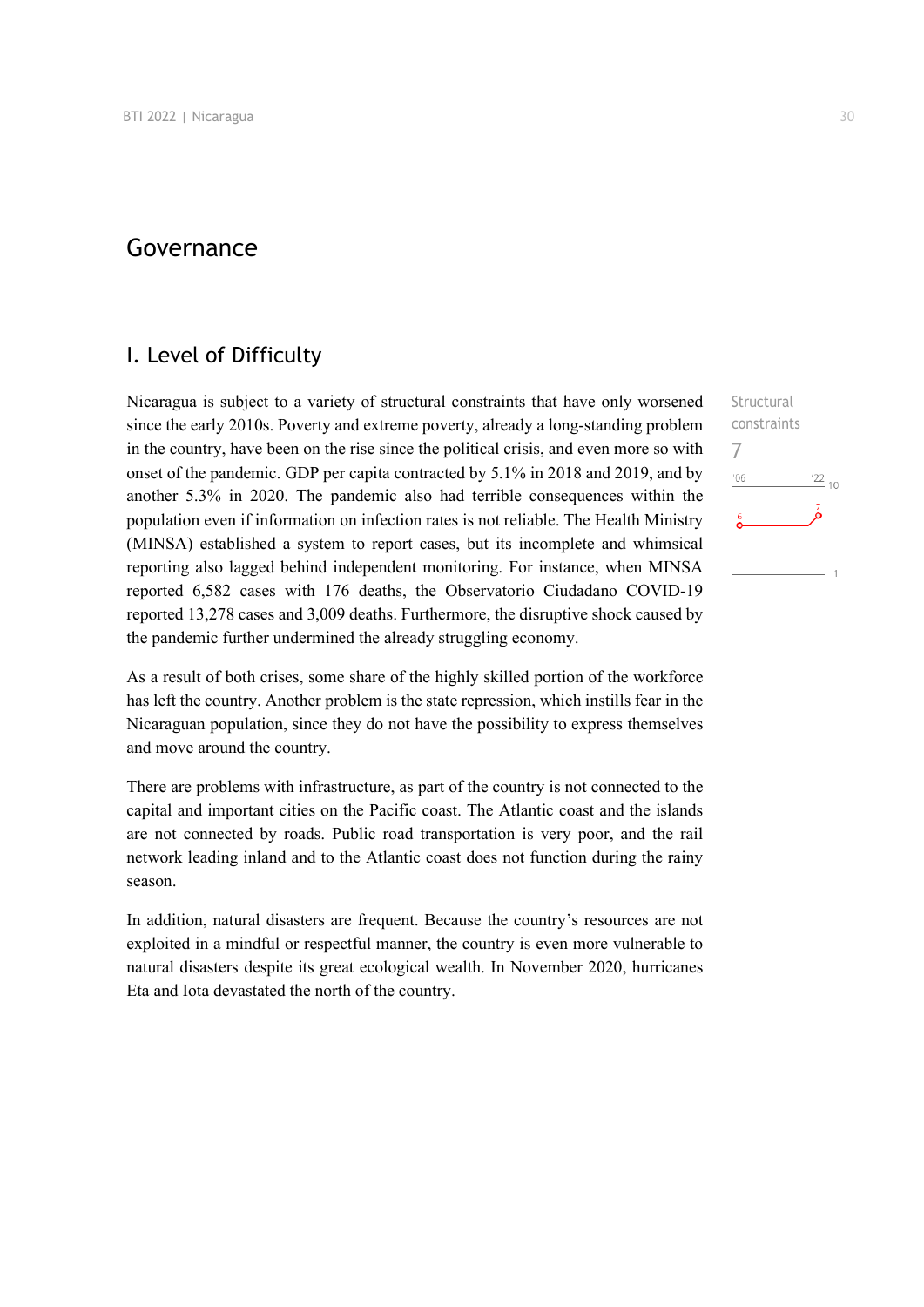Nicaragua has been characterized by a significant level of social mobilization since the 1970s. During the 1980s, mobilization was very intense as a result of the revolutionary regime, ongoing social polarization and the civil war. The mobilization that took place over the course of this decade generated a culture and tradition of mobilization, debate and protest that has lasted until the present day, and also created a high level of social trust.

In the last few years, the most visible movement has been against the inter-oceanic canal, creating a very strong awareness of the environmental and social impacts of this government project. There has also been organized movements of university students, of pensioners defending their interests and of feminist organizations pushing back on violence against women. These organizations were very mobilized in years before the crisis and met to participate in the big protests of spring 2018.

This culture of civil society organization formed the background of the April 2018 protests, which included several organized groups that were in opposition to the Ortega government before the crisis, such as the Nicaraguan Center for Human Rights (CENIDH). The protests were joined by groups of newly organized citizens, mothers of the victims of repression and thousands of Nicaraguans who took part in the marches even though they had previously not been politically active.

Since then, civil society has organized around two large social platforms: the Unidad Nacional Azul y Blanco and the Alianza Cívica. Both are diverse and heterogeneous movements in which businessmen and members of the church also participate. Their goal is to support vulnerable populations with material aid (e.g., they distributed clothing and food to affected populations after the November 2020 hurricanes). They also aim to produce reliable information on the impact of the pandemic in the country. The Observatorio Ciudadano COVID-19 and the Comité Científico Multidisciplinario register statistical information for the World Health Organization and the Central American Health Platform. Such organizations have survived despite the government's repressive actions.

Since the April 2018 crisis, conflict intensity in Nicaragua has been higher than at any time since the civil war of the 1980s. Management of the pandemic only exacerbated the situation, as the government openly denied the health crisis for weeks and even promoted the holding of large-scale public events, contrary to international recommendations and the recommendations of the country's medical sector.

Since 2018, society and the political elite have been deeply divided, mainly for political reasons, into two major groups: the pro-Sandinistas, who defend the Ortega government and support or even participate in the repression, and the anti-Sandinistas, who now represent the majority of the population. The state repression of the protests in the spring was so violent that it provoked resistance from among a large part of the population. The country was in a situation of widespread violence at the time, as protesters resisted repression with barricades.

Civil society traditions 5  $-06$  $^{22}$  10

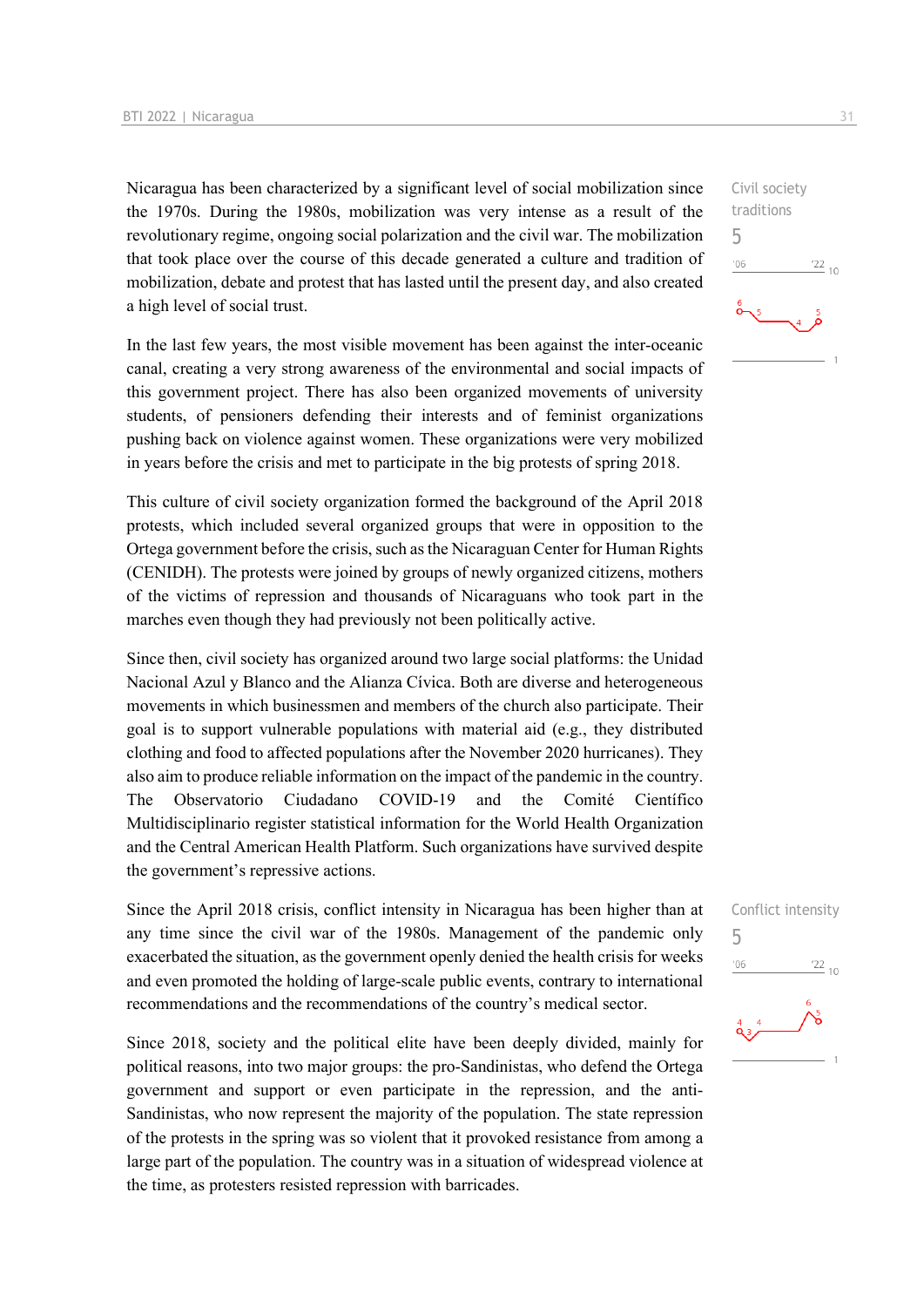However, confrontations in the streets have died down as the government has shown that it is willing to use harsh force against protests. In recent months, for example, many protesters have been forced to leave the country. Since then, demonstrations have been banned and a number of laws have been passed restricting the expression of dissent. The intensity of the repression has greatly reduced the scale of the conflict, which declined sharply in 2019 before disappearing from the public arena in 2020. In fact, the emergence of the health crisis has shifted the political conflict into the electoral arena, as the upcoming presidential elections in November 2021 will take place in a very tense climate where there is great uncertainty about the transparency and effectiveness of the democratic electoral process.

### II. Governance Performance

#### **14 | Steering Capability**

Since its return to power, the FSLN government's main priority has been to concentrate power in the hands of the presidential couple and to develop a model of market economy that benefits only the Sandinista leadership, rather than strengthening democratization and the rule of law. It claims to set strategic priorities but does so only in certain policy areas (e.g., social policies) and often replaces strategic priorities with short-term interests or fails to adequately prioritize and organize its policies. The government has increasingly become personalized and less institutionalized by concentrating powers in the hands of the Ortega family – therefore, the strategic capacity to prioritize and organize its policy measures is an idle question.

Before the 2018 crisis, Ortega continued to pursue macroeconomic policies developed in the 1990s, emphasizing pro-poor policies more than previous governments had, but without making major long-term efforts to strengthen the rule of law, depoliticize public administration or fight corruption. Since the 2018 crisis, the situation has changed, with neither macroeconomic nor pro-poor policies being implemented and repression becoming a key tool for enforcing government policies. The emergence of the pandemic has only increased the use of short-term measures that already emerged in a context of economic, political and health crisis.

The COVID-19 health crisis has shown that Nicaragua has little capacity to develop long-term plans to address the new constraints. The FSLN government denied the existence of the pandemic for a very long time, and when it finally accepted the reality the situation, it implemented very few health measures designed to limit the short-, medium- and long-term effects of the health crisis. As of the time of writing, it had not yet made any vaccination plan. It demonstrates a very weak ability to analyze changing needs and adjust the priorities of its agenda.

#### **Ouestion** Score

## Prioritization 3 $\frac{22}{10}$  $106$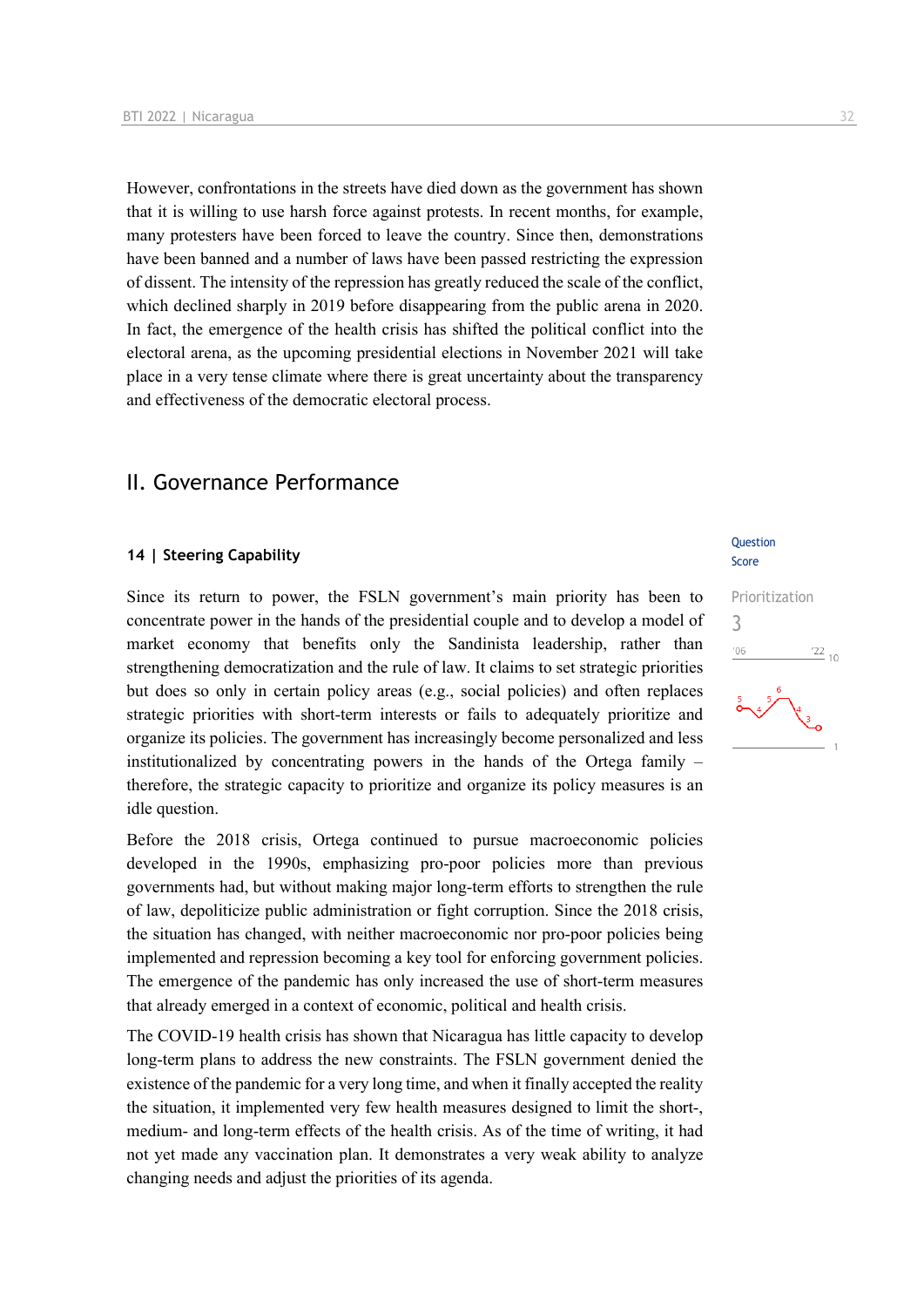The health crisis has not had a noticeable impact on the development of the Ortega government's public policies. It governs on the basis of decrees that adjust to specific problems, for instance a few and limited measures to respond health crisis, without a long-term strategy. Despite this, the concentration of power between the executive, legislative and judicial branches around decisions issued by the executive allows for relative homogeneity in government actions and a strong ability to impose the government's views. This was especially the case in the 2010s, when the government benefited from a large amount of money from Venezuela's petrodollars while developing specific policies particularly aimed at combating poverty.

However, since the political crisis of 2018, the broad-based nature of the protests, the cruel lack of financial resources (with the decrease in and then disappearance of Venezuelan funds) and the unraveling of the Sandinista fabric have limited the state's ability to implement its public policies, given that social policies had produced the base for its clientelistic style of governing. The Nicaraguan state, which became a "Sandinista state" in the 2010s, is now in a situation of structural weakness. However, the Ortega government has engaged in a very high level of repression, in which the police play a central role, thus producing a high level of fear among state employees; this allows the FSLN to remain in power and continue to impose its policies on the government.

Since Ortega's return to power, there has been very little policy learning in Nicaragua. The FSLN has shown very little willingness to offer explanations or learn from past experiences and observations. Experiential learning has diminished as international relations have become more strained. The government has not listened to international or even national advice from groups that disagreed with FSLN discipline and remains hostile to any advice from national and international independent experts. In this context, the political elite has shown little interest in strengthening the rule of law or in building a professional and neutral public administration. While intellectuals and segments of the academic community, as well as several international agencies, have regularly addressed accountability issues in Nicaragua, politics in Nicaragua remains dominated by short-term, patronage, zerosum and patrimonial practices.

Since 2011, Ortega has focused on controlling the country's main political institutions, such as the legislature, the courts, the electoral authority, the Office of the Comptroller General (the nation's auditor), the army and the police. This situation has created a highly politicized administration in which Daniel Ortega and his wife Rosario Murillo control, appoint and replace officials almost at will. Policy learning, if it takes place at all, therefore tends to be haphazard, as there are no institutionalized mechanisms that allow for innovation and flexibility in policymaking.

During the last FSLN mandate, two events highlighted the government's unwillingness to respond to Nicaraguan demands. In 2018, the political crisis in April demonstrated the government's determination to crack down on all social groups



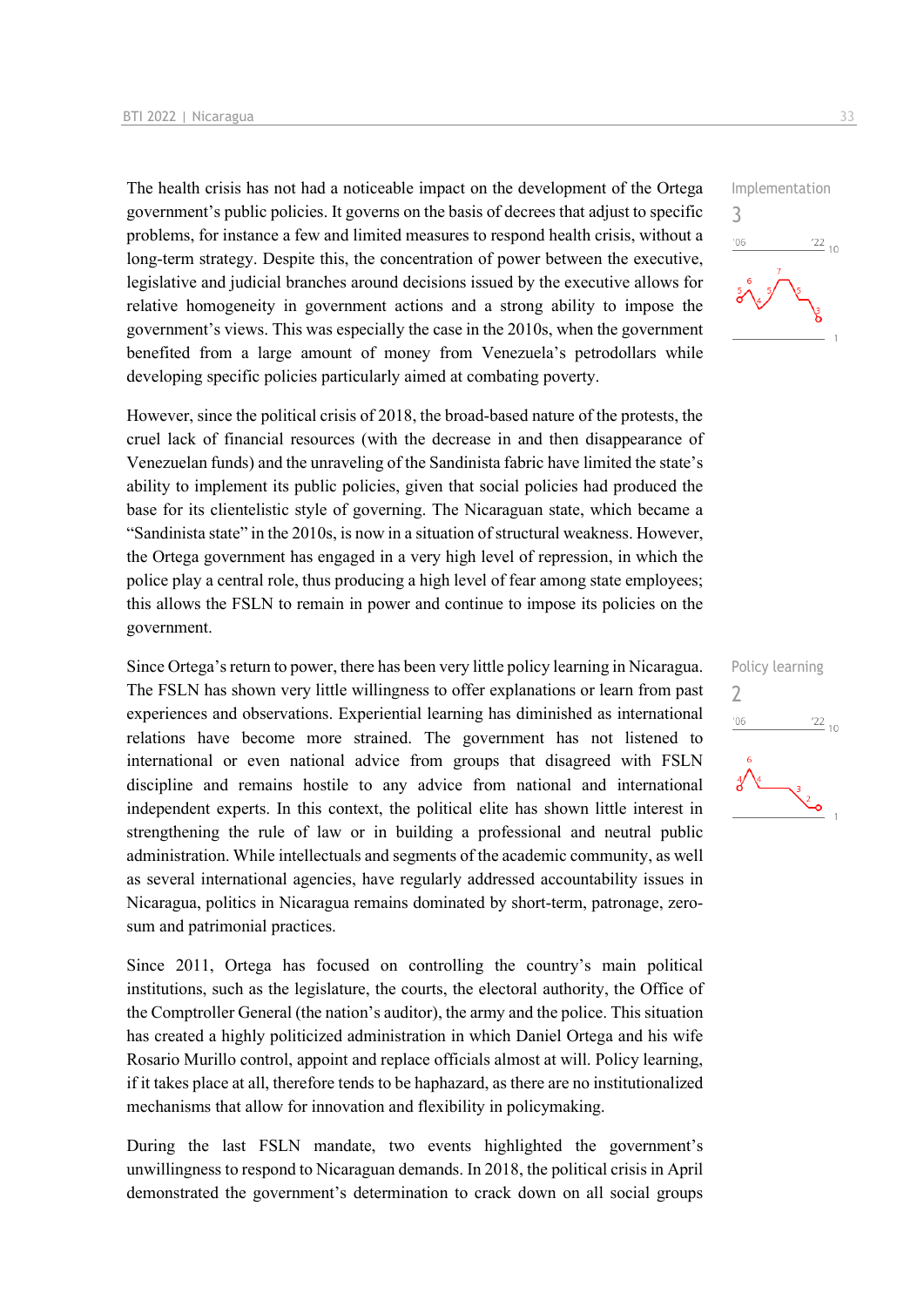organized in or supportive of protests, along with its inability to listen to and learn from Nicaraguans' demands. This determination led it to unleash disproportionate state violence. In 2020, the pandemic demonstrated the government's poor ability and willingness to protect the population and organize public policies to combat the effects of COVID-19 crisis. These two events have had a negative impact, hastening the country's transformation into an autocracy with a reduced market economy that mainly benefits a small group of the FSLN elite.

#### **15 | Resource Efficiency**

The public resources available to the Nicaraguan government are limited, as the country is the second-poorest on the continent. That said, from the 2000s until the 2018 crisis, Nicaragua was doing relatively well economically and benefited from Venezuela's financial support (especially from 2007 to 2014), which allowed the country to allocate significant financial resources to public programs and policies. But this budget increase has not led to better redistribution among the population, and corruption remains a key problem in the administration. As a result of the 2018 crisis, since exacerbated by the pandemic, the Nicaraguan economy is no longer healthy: the country's debt continues to rise, and the state budget is under pressure.

Moreover, the centralized and highly politicized control of the state means that policies of strategic interest are implemented and monitored in secret, and made solely to benefit Ortega's power and that of his immediate family interests. Additionally, nepotism has developed greatly during Ortega's tenure, as his wife is vice president and many of his sons and daughters occupy central political and administrative responsibilities within the state.

The low level of efficiency of the public administration can be attributed to four main reasons. The first relates directly to the consequences of the 2018 crisis, which forced the state to cut its budget and eliminate public jobs. In 2020, it did not reallocate funds to fight COVID-19. The second reason is the politicized nature of the public administration and the lack of career-oriented public servants. The third reason is structural. This concerns, first, the minimal presence of the state in some areas of the country such as the Atlantic coast, and second, the lack of "responsible" decentralization. The fourth reason is related to Ortega's administration, in which a cabinet led by the presidential secretary and his advisers depends on the decisions of the president and his wife. The extreme centralization of decision-making results in very slow policy implementation, as it allows ministers very little autonomous decision-making power. Since the 2018 crisis, the public administration dependence has increased even more, as the Ortega couple has increased control over all institutions, using repression to silence any opposition within the administration.

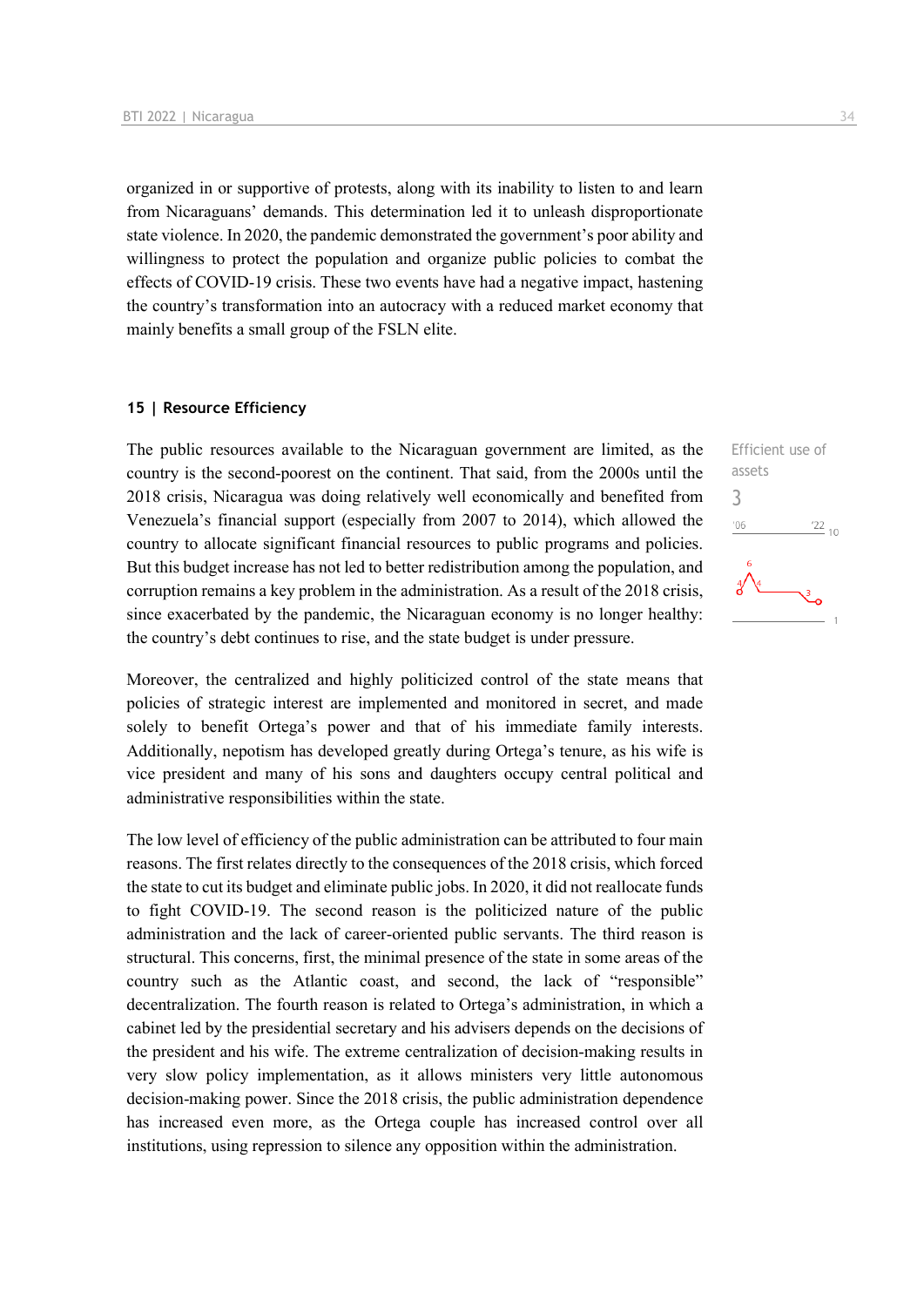Finally, the health crisis has demonstrated the inefficiency and absurdity of certain political decisions: When doctors began to alert authorities to the need for widespread health measures to combat the pandemic, the Ortega government preferred to imprison all medical professionals known to be protesters, at the risk of putting the country in an even more delicate health situation

The health crisis has not fundamentally changed the coordination of public policy, which is concentrated in the hands of the presidency. In fact, there has not been a major public policy response to the pandemic, because the government initially refused to acknowledge the health crisis and then downplayed the impact of COVID-19 on the population. As a result, there have been few coordination problems.

As for health policy, Ortega and Murillo have total control over government decisions. Since 2007, there has been an attempt to centralize political power and decision-making in the hands of the Ortega family. However, the price of centralization has been inflexibility, a lack of autonomy and debate, and even paralysis on occasion. The purely personalistic style of government also means that there are no horizontal forms of coordination to mediate between the various departments of the state administration, which has led to a further deprofessionalization of the administration. What horizontal coordination exists is supposed to take place in the Ortega-Murillo kitchen cabinet.

Since the 2018 crisis, centralization has increased even more, as the use of force has created a situation in which there is no turning back for the government. The importance of repression and the scale of the opposition inside the country forced the Ortega government to focus its policies on security. The government accused the opposition of a coup and mobilized the police and paramilitaries to pursue opponents throughout the country. So-called citizen-power councils (CPCs) are used to provide information (identification and location) about protesters and serve repressive purposes.

Corruption is an acute and endemic problem in Nicaragua, particularly within the political culture, and anti-corruption policies have never been strong. Although the only major anti-corruption campaign initiated by the Bolaños government in 2002 resulted in the successful prosecution of former President Arnoldo Alemán, a pact between Daniel Ortega and Arnoldo Alemán ended that campaign. Since then, and increasingly during the Ortega government's term, anti-corruption policies have been nonexistent, because the Ortega government has had no interest in integrity mechanisms.

Deficiencies include a lack of transparency in budget management, the lack of monitoring of public entities, excessive exemptions given to procedures and requirements in state contracts, a decrease in the belligerence of watchdog organizations, an increase in the selective application of legal safeguards, and the limited application of legislation regarding access to information and other mechanisms.



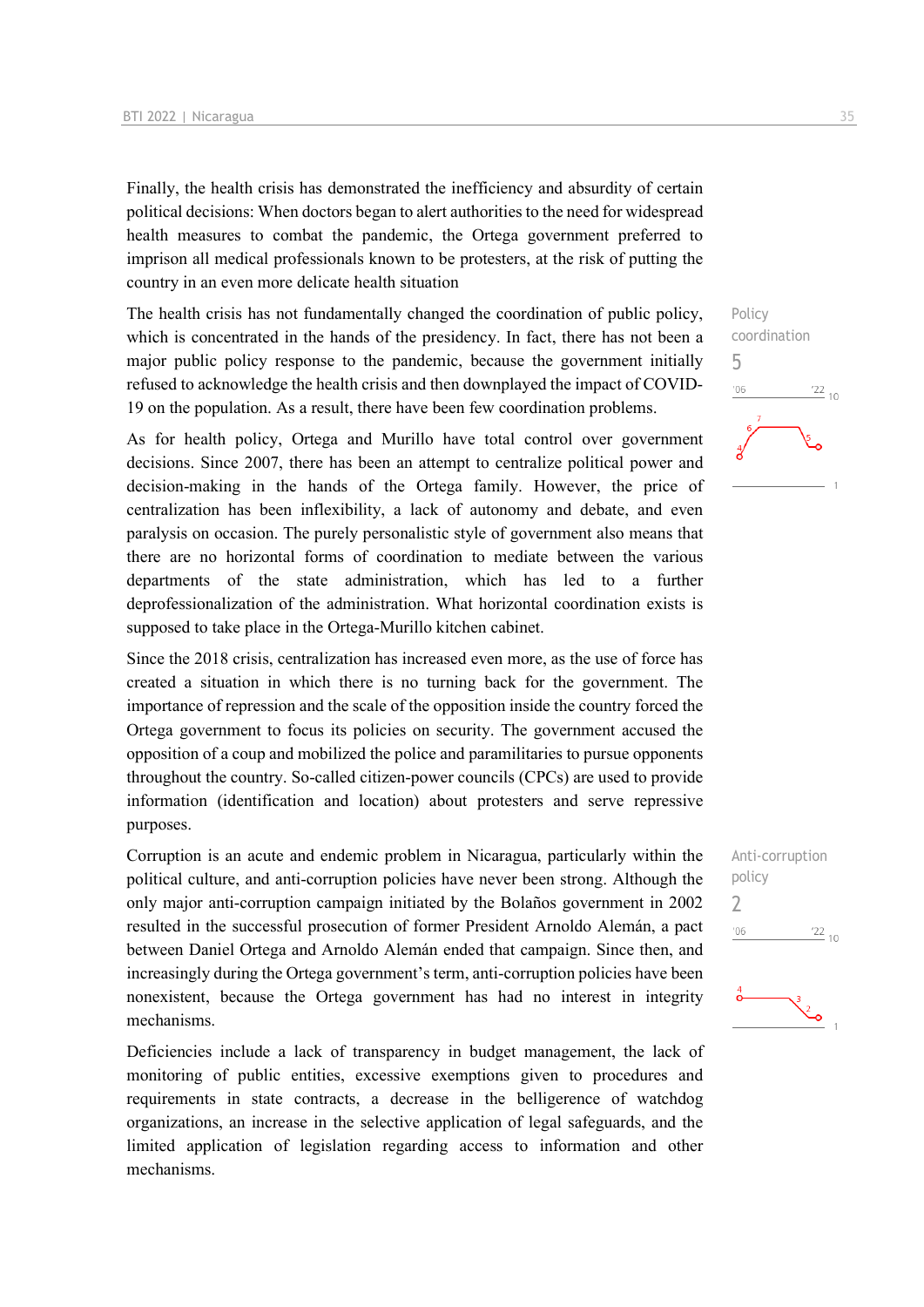In theory, the state is meant to enable transparency and integrity in the administration and punish criminal behavior. There are a number of laws that address the practice of bribery. Article 429 of the Criminal Code (Law 641), published in 2008, contains sanctions against bribery equivalent to those for crimes against freedom of expression. Article 449, entitled International Bribery, sanctions foreigners residing in Nicaragua who offer, promise, give or concede money to a public authority, official or public employee to perform or refrain from performing duties related to their function. Article 475 states that bribery (Article 476), bribing witnesses (Article 478), and facilitating tax evasion (Article 482) carry the same penalties as giving false testimony or reports. Article 5 of Decree No. 124-99 requires that the public officials referred to in Article 1 of the decree refrain from accepting gifts, benefits or monetary payments made due to an interest in the outcome of their decisions. Likewise, the public function may not be used for the benefit of any party. But none of these measures are applied in practice.

#### **16 | Consensus-Building**

The major political actors are in fierce conflict over the very meaning of democracy, as reflected in the conflict around the 2021 presidential elections. The Ortega regime uses the term democracy in a strategic sense to tighten the screws of a nondemocratic regime. Consequently, the political actors are strongly divided in two groups, between support of the government and anti-regime forces. In the first group, political actors claim that democracy has been undermined by opponents that were organizing a coup against Ortega's government. They also accuse opponents of anti-democratic practices. On the other, the second and major group is composed of opponents to the ruling-party government. They have accused the government of state-sponsored violence against pacific protesters. They also claim to be representing democratic principles, as they consider Ortega to be an illegitimately elected president and an authoritarian ruler. Since the 2016 elections, the opposition parties have been campaigning for greater transparency and respect for free political competition. The massive use of force during the spring of 2018 consolidated their positions, which are now supported all around the world by international organizations and countries pressing for more democracy in the country. For the 2021 elections, the two main opposition coalitions, the Alianza Cívica and Unidad Nacional Azul y Blanco, are trying to create a measure of unity in order to field a single candidate in the presidential elections against Ortega, but they still fear massive fraud and an absence of transparency.

Major political actors mostly agree on a market-economy strategy but disagree about its basic features. Opposition parties (PLI, PLC) and oppositional coalitions (Unidad Nacional Azul y Blanco, Alianza Cívica) all claim to be in favor of a market-based economy. Before the crisis, the Ortega administration combined a market-based economy with monopoly sectors related to ALBANISA (a private company original Consensus on goals 3 $\frac{22}{10}$  $^{\prime}06$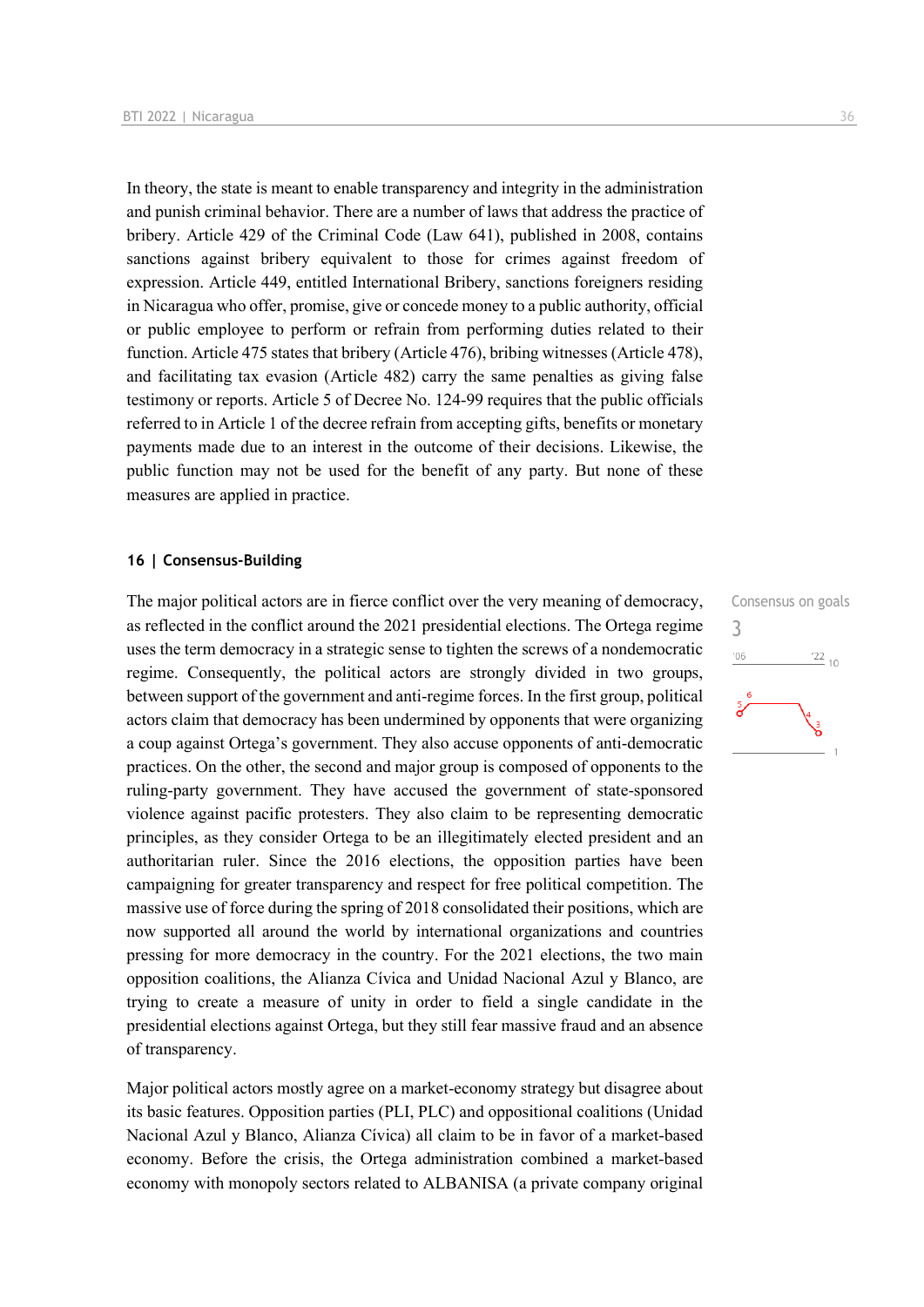created to manage external investment funds, largely from Venezuela), favoring an economic group that is politically like-minded, and uninterested in the laws of competition and the free market. After the reduction in Venezuelan support, the Ortega administration drew increasingly close to the COSEP and Sandinista economic group, as well as to big international firms. Different mechanisms (financial resources, authority, influence) have been implemented to favor faithful support. Those that have held power since 1990, including during the Ortega administrations, have not hesitated to use privileged information, legal instruments and networks of favors to benefit themselves, either directly or via friends. Since the crisis, the COSEP and a significant number of companies have decided to support the opposition. As a result, the state presence in the market economy has increased in recent years as a response to the crisis and to the fragility of a private sector that has been limited by the FSLN government.

Nicaragua is no longer a democracy, since the 2016 elections transformed the country into an electoral autocracy in which anti-democratic actors hold government positions, and the 2018 crisis transformed the country into an authoritarian regime that uses violence exerted through paramilitary forces to control its population. The pandemic has confirmed the authoritarian nature of the regime. Since 2007, the FSLN, under Ortega's control, has become the hegemonic political power, taking control of the administrative, executive, legislative and judicial powers. It has also changed the constitution in its favor and coopted the military and most influential economic actors. Reformers have no control over anti-democratic actors.

Nicaragua is an extremely polarized country, largely divided between Sandinistas and anti-Sandinistas. Ortega's most recent term has been characterized by a substantial increase in political conflict, resulting in the political crisis of 2018, aggravated by the 2020 pandemic.

Even before the crisis, the political opposition experienced repression, with the government harassing opposition street protests, retracting opposition parties' legal status (in the case of MRS in 2008), and sabotaging or manipulating internal party conflicts (as with the PLI during the 2016 elections). Since the 2018 crisis, the main change has been the now-widespread use of force, as the repression has extended to the incarceration, torture or even killing of opponents, forcing many of them to flee the country. The evident strategy today is one of terror conducted by the Ortega government against protesters, but also against the media, human rights activists and others, with the goal of ending the political conflict.

On the contrary, ethnic, class, regional and religious conflicts are of minor importance in the country. Only on the Atlantic coast have ethnic and regional conflicts recently emerged, initiated by Ladino peasants invading Miskito lands, and resulting in armed confrontations and an increasing number of deaths.



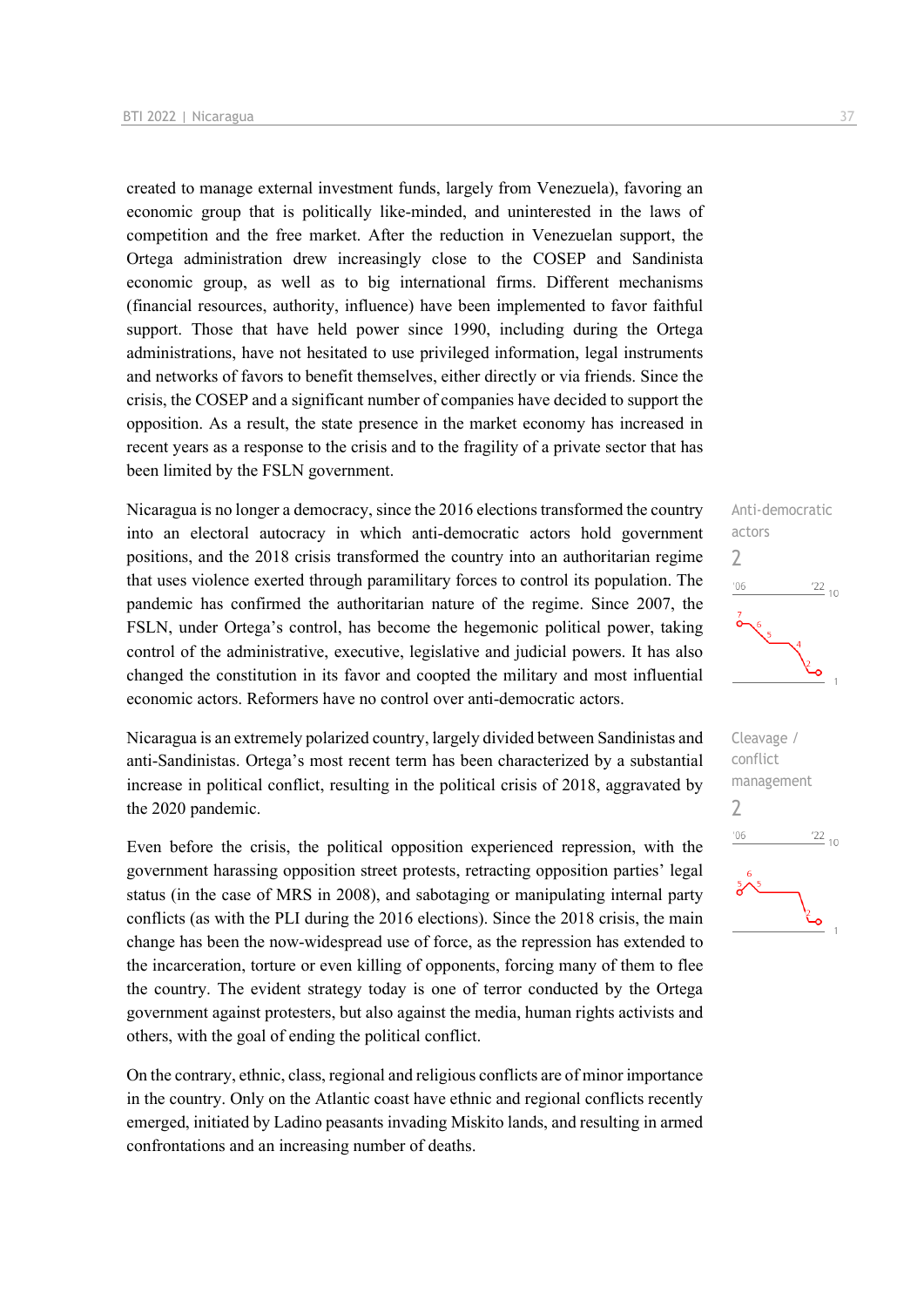The management of the 2020 health crisis offers a good example of how civil society actors are now totally excluded from the elaboration and implementation of the political agenda. In fact, since its return to power, the Ortega government has systematically minimized the role of civil society actors and has not involved civil society actors in policy deliberation or decision-making processes. Agenda setting, policy formulation, implementation and performance monitoring has been controlled exclusively by the Sandinista government, leaving civil society without any way to intervene in public decisions. On the contrary, the Ortega government has systematically downplayed the role of civil society actors, who have regularly mobilized since 2010 to demand a number of rights and defend their own political agenda. The only response from the public authorities has been repression and, starting with the 2018 crisis, the disproportionate use of violence. Since then, the situation has grown even worse, as civil society actors have been persecuted by the Ortega government, with measures up to and including the prohibition and criminalization of civil society groups.

In 2007, the Ortega government introduced citizen-power councils (CPC) that are charged with implementing "participatory" democratic functions but are in fact parastate organizations. These are organized in a hierarchical way and tightly controlled by Vice President Murillo, with the objective of ensuring loyalty and distributing funds and resources associated with tightly focused social policies. The CPCs generate essentially patron-client political linkages.

The Ortega government's recent amnesty law is one more sign of its total lack of willingness to provide justice for the traumatic acts of the past. In fact, in the recent history of the country, no political actor has had a strong position on reconciliation. All have had little incentive to redress the historical injustices of the revolutionary era (whether on the part of the Contras or Sandinistas) in any serious manner. The only experience in that direction was the platform of reconciliation launched by Ortega during his second and third election campaigns. However, the Commission of Verification, Reconciliation, Peace and Justice that was subsequently created engaged in no real activity. Since then, the violent events of spring 2018 have created a climate of serious injustice in which the state has rejected any form of reparation.

Reconciliation seems unlikely in the near term with regard to the 2018 human rights violations. In May 2018, the Catholic Church organized a negotiation round between the government and various sectors of the opposition (students, COSEP, peasant groups, feminist groups, political opposition, etc.). All participated in the negotiation without any results, the government blocking any discussion and rejecting all opponents' propositions, including the anticipated elections in March 2019. After several weeks of blocked negotiations, they were stopped, as the state-led violence was increasing at the same time. As a result, it appears clear that the government has no intention of responding to recent injustices and recent state-led violence. In June 2019, the Nicaraguan Congress approved an amnesty law – with a large majority –



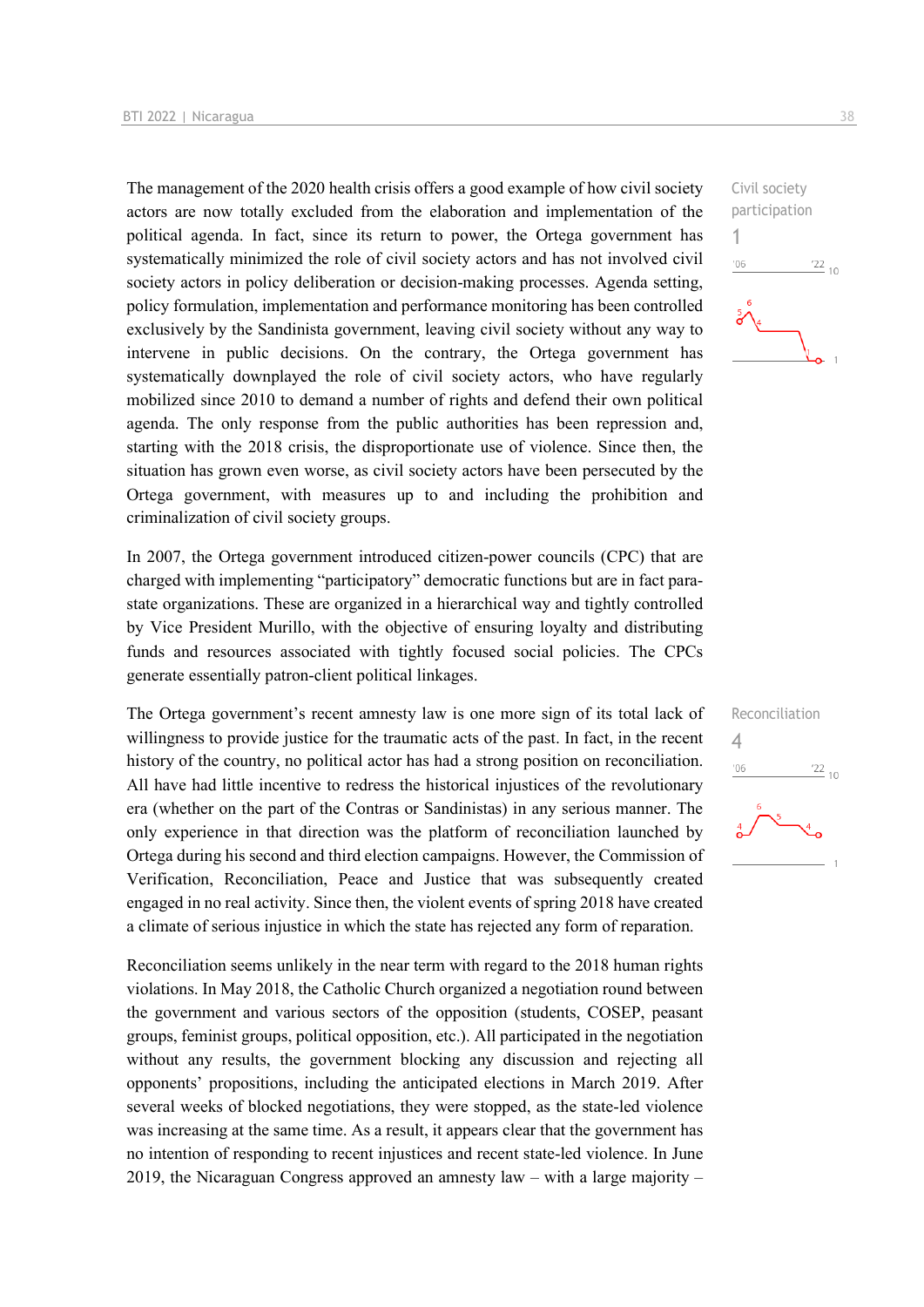that allows for the acquittal of those participating in protests that have taken place since April 2018. As a result, this law allows for the absolution of all Sandinista participants involved in the repression. It intends to leave unpunished the highest authorities of the security services and paramilitary forces who have been identified by the Inter-American Commission on Human Rights as being responsible for hundreds of deaths and injuries since the beginning of the protests.

According to the OAS, the numerous crimes committed during the months of repression constitute crimes against humanity. Therefore, there is the possibility that they may be investigated within the jurisdictions of other states under the principle of universal jurisdiction. In order to avoid impunity, the OAS requests that the international system, such as the United Nations, initiate investigations and, where appropriate, prosecute those responsible for crimes within the framework of universal jurisdiction, in accordance with current international law and the domestic legislation of each country.

#### **17 | International Cooperation**

During its second and third mandates, the Ortega government was successful in attracting international support from a number of sources. The National Human Development Plan (PNDH) 2018 – 2021 marks the best example of the government's ability to attract international resources to finance its development policies, achieving the consensus of a majority of multilateral donors on its project for poverty reduction and human capacities improvement. But this well-developed plan cannot hide the reality of much more disorganized public policies, the absence of any real long-term development strategy and even the lack of any clear roadmap apart from consolidating the Ortega government's power. Since the 2018 crisis, the majority of donors have left the country, and international aid has decreased dramatically. This is a dangerous development, given that the country has been extremely dependent on aid since the 1980s.

This latest development is at the end of a downward spiral that has been taking shape for some time under the Ortega governments. The government has paid increasingly less attention to international cooperation, knowledge exchange and consultancy, and has increasingly objected to donors' alleged interference in the area of democratic governance. As the Ortega administration alienated its donors, official development assistance gradually decreased. The government has also had a difficult relationship with international organizations, for example accusing UNDP of engaging in political interference. In response, UNDP cut 86% of its programs before disappearing totally after the 2018 crisis. The Nicaragua Investment Conditionality Act (NICA) is another example of the degradation of international cooperation, in this case with the United States.

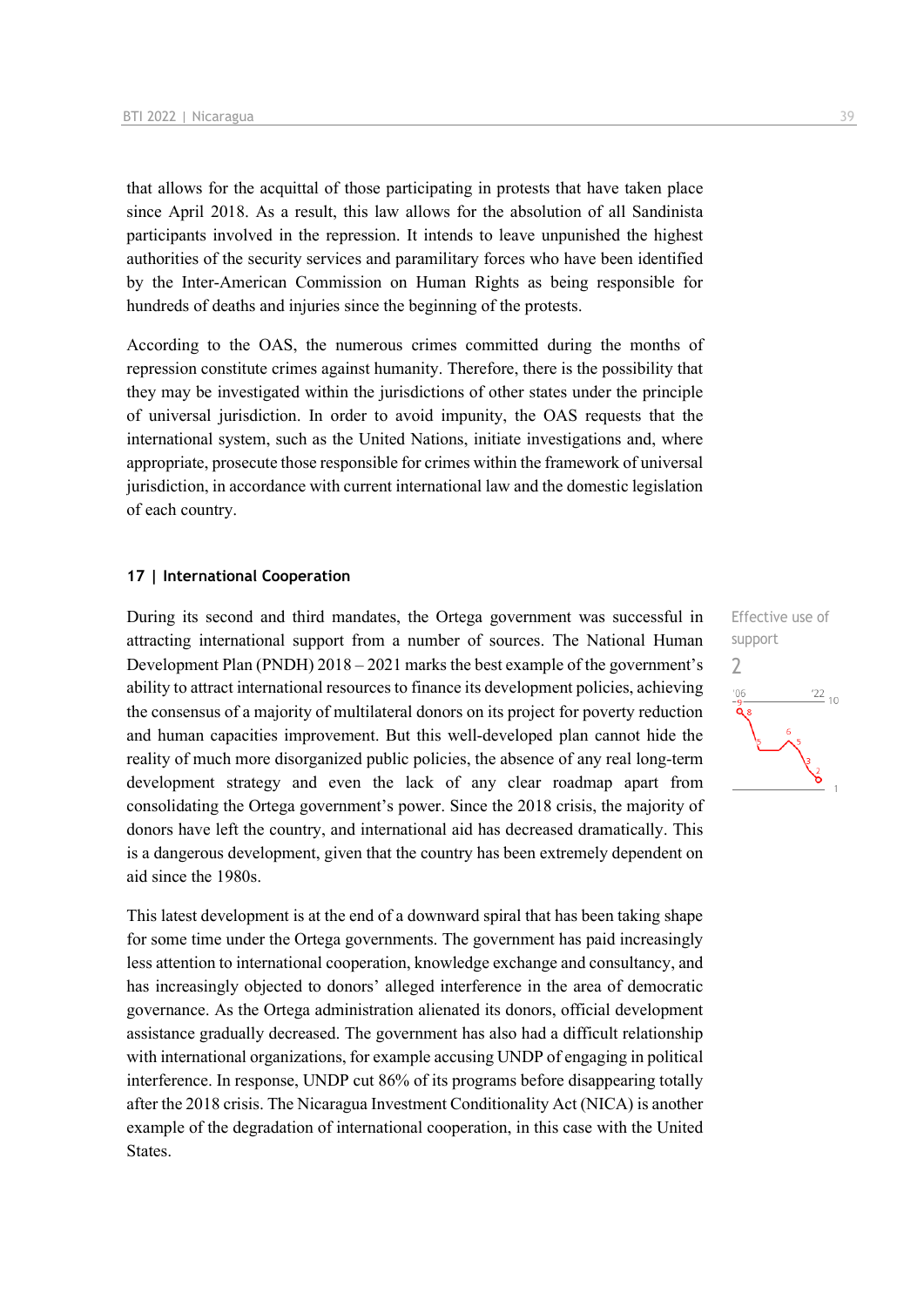After 2018, the Ortega government has continued to lose credibility, and is no longer seen as a reliable partner by the international community, which has denounced the state's use of violence. As a result, Nicaragua has become increasingly isolated from the international community. Although international disapproval is strong, the government has not stopped the regular use of international spaces that it continues to view as legitimate.

Criticism of Ortega's regime is now unanimous. The United Nations Security Council has denounced the country's human rights abuses and has stated that it cannot remain a mere observer considering a possible further escalation of the crisis and its likely impact on Central America. The Office of the United Nations High Commissioner for Human Rights (OHCHR) reported in 2019 that the government was responsible for human rights violations. OHCHR also made recommendations, including on elections and institutional reforms. Recently, it again called on the government to implement these recommendations, particularly with regard to elections scheduled for November 2021, and to allow an international mission in the country (the Supreme Electoral Council rejected this in June 2021). In addition to international organizations, various human rights organizations such as the International Federation for Human Rights (FIDH), the World Organization Against Torture (OMCT), Amnesty International, WOLA, Front Line Defender and Human Rights Watch have all condemned the violence and repression.

According to private sector groups, 417,000 Nicaraguans – more than 14% of the labor force – have lost jobs since the 2018 crisis. If the economic decline continues, Ortega could counter pressure from the West by leaning more heavily on China (its second-strongest commercial partner after the United States in recent years) and Russia (e.g., for military cooperation).

Over the 2007 to 2018 period, the Ortega government actively developed and consolidated cooperative international relationships. Nicaragua is a member of all important regional organizations and has actively furthered Central American integration efforts. It has taken part in the CAFTA-DR and the EU-Central America association agreement negotiations. However, the recent political and pandemic crises have isolated the Ortega government.

Relations with the United States, its major trade partner, have become more tense due to Ortega's authoritarian excesses and his refusal to compromise. The 2018 vote by the U.S. Congress on the Nicaragua Human Rights and Anti-corruption (NICA) Act has further complicated relations. The act directs the U.S. executive to block any new loans to Nicaragua from multilateral lending institutions until the implementation of electoral and transparency-enhancing reforms. It also demands the reestablishment of diplomatic institutions and the restoration of the fight against corruption. The Trump administration imposed financial sanctions on Murillo and on top adviser Nestor Moncada. This, in turn, has been – rhetorically – rejected by the government as imperialist interference.



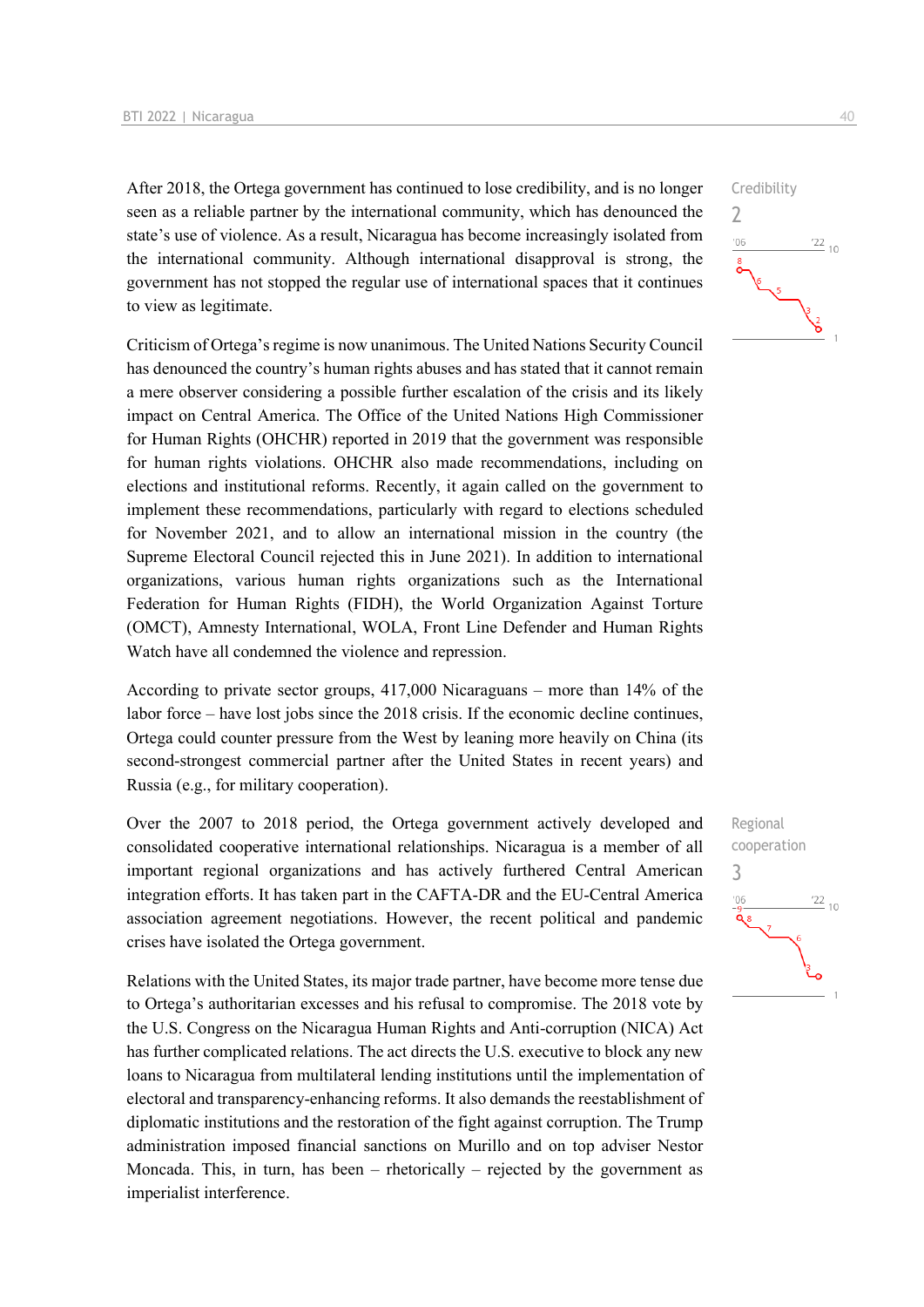Nicaragua's recently passed Law for the Regulation of Foreign Agents, which criminalizes any kind of relations with foreign agents, is intended to limit regional as well as international cooperation, and could isolate Nicaragua even further. As a response, the government has tightened its relations with China and Russia.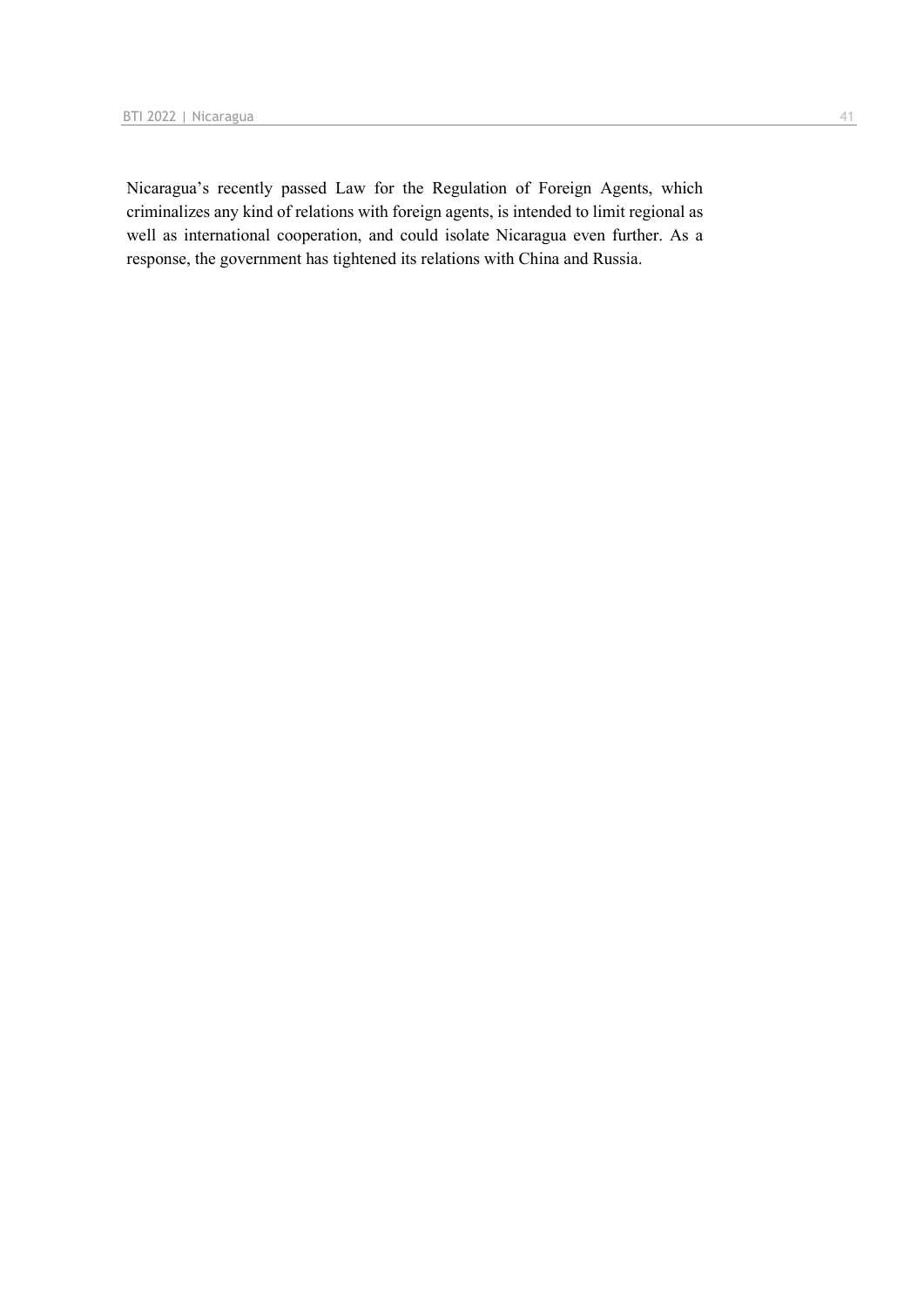## Strategic Outlook

Nicaragua's transformation prospects, which were already severely clouded following the 2018 political crisis, darkened further during the review period. The profoundly altered character of the political regime due to the massive use of violence and systematic human rights violations, which has also affected the country's economy, has now been solidified by further repression. There have been several attempts to pressure the Ortega government to engage in dialogue with the opposition, but all have been unsuccessful.

Since both domestic and international pressure have failed to "persuade" Ortega to step down, the domestic opposition has attempted, but failed, to unite for the 2021 presidential elections. Moreover, recent developments – including the detention of opposition candidates and the banning of opposition parties from participating in the November 2021 elections, as well as the rejection of international observers – make it all the more likely that the elections will be conducted in a rather fraudulent, nontransparent manner, with the ruling party placing violent pressure on voters to keep the FSLN in power.

Given this scenario, a return to democracy in the context of a negotiated transition with Ortega and/or Murillo as "strategic partners" is virtually impossible, since the regime has committed a multitude of human rights violations that make any participation in a thorough negotiation process impossible. From a normative perspective, therefore, there will have to be either a new democratic regime or a nondemocratic Sandinista regime. More realistically, given the regime's chances of survival, any such transition process is likely to be far off, which also means that there is likely to be more victims of repression in the near future. Since the domestic opposition is unable to force regime change without the help of Nicaraguan security forces, which is currently unlikely, international pressure may be the only viable solution to "persuade" Ortega to step down. This too seems unlikely at present. However, the new U.S. administration seems more inclined than its predecessor to promote democratic processes and could count on the cooperation of its Latin American partners and the European Union if it moved in this direction.

Regarding economic transformation, the Ortega dynasty, with its fused clan/state approach, has gradually occupied core economic institutions and severely weakened the market economy. Ways out of this impasse are linked to the political prospects for transformation and also depend on the potential pressure exerted by the country's economic sector and middle classes, as well as on economic performance. In reality, the country's economic situation has continued to deteriorate, leading to business bankruptcies, rising unemployment and massive economic outmigration – all of which have been exacerbated by the onset of the health crisis. Solutions to Nicaragua's disastrous economic and especially social situation will be difficult to find as long as democratic discussion is impossible.